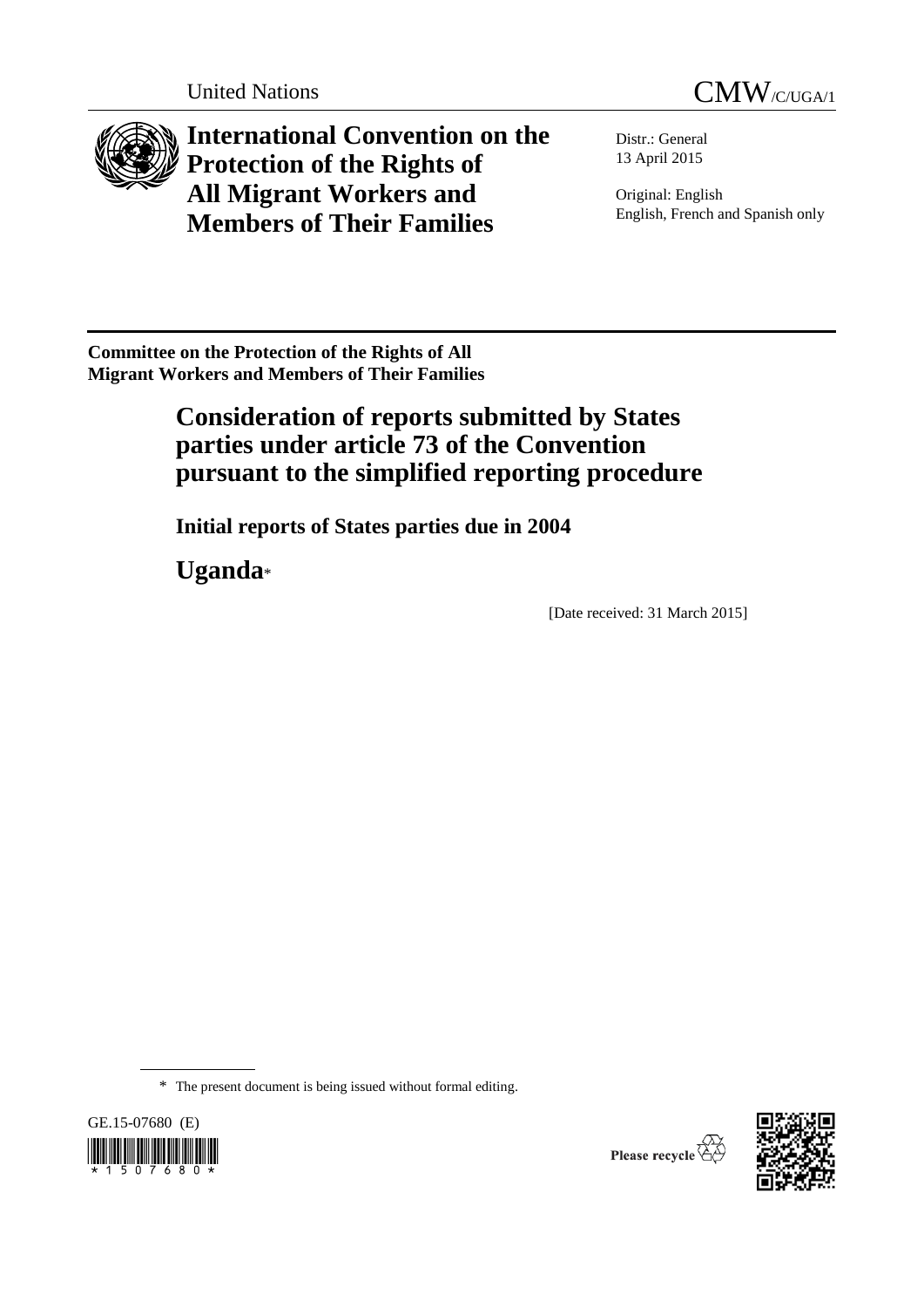## **CMW/C/UGA/1**

# Contents

|         |                                                                                  | Paragraphs  | Page |
|---------|----------------------------------------------------------------------------------|-------------|------|
|         |                                                                                  |             | 3    |
| I.      | Constitutional, legislative, judicial and administrative framework               | $1 - 21$    | 5    |
|         |                                                                                  | 1           | 5    |
|         | A.                                                                               | $2 - 3$     | 5    |
|         | <b>B.</b>                                                                        | 4           | 5    |
|         | $\mathcal{C}$ .                                                                  | $5 - 10$    | 6    |
|         | D.                                                                               | $11 - 13$   | 8    |
|         | Ε.                                                                               | $14 - 21$   | 9    |
| П.      |                                                                                  | $22 - 28$   | 11   |
| Ш.      |                                                                                  | $29 - 35$   | 14   |
| IV.     |                                                                                  | $36 - 37$   | 16   |
| V.      |                                                                                  | 38          | 18   |
| VI.     | Human rights of all migrant workers and members of their families                | $39 - 75$   | 18   |
| VII.    | Other rights of migrant workers and members of their families who are documented | $76 - 90$   | 27   |
| VIII.   | Provisions applicable to particular categories of migrant workers and            | $91 - 102$  | 31   |
| IX.     |                                                                                  | $103 - 105$ | 35   |
|         |                                                                                  |             | 36   |
| Annexes |                                                                                  |             |      |
| I.      |                                                                                  |             | 38   |
| Π.      |                                                                                  |             | 42   |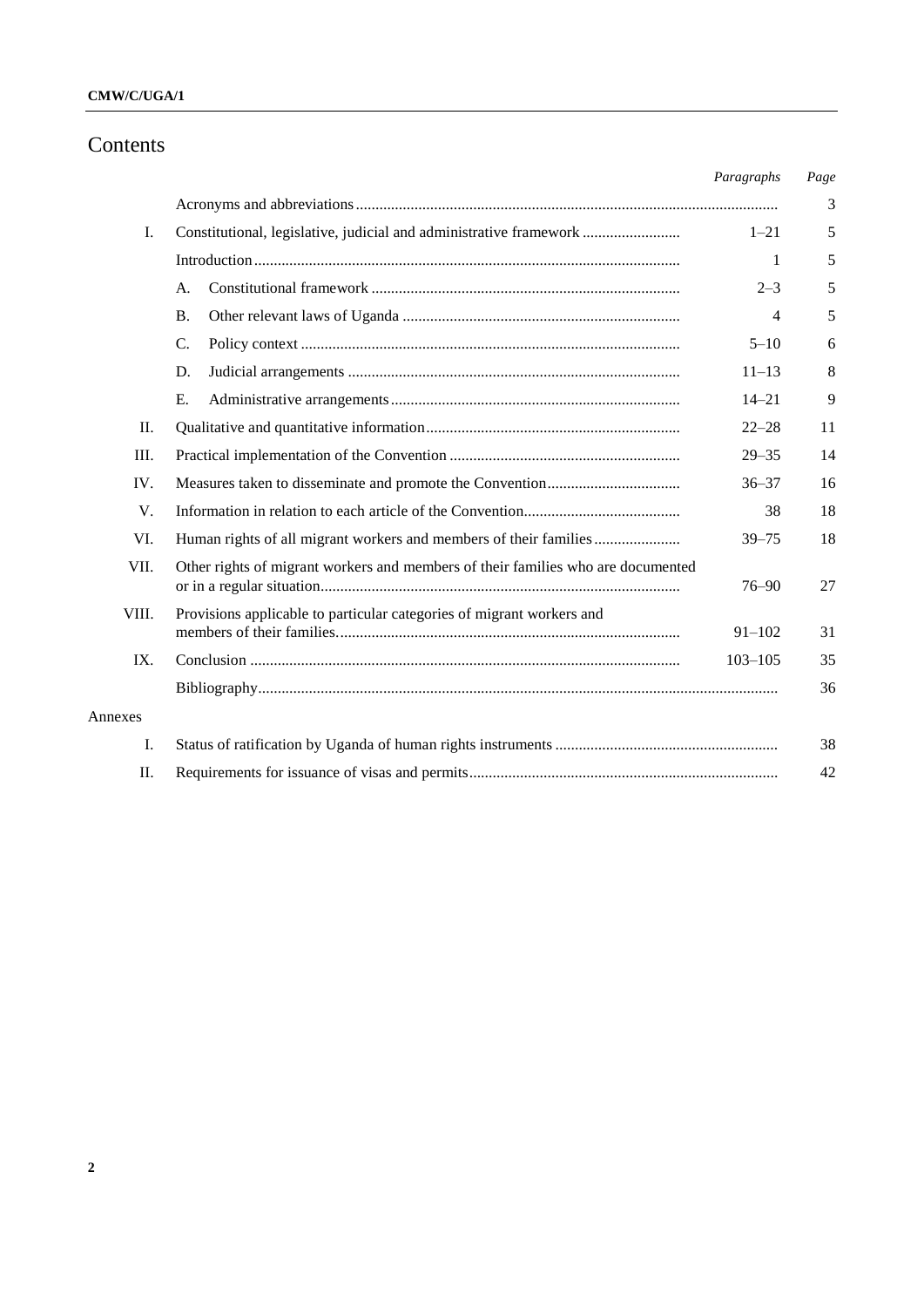# **Acronyms and abbreviations**

| AU            | African Union                                      |
|---------------|----------------------------------------------------|
| <b>CADER</b>  | Centre for Arbitration and Dispute Resolution      |
| <b>CICA</b>   | Uganda Citizenship and Immigration Control Act     |
| <b>COMESA</b> | Common Market for Eastern and Southern Africa      |
| <b>DCIC</b>   | Directorate of Citizenship and Immigration Control |
| <b>EAC</b>    | <b>East African Community</b>                      |
| <b>EACCMP</b> | East African Community Common Market Protocol      |
| ILO.          | International Labour Organization                  |
| <b>IOM</b>    | International Organization for Migration           |
| NGOs          | non-governmental organisations                     |
| <b>NMP</b>    | <b>National Migration Policy</b>                   |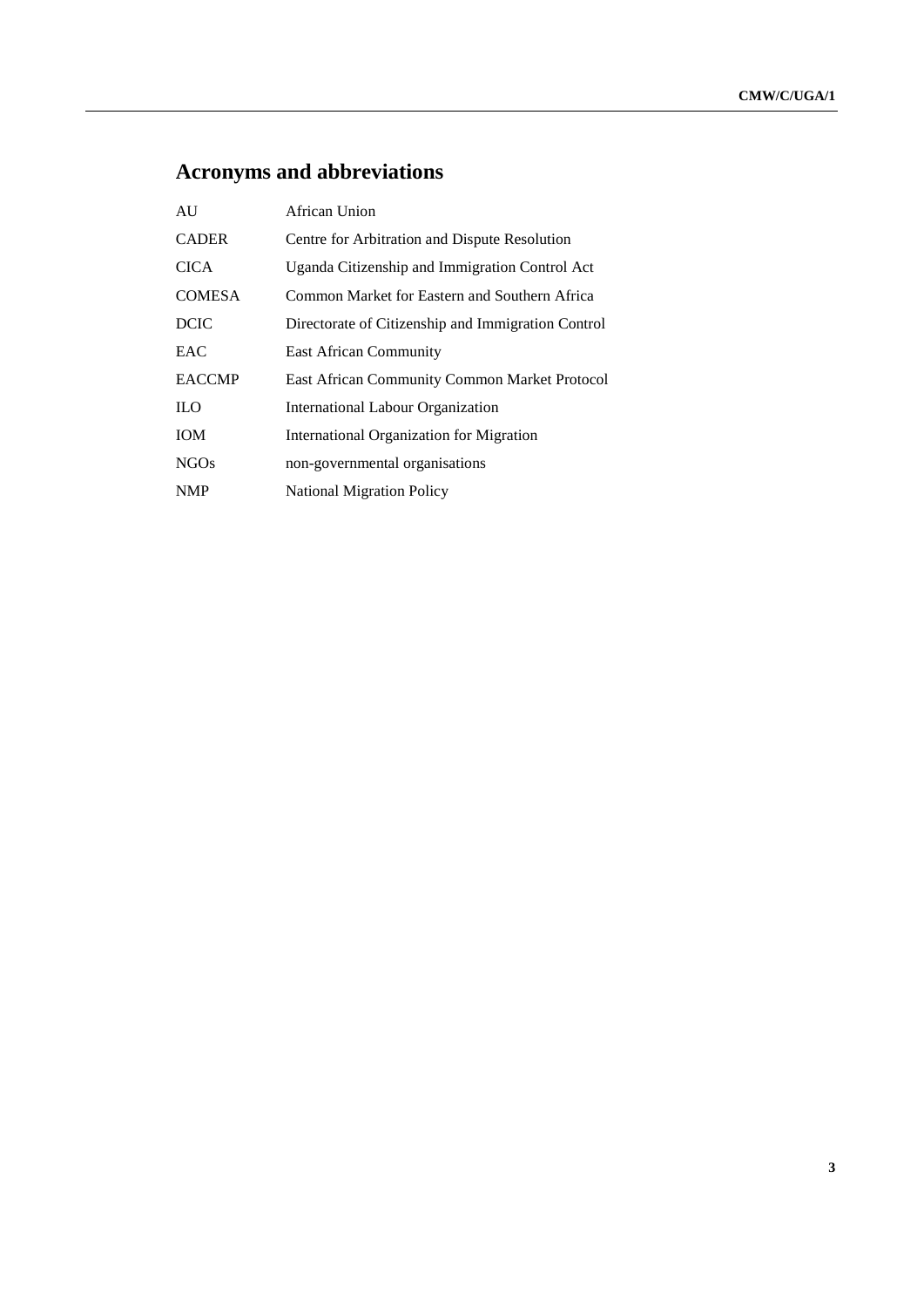# **I. Constitutional, legislative, judicial and administrative framework**

#### **Introduction**

1. On the 18th of December 2015 the International Convention on the Protection of the Rights of All Migrant Workers and Members of Their Families (hereinafter referred to as the Convention) will mark its 25th anniversary since its adoption in 1990. The occasion is a perfect opportunity for Uganda to assess progress made since the member state ratified the Convention. Uganda is one of the 47 countries that had ratified the Convention by 2014.

#### **A. Constitutional framework**

2. The Constitution supports the implementation of the Convention. The provisions of the Constitution which guarantee equal rights between all people without any form of discrimination also apply to migrant workers who are in the country in accordance with the law. Article 21 (2) outlaws discrimination based on ethnic origin, tribe, birth, race, colour, sex, social or economic standing, creed or religion, political opinion or disability and any act or omission construed as such is punishable under the law. The Constitution further stipulates in Article 21 (1) that "all persons are equal before and under the law in all spheres and have the right, without any distinction, to enjoy equal protection of the law." The Constitution also guarantees decent work under the following articles: Articles 25 (1), which outlaws slavery and servitude; Article 25 (2) which outlaws forced labour; Article 29 (1) on the freedom of association including forming and joining a trade union; and Article 34 (4) on protection of children from economic exploitation and hazardous work.

3. According to Article 189 the government retains the responsibility of managing the affairs of immigrants and emigrants. <sup>1</sup> Article 40 recognizes the right of every person to practice their profession and to freely choose their employment without any discrimination, the right to equal pay for work of equal value, and the right to form or join a trade union for the protection and promotion of economic and social interests. All these rights apply to migrant workers resident in Uganda that have fulfilled the immigration requirements that permit them to be resident in the country and engage in employment. Labour unions of workers and associations of employers are free to have collective or specific agreements governing their working relations. The right of workers to strike is recognized and can be exercised under conditions defined by the law, but the exercise of this right cannot breach the liberty of employment recognized for each person.

#### **B. Other relevant laws of Uganda**

4. When Uganda ratifies an International or regional instrument Parliament has to enact appropriate laws and/or amend existing laws in order to make the instrument enforceable in her jurisdiction. The Constitution of Uganda under Article 50 empowers Parliament to make laws for the enforcement and protection of the rights that are stipulated in the Constitution. In the last 15 years Uganda has enacted a number of laws that secure the rights of workers generally including those with specific provisions relating to migrant

 $1$  Refer to Schedule 6 of the 1995 Constitution of Uganda.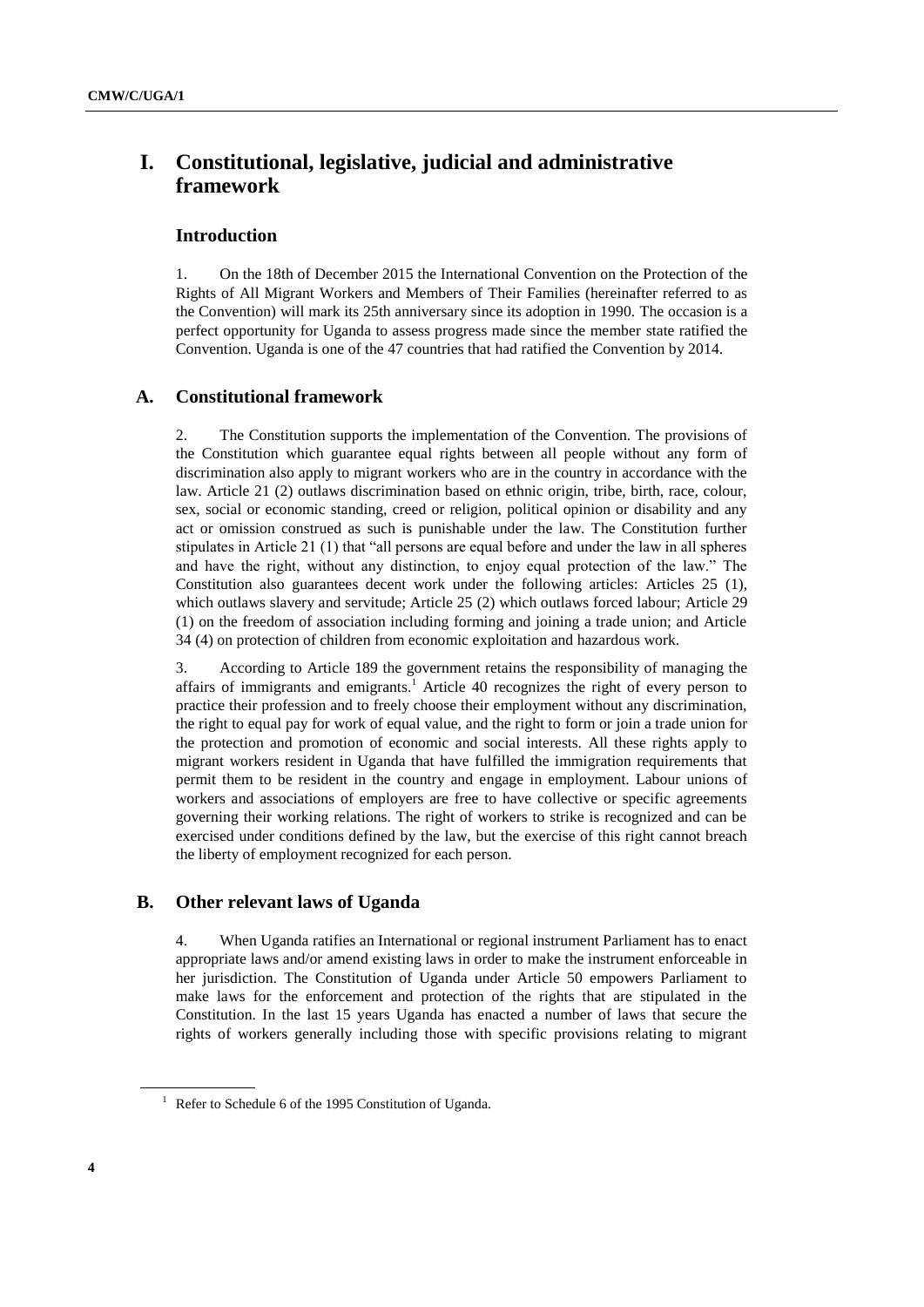workers and members of their families. These legislations have in effect incorporated the provisions of the Convention into domestic law. The legislation include:

(a) Uganda Citizenship and Immigration Control Act (Cap. 66),  $1999^2$  as amended by the Uganda Citizenship and Immigration Control (Amendment) Acts, of 2006 and 2009;

(b) Uganda Citizenship and Immigration Control Regulations, 2004;

(c) The Uganda Citizenship and Immigration Control of Aliens Regulations, 2004;

(d) Employment Act, No. 6, of 2006;

(e) The Employment Regulations, [2011 and Employment \(Sexual Harassment\)](http://library.ucu.ac.ug/cgi-bin/koha/opac-detail.pl?biblionumber=21240&query_desc=%28su%3A%7BEmployment%20regulations%7D%29%20AND%20%28su%3A%7B2011%7D%29%20AND%20%28su%3A%7BUganda%7D%29)  [Regulations, 2012;](http://library.ucu.ac.ug/cgi-bin/koha/opac-detail.pl?biblionumber=21240&query_desc=%28su%3A%7BEmployment%20regulations%7D%29%20AND%20%28su%3A%7B2011%7D%29%20AND%20%28su%3A%7BUganda%7D%29)

(f) The Statutory Instrument No. 62 on Employment (Recruitment of Ugandan Migrant Workers Abroad) Regulations of 2005 that regulates how Ugandan citizens can be assisted to migrate and work in another country of their choice;

(g) The Occupation, Safety and Health Act, No. 9 of 2006. The Act protects all persons who may be affected by activities carried out in a workplace. For example it protects wholesome wellbeing of workers and people in proximity to the workplace. It provides for the duties and responsibilities of parties in ensuring a safe and health working environment;

(h) The Workers' Compensation Act, No. 5 of 2000. The Act provides the procedure and the requirements of the employers and workers when accidents occur in the course of employment. It establishes Medical Arbitration Board (MAB) which is a referral body for disputed final assessment of incapacities of injured workers;

(i) The Labour Disputes (Arbitration and Settlement) Act, No. 7 of 2006. The Act establishes the Industrial Court which is presided over by a High Court Judge. The Court handles labour disputes that have not been resolved by a district labour officer or the Commissioner of Labour;

- (j) The Labour Unions Act, 2006;
- (k) Labour Union (Access of Union Officials to a Workplace) Regulations, 2011;
- (l) Prevention of Trafficking in Persons Act, 2009;
- (m) Children Act (Cap. 59);

(n) Guidelines for labour inspectors on the Identification of Hazardous Child Labour.

### **C. Policy context**

5. For a long time Uganda's migration policy framework (even after ratifying the Convention in 1995) remained weak, fragmented and inadequate. However, with the urgent need to address some challenges like unemployment especially among the educated youth, government's policy on direct foreign investment in Uganda vis-à-vis the phenomena of quack investors and employment "tourists," the inadequately management of labour externalization programmes and the increasing threats of vices like money laundering,

<sup>&</sup>lt;sup>2</sup> The Act came into force in 2002.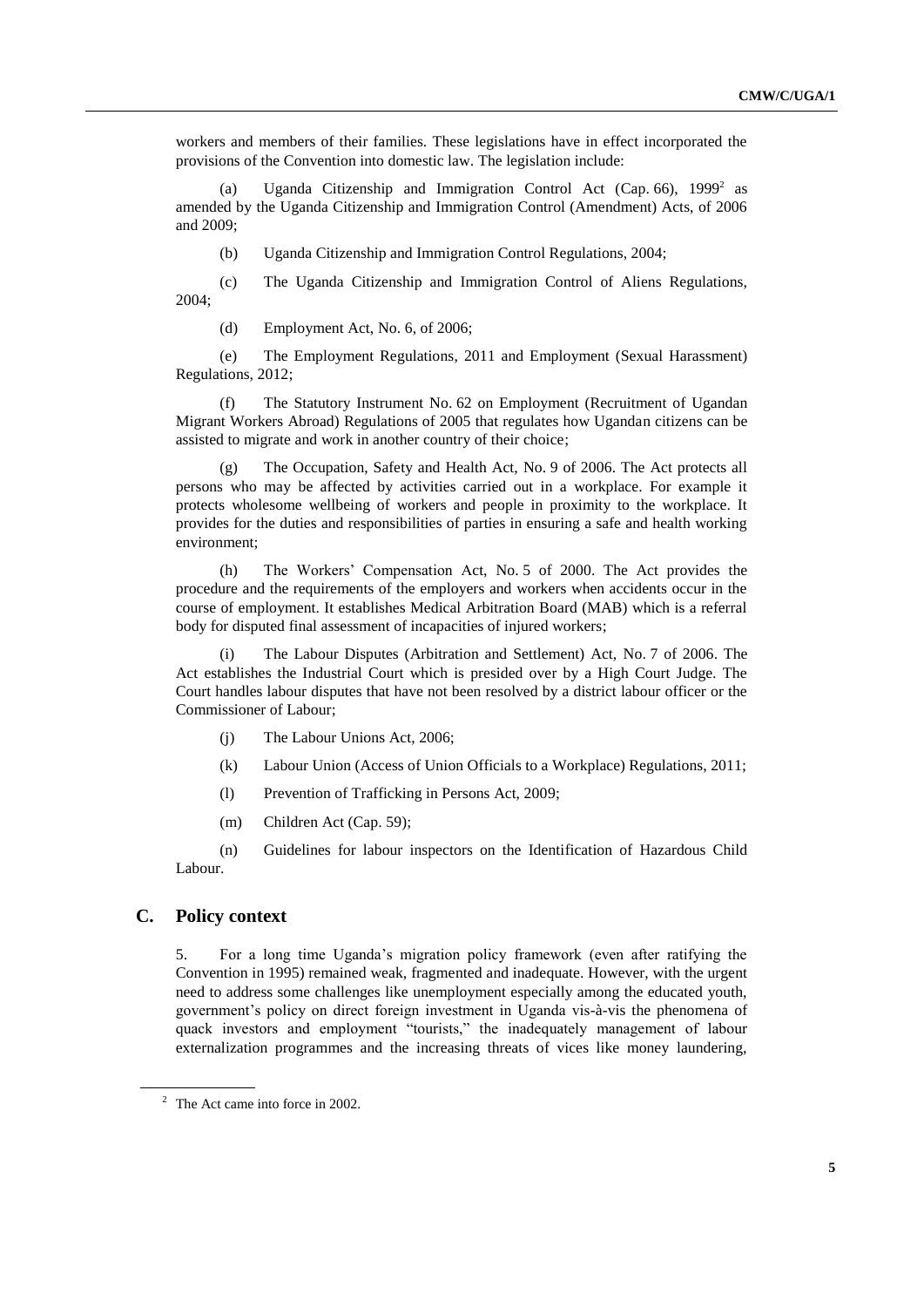trafficking in persons, weapons and drugs smuggling and transnational terrorism. Uganda has commitments entered into at the regional and sub-regional levels, which made it absolutely essential to review and strengthen the policy framework, the institutional arrangements and the actual implementation processes. In 2002 the Uganda Citizens and Immigration Control Act adopted in 1999 came into force but lacked the policy framework to support the new thinking on how best to manage migration issues particularly, relating to migrant workers.

6. Uganda is a signatory to the African Union (AU) Migration Policy Framework<sup>3</sup> for Africa, which lays the ground for the formulation of regional economic communities' migration policies as well as national migration policies for all African countries. Considering the nature of international migration today, issues of migration cannot be discussed and managed only at the national level. Therefore, Uganda has taken into consideration the Convention and the regional policy framework to shape her commitments made with the partner states at the  $EAC$  level<sup>4</sup> and in the development of several national policies including the National Migration Policy (NMP), the National Diaspora Policy and the National Immigrants Policy (the latter still in draft format). The AU Policy identifies poor socio-economic conditions, low wages, and high levels of unemployment, poverty and lack of opportunity as the main economic factors that fuel out-migration on the African continent. These factors are usually brought about by a mismatch between the rapid population growth and the available resources, low level of requisite technology and capacity to create employment and jobs at the origin. The International Labour Organization (ILO) estimates that the number of labour migrants in Africa today constitutes one fifth of the global total and that by 2025, one in ten Africans will live and work outside their countries of origin. 5

7. The NMP acknowledges that if migration is well managed it can contribute to the socio-economic development of the country. Therefore, the government of Uganda attempts in her policy statements to provide clear direction on how to manage the multifaceted nature of migration, which has several cross-cutting issues that impact on various key sectors of development, and on the stability and security of the country. The issues include labour migration, irregular migration, trafficking in persons, forced displacements, the Ugandan Diaspora, foreign direct investment and the free movement of persons within EAC.

8. The majority of migration flows as already noted above is regional and the NMP acknowledges the strategic importance of dealing with migration at this level. It is therefore, imperative to note that the regional economic communities such as EAC, AU, Intergovernmental Agency for Development, the Common Market for Eastern and Southern Africa (COMESA) and New Economic Partnership Agreement for Development to which Uganda is a keen member, oblige the country to implement significant migration agendas. It is within this context that in 2010 the Ministry of Internal Affairs took the lead to set up an inter-ministerial committee to spearhead consultations and the development of the NMP with the involvement of a wide range of stakeholders (state and non-state actors). The development and adoption of the Policy is a clear reflection of government's commitment

<sup>&</sup>lt;sup>3</sup> The AU Migration Policy framework provides a comprehensive and integrated policy guideline on the following thematic issues with sub-themes: (a) labor migration; (b) border management; (c) irregular migration; (d) forced displacement; (e) human rights of migrants; (f) internal migration; (g) migration data; (h) migration and development; and (i) inter-State cooperation and partnerships. It also highlights other social ramifications of migration including migration and health, environment, gender, conflict, among others.

<sup>&</sup>lt;sup>4</sup> For example the EAC Protocol on the Free movement of Persons and Labour of 2010.

<sup>5</sup> AU Migration Policy Framework (2002), p. 5.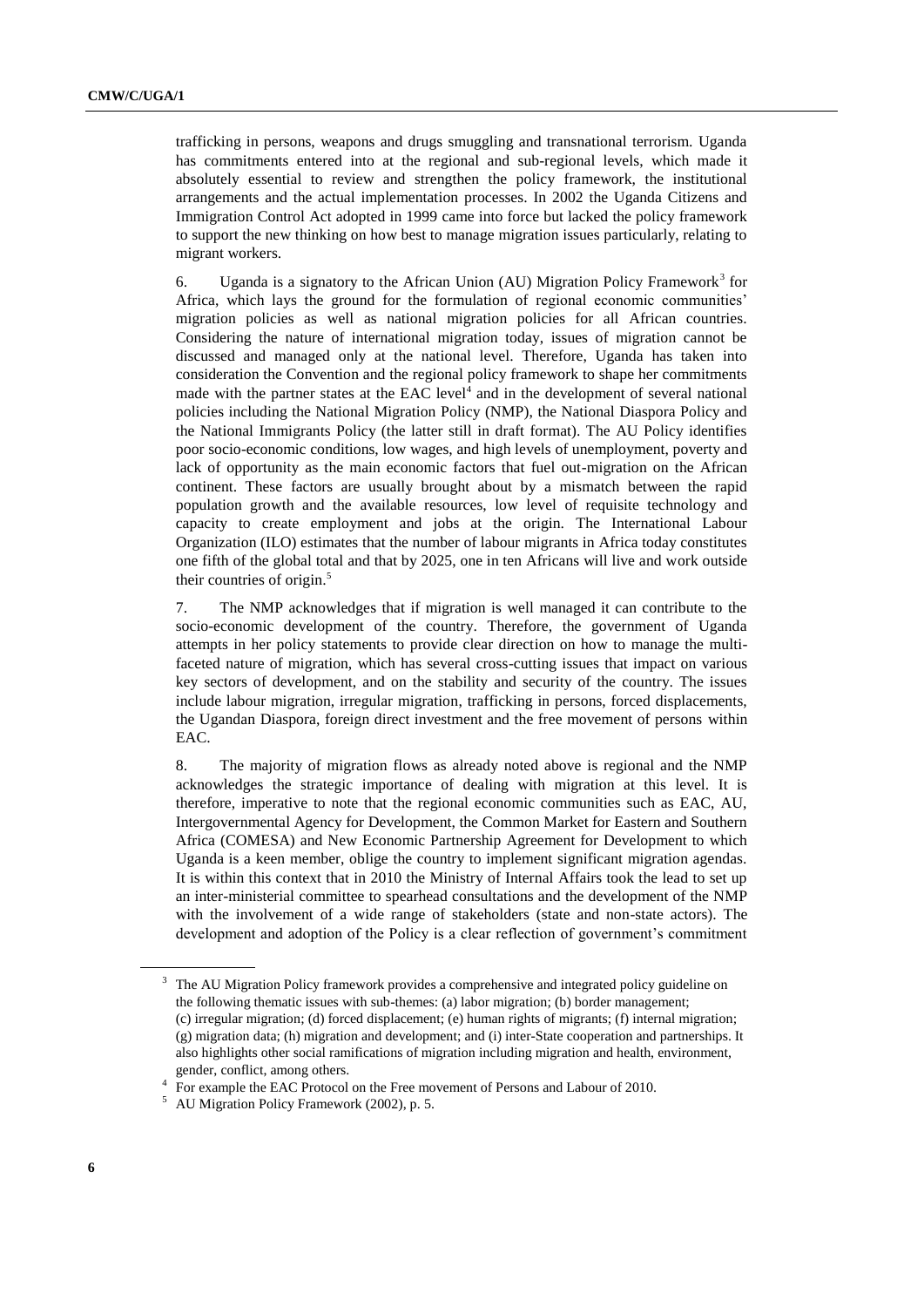towards harnessing the challenges of migration into opportunities for national transformation.

9. With the new breed of Ugandans in the Diaspora who are involved in temporary and informal work in several countries in the Middle East, there was no clear policy to regulate the management of their benefits for example, concerning their social security benefit portability and re-integration into Uganda's societies after they return. Moreover, some Ugandans through employment agencies and other voluntary and involuntary emigration factors have not acquired profitable employment opportunities in host countries. They have thus suffered economic exploitation including sexual slavery especially in countries where Ugandan institutions are unable to prevent prevalence of such ills. The National Diaspora Policy was thus developed to address these gaps. This Policy addresses among others, the externalization of labour. Government of Uganda in line with the National Employment Policy continues to actively promote externalisation of labour for the benefit of Ugandan citizens. It is pursuing the possibility of concluding bilateral labour agreements/ memorandums of understanding with receiving countries for increased protection of the rights of Ugandan migrant workers as well as investors abroad.

10. So far Uganda is working on completing memorandums of understanding with Kuwait, Qatar and UAE. In the Diaspora Policy government commits to protect the property of returning Ugandans including those incarcerated or repatriated. However, it is a major concern that the process of drafting and signing the memorandums takes long and thus in the meantime, leaving gaps in the protection regime, which exposes Ugandans especially those in irregular situations to exploitation. Lastly, Uganda is in the process of drafting the National Immigration Policy (still in draft awaiting the necessary approvals). The purpose is to provide regulation on the movement of goods and people (labour) in the country. 6

#### **D. Judicial arrangements**

11. Courts of law including the Industrial Court of Uganda, and the Uganda Human Rights Commission Tribunal and the Tribunal of the Equal Opportunities Commission are the main judicial arrangements through which matters of migrant workers can be handled in Uganda. The Labour Disputes (Arbitration and Settlement) Act No. 8 of 2006 provides for expeditious settlement of labour disputes. It establishes the Industrial Court where disputed cases not resolved by the Directorate of Labour are referred for further action. If a complaint is lodged with the Directorate of Citizenship and Immigration Control (DCIC), against an alien in the course of his or her employment, the Director may forward the complaint to the Industrial Court which shall submit its findings to him or her, and the Director may then take any necessary immigration action considered relevant in the circumstances (Section 78 of the Uganda Citizenship and Immigration Control Act (CICA)).

12. The Uganda Human Rights Commission is one of the competent institutions mandated to receive and determine complaints of violations of rights of migrant workers and members of their families. The Commission attends to all complaints without discrimination and regardless of whether the person is a regular or an irregular immigrant. All complaints are handled as violations pertaining to labour rights and are directly handled by the Directorate of Complaints, Investigations and legal services of the Human Rights Commission.

<sup>&</sup>lt;sup>6</sup> International Organization for Migration-Migration Policy and Research' [http://uganda.iom.int/](http://uganda.iom.int/programme/migration-policy-and-research/) [programme/migration-policy-and-research/](http://uganda.iom.int/programme/migration-policy-and-research/) accessed 15 March 2015.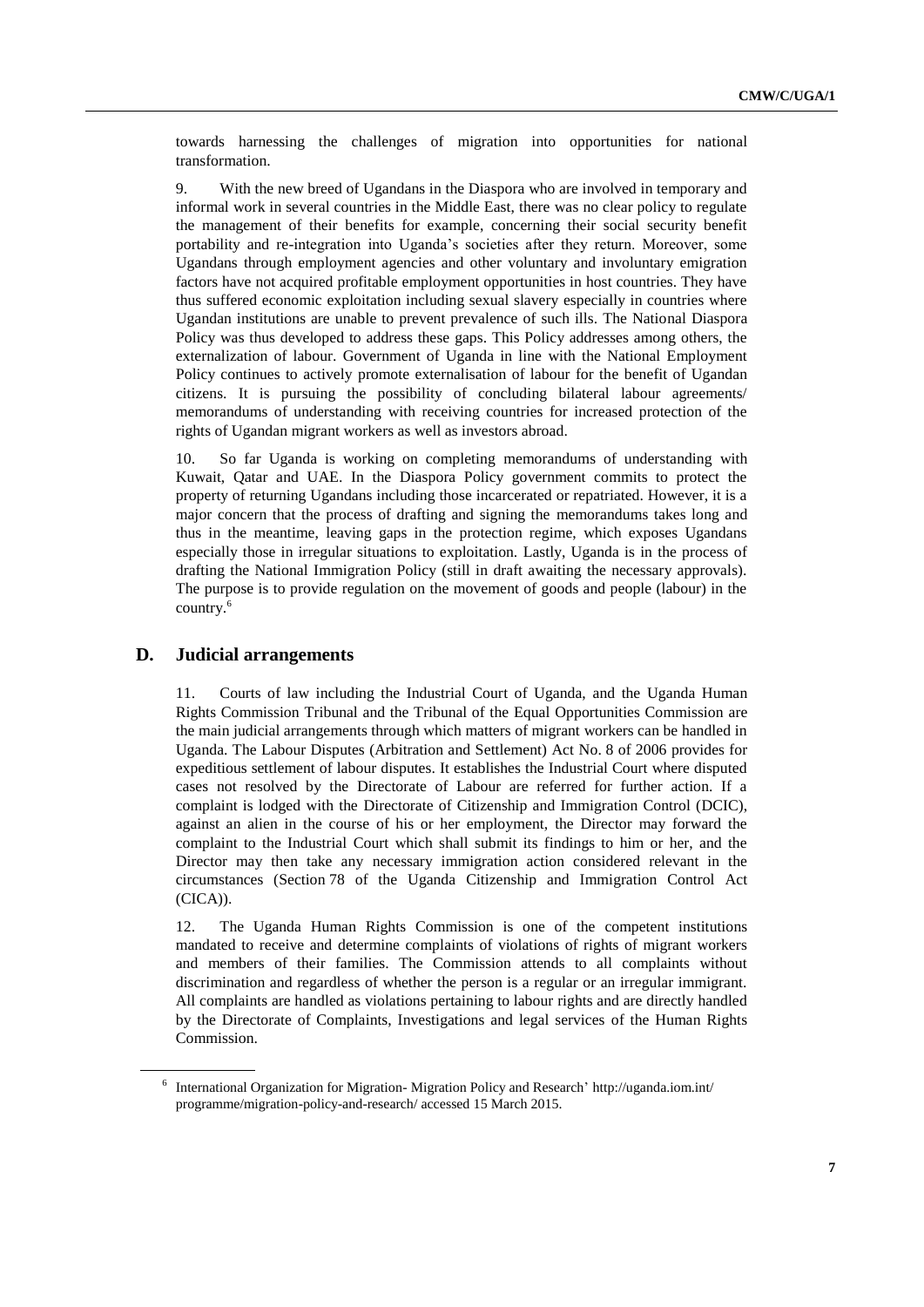13. In 2013/14, the Commission received five complaints from migrant workers from the Asia-Pacific region working in Uganda, specifically nationals of India and Pakistan employed in commercial businesses operated by fellow Asians. These complaints related to non-payment of their salaries by the employers who also have a habit of confiscating passports of their employees. In such cases, the Commission has intervened through mediation with the perpetrators who have taken steps to pay the complainants. The Commission has also assisted them to recover their travel documents. So far, no cases have been taken to the tribunal for adjudication. Information on the available remedies is often provided to migrant workers once they seek assistance. Currently there are no advocacy programmes specifically targeting migrant workers. It is important to note that all the mechanisms mentioned above can make reference to an international or regional human rights instrument that Uganda is a party to in the process of adjudicating any matter that is brought before court or such tribunal and the decisions are binding subject to fulfillment of the right of appeal. $<sup>7</sup>$ </sup>

#### **E. Administrative arrangements**

14. The Constitution of the Republic of Uganda establishes the National Citizenship and Immigrant Board (Art. 16), which is established under the Ministry of Internal Affairs. Section 7 of the CICA provides for the functions of the Board, which include among others, granting and cancelling of immigration permits; registering and issuing identity cards to aliens; and determining any questions which may arise in the implementation of the Act or any questions which may be referred to it by the Minister of Internal Affairs. The Board oversees the work of the Director of Immigration<sup>8</sup> and all immigration officers who are responsible for implementing the Act and decisions of the Board.

15. The Ministry of Internal Affairs; specifically under DCIC<sup>9</sup> is responsible for implementing Uganda's obligations under the International Convention on the Protection of the Rights of All Migrant Workers and Members of their Families. A migrant worker and members of his/her family may enter Uganda as provided for under Section 53 of the CICA after obtaining a valid entry permit, a certificate of permanent residence or a pass<sup>10</sup> and such a person must be in possession of a passport, certificate of identity, convention travel document or any other valid travel document. Section 53 (4) specifically provides that a person intending to take on employment under permit Class  $G<sup>11</sup>$  may only enter Uganda after the application for an entry permit has been granted. The different classes of persons who can apply for entry permits to Uganda to engage in remunerated work are indicated in Annex II to this Report which outlines the requirements for the issuance of the permits for different migrant workers. All persons who are not citizens but have received a permit or pass which is not for a short stay (less than 90 days), shall apply to the Uganda Citizenship and Immigration Board for an Aliens Card as provided for under Section 57 of the CICA.

Uganda follows the Common law system where the decisions of the High Court and higher courts (Court of Appeal and Supreme Court) respectively are binding on all subordinate courts.

<sup>&</sup>lt;sup>8</sup> When the DCIC was elevated to a Directorate the head is now referred to as Director in accorded with the 2006 Amendment Act.

<sup>&</sup>lt;sup>9</sup> The Uganda Citizenship and Immigration Control (Amendment) Act, 2006 elevated the Directorate of Citizenship and Immigration Control to directorate levels so as to strengthen it for purposes of providing quality services to migrants and their families.

<sup>&</sup>lt;sup>10</sup> The categories of passes include: (a) dependant's pass; (b) pupil's or student's pass; (c) visitor's pass; (d) in transit pass; (e) inter-state pass; (f) prohibited immigrant's pass; (g) special pass; and (h) reentry pass.

<sup>&</sup>lt;sup>11</sup> Class G includes persons who want to enter Uganda as NGO workers, missionaries, volunteers, or as employees for gain or not.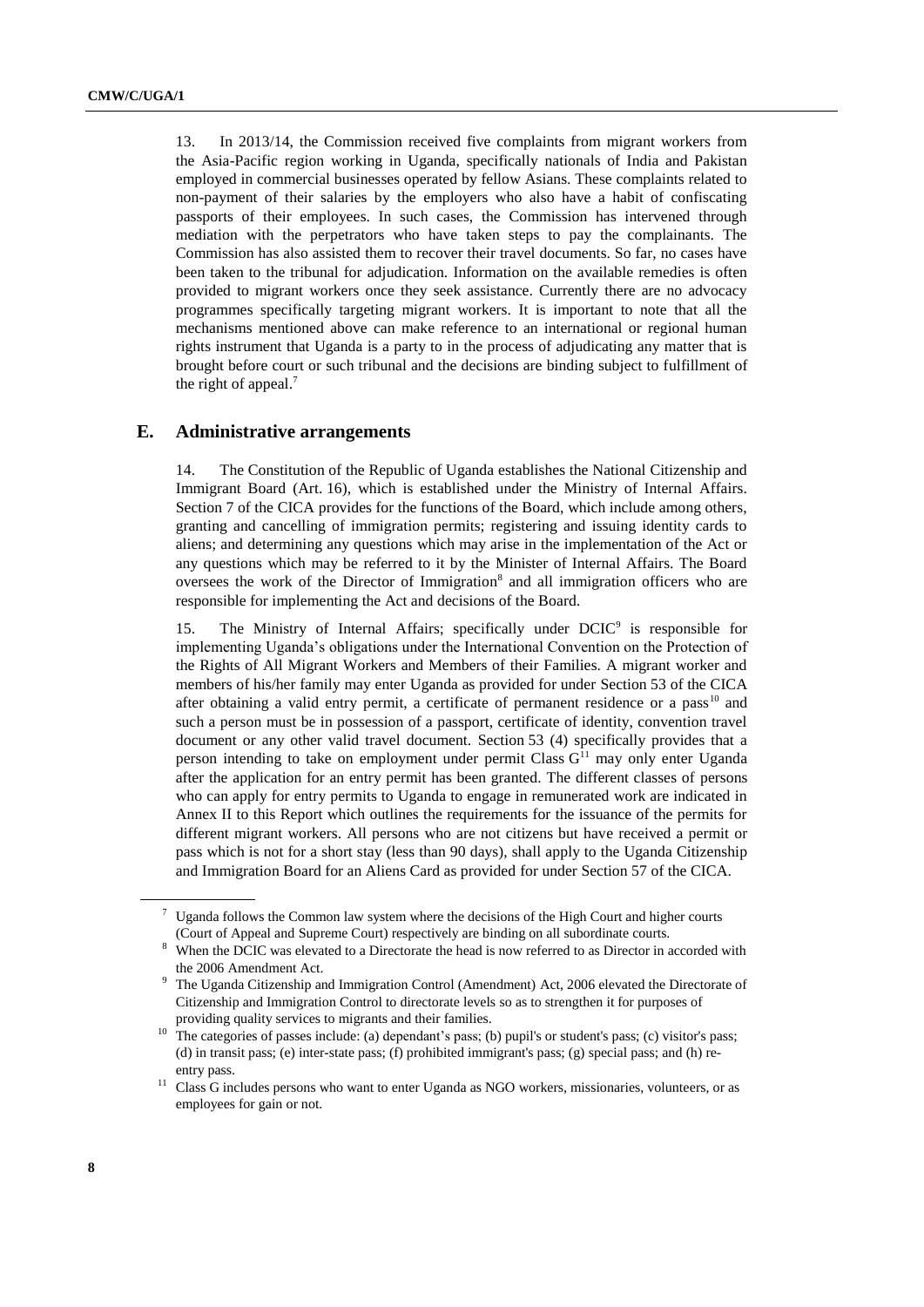16. Section 59 (1) of the CICA provides that a person who is not a citizen of Uganda shall not, unless that person is in possession of a valid entry permit,<sup>12</sup> certificate of permanent residence or special pass issued under this Act:

- (a) Be employed in a parastatal or private body;
- (b) Be employed in the public service;
- (c) Be employed by a private person; or
- (d) Be engaged in private business in Uganda.

17. A person who is not a citizen of Uganda, who engages in any employment or profession, whether or not for gain, contrary to sub-section (1) above or who employs any alien, whether or not for gain, whom he or she knows or has reasonable cause to believe is contravening subsection (1), commits an offence and is liable on conviction to a fine not exceeding one hundred and fifty currency points or imprisonment not exceeding two years or both. Under the Uganda Citizenship and Immigration Control Regulations, 2004 a migrant worker in Uganda may apply for a dependant's pass to regularize the stay of a family member in the country (Regulation 4). If a person wishes to enter the country for purposes of investigating possibilities of business or settlement he/she may apply for a visitor's pass. However, a holder of a visitor shall not take any employment for gain or otherwise. <sup>13</sup> A person may also be issued with a special pass to enable him/her complete immigration procedures to complete a short assignment of not more than 3 months.

18. The Ministry of Gender, Labour and Social Development is responsible for the management of labour and industrial relations in Uganda. The Employment Act No. 6, 2006 and the Regulations of 2004 and 2012 regulate employment in Uganda while the Statutory Instrument No. 62 (Employment of Uganda Migrant Workers Abroad Regulation) 2005 regulates external labour employment. The latter Regulations are implemented by the Externalisation of Labour Unit in the Department of Employment Services in the Ministry. The Employment Act in particular, makes it a duty of all parties involved in employment matters to seek to promote equality of opportunity with the view of eliminating any discrimination in employment.<sup>14</sup> Furthermore, Section 6 (2) requires all parties to promote and guarantee equality of opportunity for employment for persons who, as migrant workers or as members of their families, are lawfully within the territory of Uganda.

19. The Ministry of Gender, Labour and Social Development has powers by regulation to limit the range of jobs open to migrant workers and this has been done by indicating in Schedule 4 of the CICA the range of jobs migrant workers can take on. An employer under the Uganda Citizens and Immigration Control Regulations is required to furnish a return of all non-citizens employed by him or her, to the Commissioner, every six months (Regulation 19).<sup>15</sup> Any employer who has more than 21 employees has to have a policy in place against sexual harassment. The National Security Fund Act (Cap. 222) defines an eligible employee to benefit from the pension scheme as any person who has a contract of employment and is working in an establishment with five or more persons.<sup>16</sup>

<sup>&</sup>lt;sup>12</sup> Classes of entry permits are provided for under the Fourth Schedule of the CICA.

<sup>&</sup>lt;sup>13</sup> Regulation 6 (1) (c) of the Uganda Citizenship and Immigration Control Regulations, SI-16, of 2004.

<sup>&</sup>lt;sup>14</sup> Section 6 (3) of the Employment Act defines discrimination in employment.

<sup>&</sup>lt;sup>15</sup> In the return, the employer is required to state the name, nationality, immigration status, place of work and any other particulars as the Commissioner may require.

<sup>&</sup>lt;sup>16</sup> Uganda is in the process of liberalizing the pension sector to give employees an opportunity to choose their service provider and who among the accredited bodies can invest their savings on their behalf.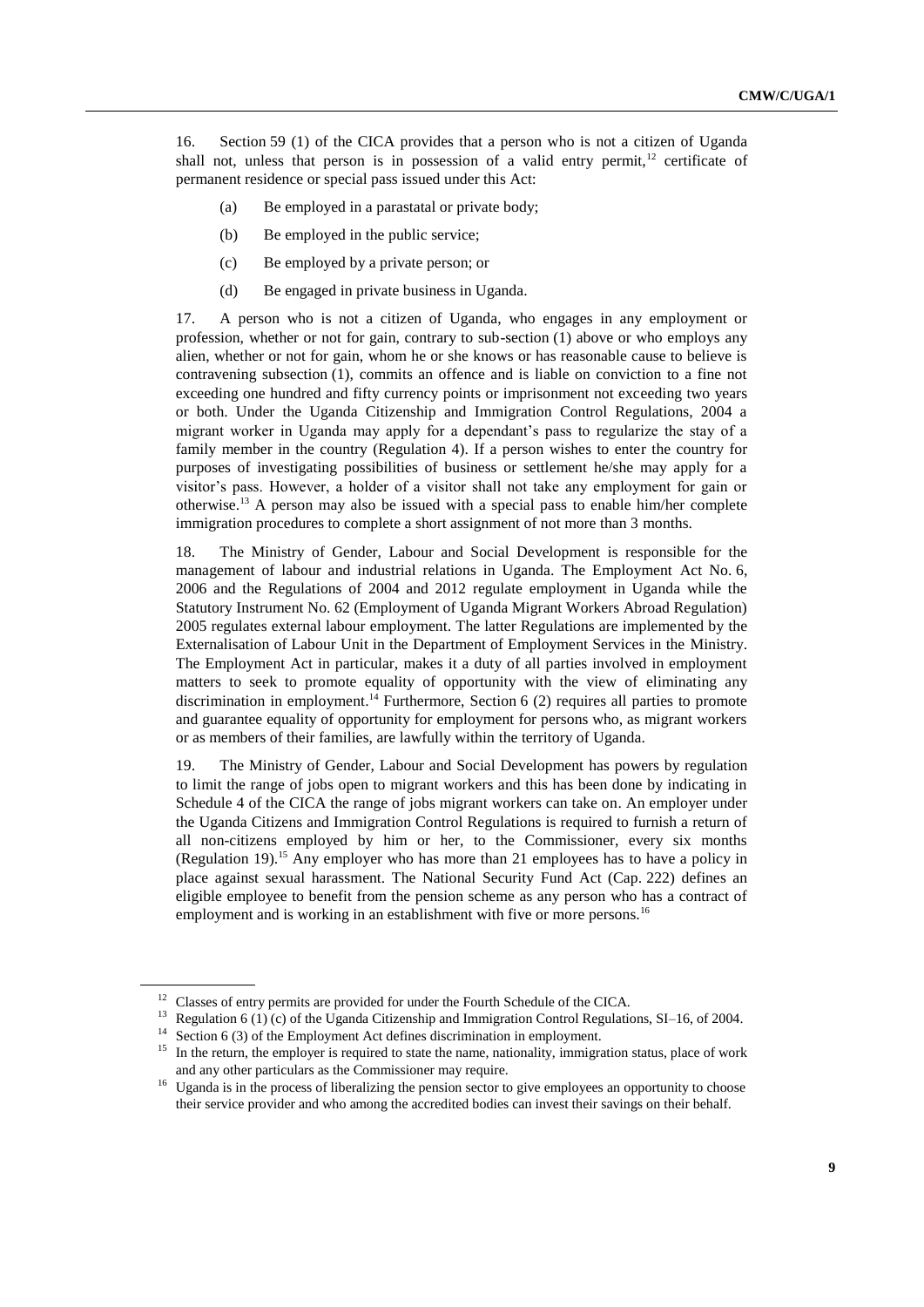20. The Ministry of Gender, Labour and Social Development, the Ministry of Internal Affairs (DCIC) and the National Citizenship and Immigration Board are the main government ministries, departments and agencies handling migration issues in Uganda and are supported by intergovernmental (for example the International Organization for Migration (IOM)) and non-governmental organisations (for example Platform for Labour Action) in enforcing migration and labour rights.<sup>17</sup> The Government through the cooperation at different levels with the stakeholders conducts research and prepares periodical reports on labour and migration issues to contribute to the development of a coherent labour and migration management system.<sup>18</sup>

21. In addition to the hierarchical judicial structure provided for in the Constitution, an Industrial Court has also been established in Uganda to arbitrate on labour disputes.<sup>19</sup> The Industrial Court, which is the apex of the industrial relations machinery, has been elevated to the level of High Court with original and appellate jurisdiction. In 2013 two judges were appointed to preside over this court. The purpose of the Industrial court is to promote equity, effective and expeditious settlement of labour disputes, industrial harmony, improved working conditions resulting in higher productivity as well as sustained improvement in the creation of employment opportunities as the profits are re-invested and fully utilised. There is also an active Centre for Arbitration and Dispute Resolution (CADER) which was first established in the Commercial Court Division of the High Court in 2000 to promote alternative dispute resolution in commercial/contractual matters. Between 2003 and 2005 the Commercial Court Division implemented the mediation Pilot Project whereby cases were referred to CADER for mediation. Mediation became a permanent feature at the Commercial Court with the passing of the Judicature (Mediation) Rules 2013.<sup>20</sup> This year, alternative dispute resolution has been officially rolled out to all the divisions of the High Court including the Industrial Court. More mediators are being trained to facilitate, mediation sessions as a strategy to deal with the back log in the judiciary, the Industrial Court inclusive.

## **II. Qualitative and quantitative information**

There is lack of comprehensive knowledge and information on migration trends in Uganda.<sup>21</sup> This has inevitably affected the qualitative and quantitative information available on migration and more specifically on migrant workers. Limited availability of administrative data, and lack of a household survey solely on migration, and indices on migration in other surveys have further hampered the understanding of migration patterns in Uganda.<sup>22</sup> Nevertheless, there have been some efforts to collect and compile information

<sup>&</sup>lt;sup>17</sup> International Organization for Migration-Labour Migration and Human Development' [http://uganda.](http://uganda/) iom.int/programme/labour-migration-and-human-development/accessed 15 March 2015 and "Platform for Labour Action" http://www.pla-uganda.org/about-pla accessed 15 March 2015.

<sup>&</sup>lt;sup>18</sup> "International Organization for Migration-Labour Migration and Human Development" http://uganda.iom.int/programme/labour-migration-and-human-development/accessed 15 March 2015. Other Reports produced include the Annual Reports of Inspection Services and those of the Coordination Office for the Prevention of Trafficking in Persons of the Ministry of Internal Affairs.

<sup>&</sup>lt;sup>19</sup> Labour Disputes (Arbitration and Settlement) Act, No. 7 of 2006.

<sup>&</sup>lt;sup>20</sup> On the 18th of March 2015 the roll out of alternative dispute resolution from the Commercial Court of the High Court to other courts and dispute resolution bodies within the Justice Law and Sector started with an official launch. Alternative dispute resolution is now rolled out to the other High Court Divisions of Civil, Family, and Land and to the Magistrate Courts.

<sup>&</sup>lt;sup>21</sup> International Organization for Migration (2013); Migration in Uganda- A Rapid Country Profile pg. 11.

 $22$  Ibid. 19.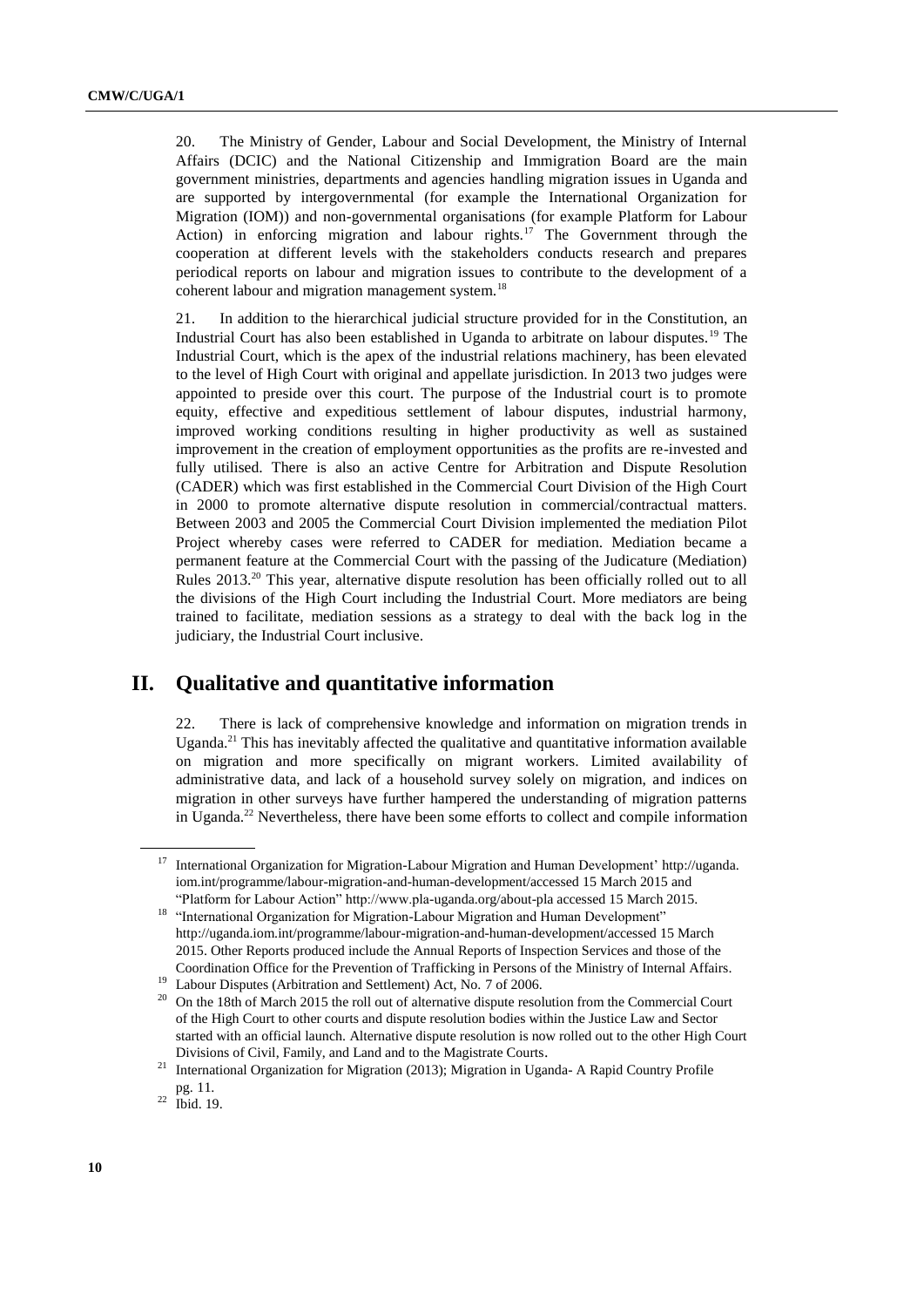on migration notably by intergovernmental organisations working in the country in close collaboration with the government of Uganda specifically the Office of the Prime Minister of Uganda. The most recent is the Uganda Migration Profile compiled by the Office of the Prime Minister in collaboration with IOM.

23. Migration to Uganda has allowed patterns to develop "within diverse social, political and economic contexts driven by political factors, poverty, rapid population growth and the porosity of international borders. The rate of migration from the time of signing of the Convention can be reflected as follows in table 1 below.

Table 1 **Net Migration**

| 1994-1998 | 1999-2003 | 2004-2008  | 2009-2013  |
|-----------|-----------|------------|------------|
| $-45.737$ | $-5000$   | $-135,000$ | $-150,000$ |

*Source*: United Nations Population Division, World Population Prospects.

24. In 1999, Uganda, Tanzania and Kenya established the East African Community through (later joined by Rwanda and Burundi), which over time have adopted a number of enabling protocols that have allowed the development of a common market and free movement of goods, persons and labour by removal of both tariff and non-tariff barriers.<sup>23</sup> This cooperation has seen an increase in migration between the five member states and a rapid increase in migrant workers is anticipated since Uganda, Rwanda and Kenya agreed to the removal of the issuance of work permits for migrant workers. The increase may also be on account of opportunities within the newly founded oil and gas sector to fill gaps in human resources that may not be readily available in the country concerned.<sup>24</sup> The majority of migrants are from Kenya and Rwanda according to the Uganda Migrants Profile, 2013.

25. There is also a significant number of non-nationals living and working in Uganda. The 2014 Census Report: Provisional Results did not provide more up to date numbers. However, with the increase in the number of investors coming to Uganda this number must have increased significantly in the last 15 years in which Uganda has witnessed consistent economic growth and tremendous efforts have been made to make Uganda a profitable destination for investors. Table 2 below provides figures up till 2002.

| 1991                         |         | 2002                         |         |  |  |
|------------------------------|---------|------------------------------|---------|--|--|
| <b>Total</b>                 | 596,932 |                              | 554,396 |  |  |
| Rwanda                       | 247,568 | Sudan                        | 163,865 |  |  |
| Burundi                      | 82,632  | Rwanda                       | 106,206 |  |  |
| Tanzania                     | 80,922  | Burundi                      | 87,313  |  |  |
| Democratic Republic of Congo | 67,259  | Democratic Republic of Congo | 73,293  |  |  |
| Sudan                        | 66.283  | Tanzania                     | 61,595  |  |  |
| Kenya                        | 32,383  | Kenya                        | 35.212  |  |  |

Table 2 **Foreign Population (non-nationals), 1991 and 2002**

<sup>24</sup> Ibid. 18.

<sup>23</sup> Ibid. 16.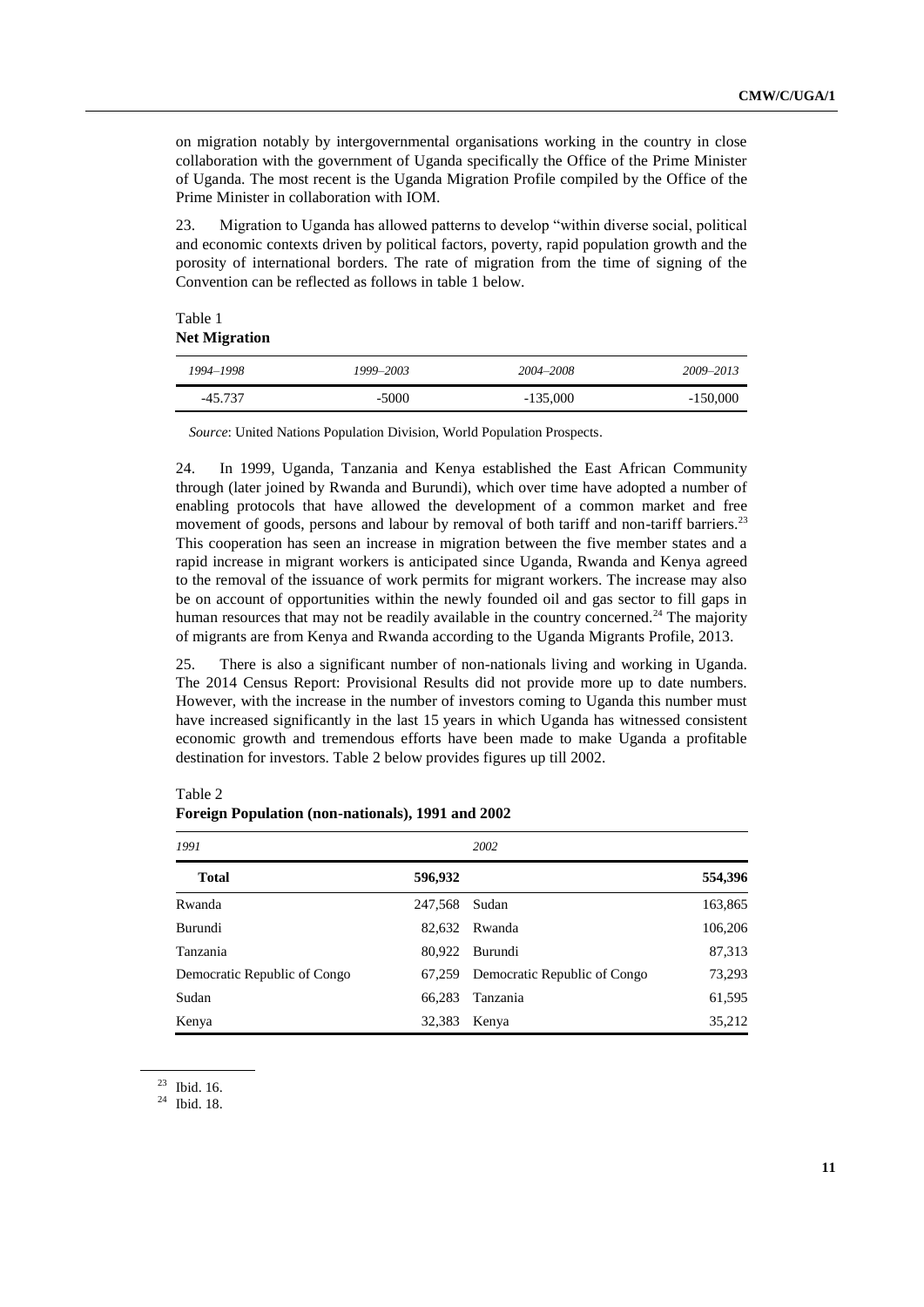| 1991                 |        | 2002                 |        |
|----------------------|--------|----------------------|--------|
| United Kingdom       |        | 906 United Kingdom   | 2,086  |
| <b>United States</b> | 408    | <b>United States</b> | 1,167  |
| Canada               | 215    | Canada               | 384    |
| Denmark              | 107    | Australia            | 194    |
| Other                | 18,249 | Other                | 23,081 |

*Source:* United Nations Statistics Division Demographics.

#### Table 3 **Foreign Population by sex, 1991 and 2002**

|              | 1991    | 2002    |
|--------------|---------|---------|
| <b>Total</b> | 596,932 | 554,396 |
| Men          | 315,255 | 279,451 |
| Women        | 281,677 | 274,945 |

*Source*: United Nations Statistics Division Demographics.

26. The tables above indicate that there was a decline in migration for the years between 1991 and 2002 although this figure has definitely increased over the last 12 years due to the EAC Common Market Protocol now in place which permits free movement of goods, persons and labour across the Community and an active oil and gas sector. Migrants to Uganda are mostly of African origin and are mostly male.

27. The number of migrant workers, as based on the number of applications for work permits has increased in recent years. In 2011/12, 7,975 work permits were issued while in 2012/13 this number grew to 9,161, an increase of  $13\%$ .<sup>25</sup>

Table 4 **Work permits issued as disaggregated by country of origin**

| Country of origin    | Percentage of work permits issued |
|----------------------|-----------------------------------|
| India                | 38.6%                             |
| China                | 14.9%                             |
| <b>United States</b> | 6.1%                              |
| Kenya                | 5.5%                              |

*Source*: Migration in Uganda – A Rapid Country Profile, 2013.

<sup>25</sup> Ibid. 31–32.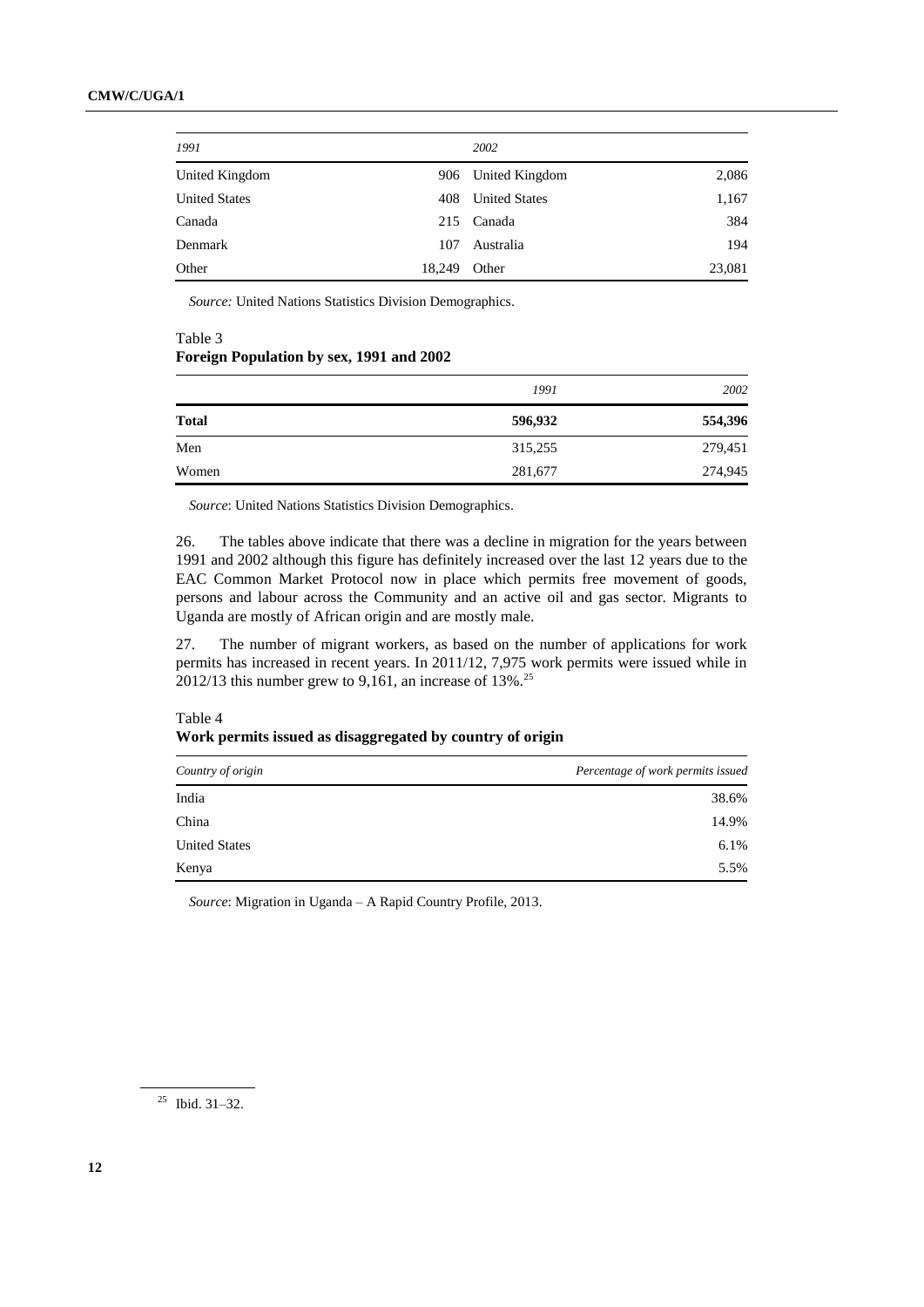| $\sim$ we consider the state position of the contract of positive converges $\mu$ |                                   |  |  |  |  |
|-----------------------------------------------------------------------------------|-----------------------------------|--|--|--|--|
| Work category                                                                     | Percentage of work permits issued |  |  |  |  |
| Temporary contract based workers                                                  | 63%                               |  |  |  |  |
| Foreign governments and diplomats                                                 | 14%                               |  |  |  |  |
| Non-governmental organization workers, volunteers and<br>missionaries             | 11.4%                             |  |  |  |  |
| Business and trade owners                                                         | 10%                               |  |  |  |  |
|                                                                                   |                                   |  |  |  |  |

Table 5 **Percentage of work permits issued as per work category**

*Source*: Migration in Uganda – A Rapid Country Profile, 2013.

28. The number of irregular migrants has also risen over the years as has the number of deported persons. The number of irregular migrants found in 2010 was about 575 while in 2012 this number was  $840$  persons.<sup>26</sup> Similarly, the number of deportations of irregular migrants was 101 persons in 2010 and 328 persons in  $2012$ .<sup>27</sup>

## **III. Practical implementation of the Convention**

29. One of the ways in which Uganda is practically implementing the Convention has been through the ratification of several Conventions of the International Labour Organisation, which in effect contribute to the rights and welfare standards for migrant workers. Table 6 provides information on the ILO Conventions that Uganda has ratified.

Table 6

#### **International Labour Organization Conventions**

|                  | Conventions                                                                        |            |  |
|------------------|------------------------------------------------------------------------------------|------------|--|
|                  | Uganda a Member since 1963                                                         |            |  |
| C12              | Workmen's Compensation (Agriculture) Convention, 1921                              | 04.06.1963 |  |
| C17              | Workmen's Compensation (Accidents) Convention, 1925                                | 04.06.1963 |  |
| C19              | Equality of Treatment (Accident Compensation) Convention, 1925                     | 04.06.1963 |  |
| C <sub>29</sub>  | Forced Labour Convention, 1930                                                     | 04.06.1963 |  |
| C <sub>45</sub>  | Underground Work (Women) Convention, 1935                                          | 04.06.1963 |  |
| C81              | Labour Inspection Convention, 1947                                                 | 04.06.1963 |  |
| C87              | Freedom of Association and Protection of the Right to Organize<br>Convention, 1948 | 02.06.2005 |  |
| C95              | Protection of Wages Convention, 1949                                               | 04.06.1963 |  |
| C <sub>98</sub>  | Right to Organize and Collective Bargaining Convention, 1949                       | 04.06.1963 |  |
| C <sub>100</sub> | Equal Remuneration Convention, 1951                                                | 02.06.2005 |  |

<sup>26</sup> Ibid. 44.

 $27$  Ibid.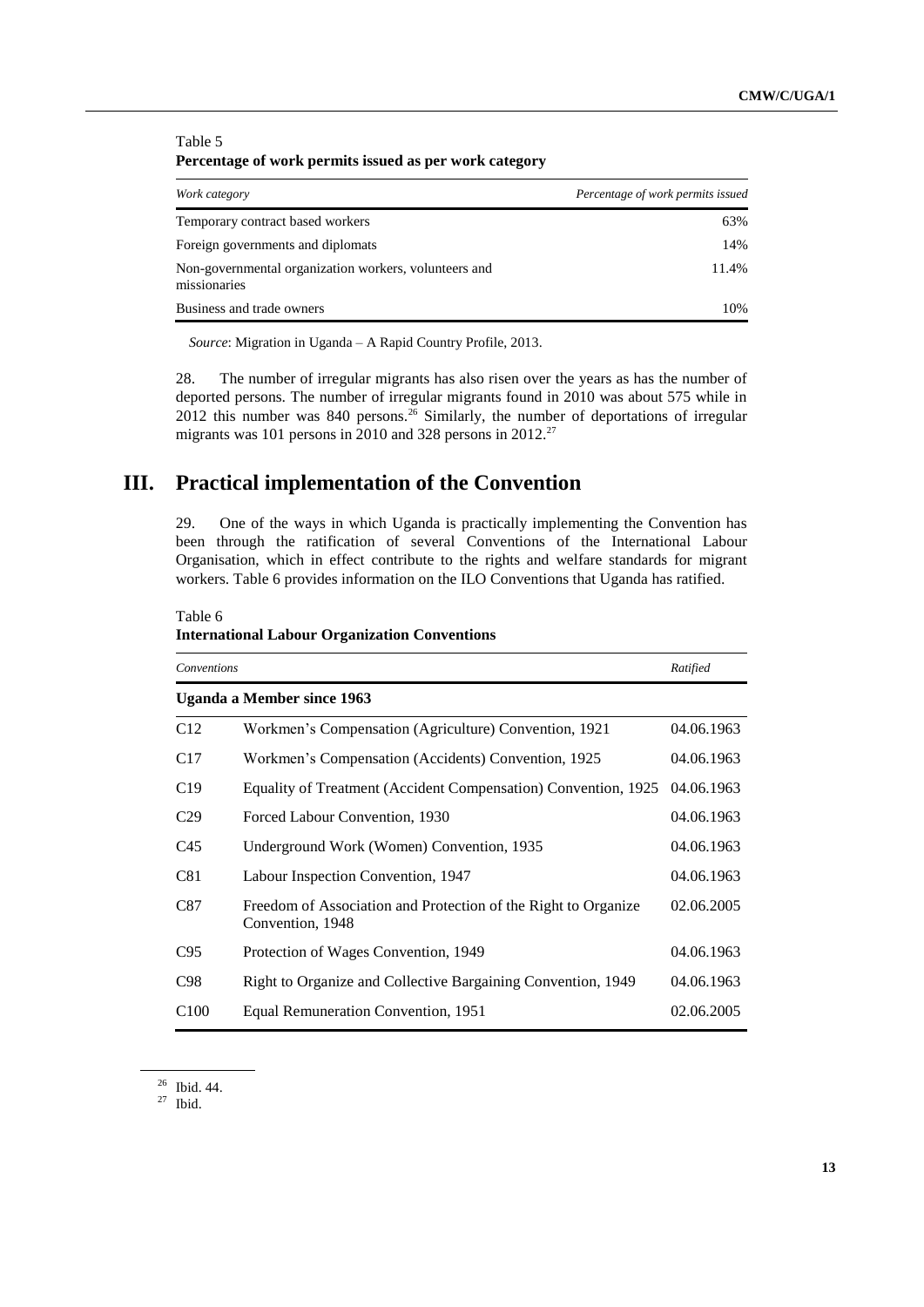| Conventions      |                                                                             | Ratified   |
|------------------|-----------------------------------------------------------------------------|------------|
| C <sub>105</sub> | Abolition of Forced Labour Convention, 1957                                 | 04.06.1963 |
| C <sub>111</sub> | Discrimination (Employment and Occupation) Convention, 1958                 | 02.06.2005 |
| C <sub>123</sub> | Minimum Age (Underground Work) Convention, 1965                             | 23.06.1967 |
| C <sub>124</sub> | Medical Examination of Young Persons (Underground Work)<br>Convention, 1965 | 23.06.1967 |
| C <sub>138</sub> | Minimum Age Convention, 1973                                                | 25.03.2003 |
| C <sub>143</sub> | Migrant Workers (Supplementary Provisions) Convention, 1975                 | 31.03.1978 |
| C <sub>154</sub> | Collective Bargaining Convention, 1981                                      | 27.03.1990 |
| C <sub>158</sub> | Termination of Employment Convention, 1982                                  | 18.07.1990 |
| C <sub>162</sub> | Asbestos Convention, 1986                                                   | 27.03.1990 |
| C <sub>182</sub> | Worst Forms of Child Labour Convention, 1999                                | 07.05.2001 |
|                  |                                                                             |            |

30. Uganda is yet to ratify the International Labour Organization Convention No. 189  $(2011)$  concerning Decent Work for Domestic Workers.<sup>28</sup> There have been appeals by civil society for the country to do so.<sup>29</sup> It is common for migrant workers (particularly, those in irregular situations, unskilled or low skilled) to seek for work as domestic workers in Uganda and other destination countries, for example, in the Middle East.

31. The Government of Uganda aims at effectively managing temporary and permanent foreign migrant labour in order to attract knowledge and skills for the benefit of the socioeconomic development of the country. Uganda adopted the Employment Policy in 2011 with the aim of ensuring that employment creation is an indicator of economic growth. It also aims to ensure that the labour standards established are promoted and upheld at all levels by different actors including the government as an employer (public sector), the transnational corporations, investors and other business enterprises that operate in the private sector. The Policy is also facilitating the implementation of the Employment Act, 2006 which protects the rights of migrant workers who are legally resident in Uganda. Government is using corporate responsibility to secure respect of the rights of workers and communities where corporations are carrying on their businesses so that they contribute to the welfare of indigenous communities and development of the areas through provision of support to schools construction, improvement of water points or the roads network. They also encourage the buying of local produce and products in order to boost the economy of the local communities. By strengthening the legal and policy regime on migration, decentralizing citizenship and immigration service provision and strengthening the dispute resolution mechanisms (judicial and non-judicial mechanisms), the Government of Uganda is increasing access to effective remedies for workers including migrant workers and thus practically implementing the Convention. Irregular migrant workers are in contravention of the laws of Uganda and once found they are normally assisted to return to their country of origin in accordance with the provisions of the law.

<sup>&</sup>lt;sup>28</sup> Call to the Government of Uganda to realize decent work for Domestic workers' 03-06-2014 http://www.sunrise.ug/business/business-news/sponsored/949-call-to-the-government-of-uganda-torealise-decent-work-for-domestic-workers accessed 15 March 2015.

<sup>29</sup> Ibid.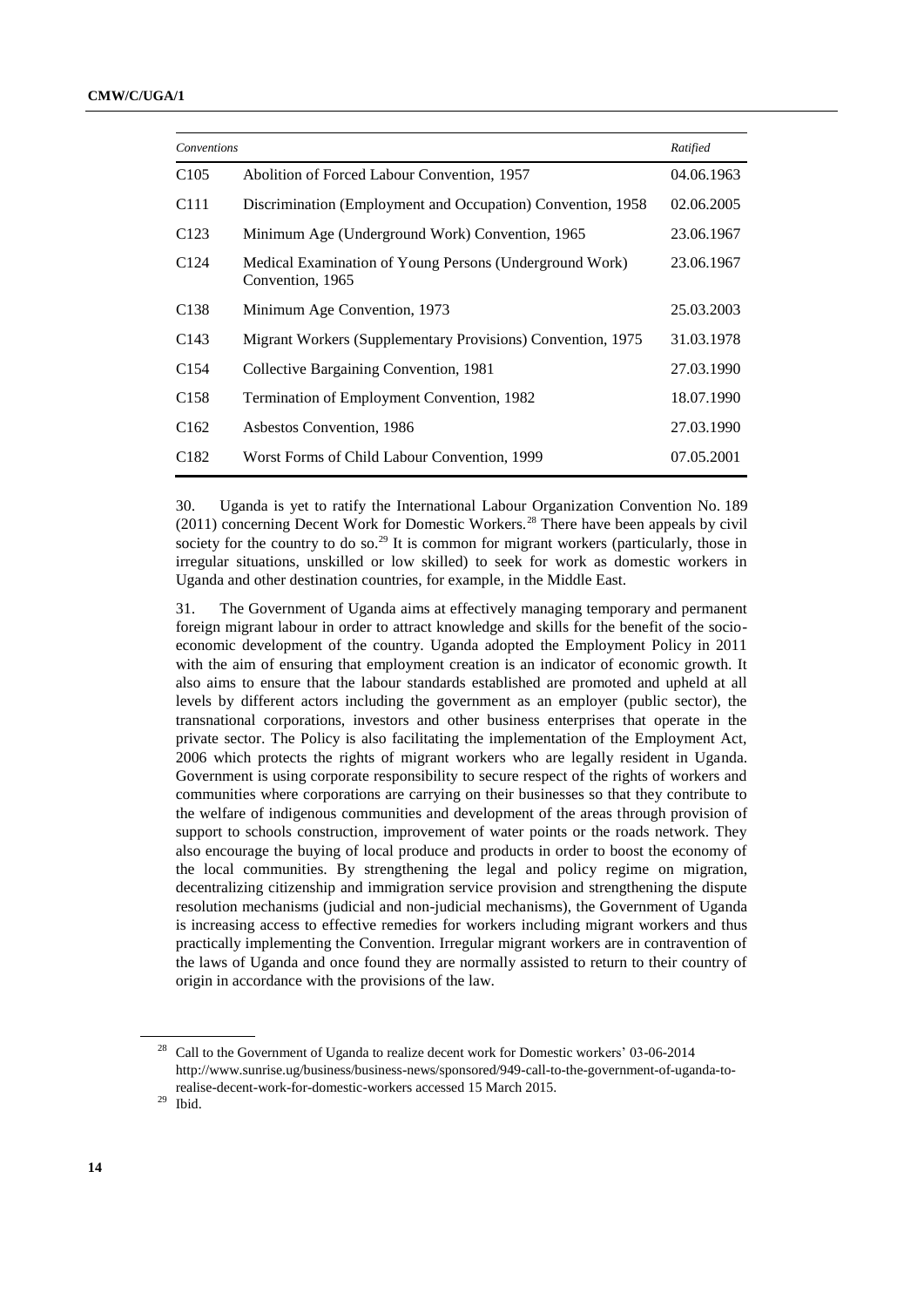32. Employers are forbidden by law to obstruct the right of association, but in practice impediments to freedom of association persist. There is evidence of employers and companies blocking organizing, failing to recognize unions or victimizing workers who are active in the leadership of trade unions. The government is aware that sometimes employers do not fully respect this right and thus continue to engage with employers so that workers have the space and information to fully exercise their economic rights freely. It is also true that some employees who are victimized through loss of employment have limited access to effective remedies or they lack the capacity to pursue their claim. Unskilled and low skilled migrant workers may be at a more disadvantage as many cannot afford to lose their employment once secured even where the terms may not be favourable. To minimize violations of labour rights, the Government of Uganda has strengthened monitoring and the labour inspection. $30$  However, with the expansion of the economy and the reality that the bigger majority of employers of migrant workers that engaged within the informal sector, the capacity and resources of the labour inspectors is far below what is required to carry out the necessary checks, support training requirements and information provision.

33. As oil production begins in the Albertine Rift in Western Uganda more migrant workers are flocking to the region (internal and external). Concerns have been raised about the environmental, social and economic impact of the activities of the oil and gas sector, particularly on labour rights.

34. To address these concerns the Government of Uganda through the migration policies and regulations is endeavouring to balance the need to promote foreign direct investment (FDIs) with the commitments to protect the human rights of all citizens, and therefore, human rights have become an integral part of government's discussions and engagement with investors.

35. The Government of Uganda through the NMP manages border points to facilitate free movement of persons, labour and goods which are beneficial to the country's economy while at the same time preventing irregular arrivals of persons and goods. This is done through strengthening the capacities of border points to manage the processing of good and persons entering or leaving the country in an efficient and effective manner. Some of the threats encountered include forgeries of travel documents, work permits and theft of identity cards and travel documents, management of information to connect migration to skilled labour requirements in different sectors and the development targets. With the improvements made in the period  $2010 - 2015$ , it is expected that migration issues will be well integrated in the National Development Plan II (2015/2016–2019/2020) for strategic implementation to directly contribute to the achievement of Uganda's development goals for the period and in Vision 2040.

## **IV. Measures taken to disseminate and promote the Convention**

36. Accurate and timely labour market information on jobs, job seekers, labour mobility, employment levels, real wages, and hours worked as well as the desired skills among others, in the public and private sectors, especially the small-scale unregistered private sector, is essential to the implementation of the Employment Policy. Labour market information enables the monitoring of the employment situation, trends and the design of appropriate policies. The strategies that have been adopted to promote the Convention include:

The Directorate of Labour in the Ministry of Gender, Labour and Social Development regulates and ensures decent working environment, compliance and enforcement of the national and international labour standards.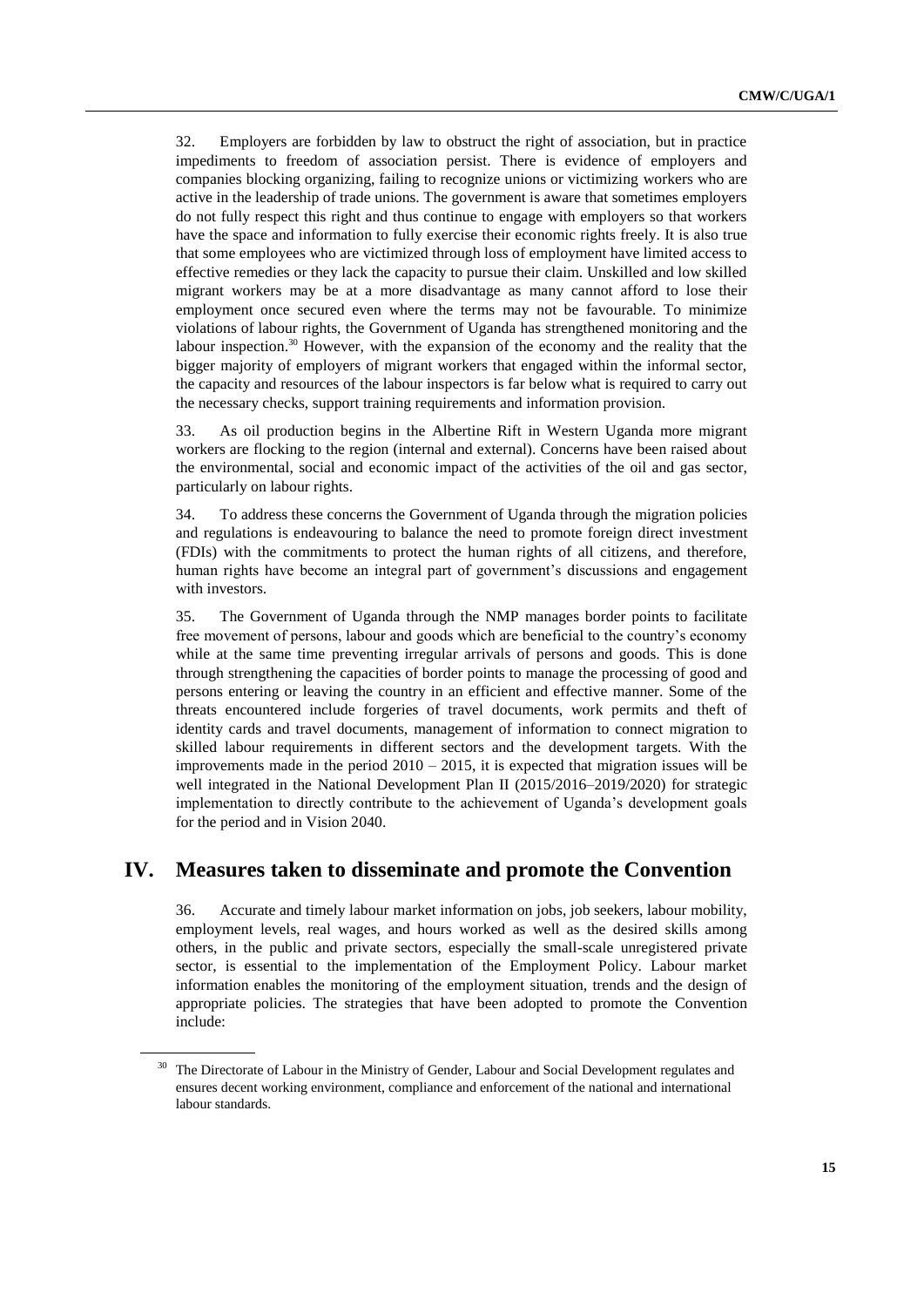(a) Strengthening the ministry responsible for labour to play its role as the national and regional depository for labour and employment management information. IOM and ILO are supporting the Ministry of Gender, Labour and Social Development to improve its information management system so that all critical information on migration issues is easily accessible on line and in print for ease of dissemination to different users, and through use of mass media outlets to provide general information and pointers to information centers where additional information can be obtained;

(b) Providing guidelines on data collection, processing, and dissemination of information to all government ministries, departments and agencies that are mandated to collect data on employment issues, interventions and the results as well as the impact and strengthening the mechanisms for collection, sharing of data, regular reporting and dissemination of synthesized and analysed information on employment trends, labour gaps and requirements, and migration statistics among others;

(c) Establishing and supporting institutions in the public and private sectors, including social partners, in the production of information on the labour markets;

Studying the impact of multinational enterprises on employment generally and for migrant workers in particular in different industrial sectors;

(e) Developing guidelines on operation of multinational enterprises with regard to social dialogue, employment and their impact on the labour market;

(f) Documenting, disseminating and promoting best practices on corporate social responsibility and rights and obligations of employers and employees;

(g) Improving the collection, analysis, storage and dissemination of reliable information relating to migration and its effects on employment in Uganda;

(h) Carrying out new surveys and research in collaboration with the Uganda Bureau of Statistics. The new surveys would focus on low-paid and vulnerable workers especially domestic servants and casual/seasonal workers in the agricultural and other sectors dominated by workers in elementary occupations. An effort will be made to develop early warning indicators that would capture sharp falls in real wages and the employment dynamics of the economy and accordingly re-orient efforts towards the generation of the required growth.

37. The Law Development Centre has been instrumental in packing laws and facilitating the dissemination. The Uganda Human Rights Commission working closely with other justice, law and order sector institutions has been instrumental in disseminating information on human rights including the rights of migrant workers and their family members. The Directorate of Citizenship and Immigration Control and the Anti- Trafficking task Force have been engaged in series of activities to enhance awareness on the existence, dangers and how to avoid becoming a victim or facilitate easy rescue when one becomes a victim of trafficking. In addition they provide information on the regularize procedure for emigration and the registered recruitment companies that can assist in this process. This has been done through the media, publicizing preventive messages on banners and billboards, posters and distribution of information brochures and direct engagement with groups of potential victims, local leaders and caretakers of children. This has resulted in reducing the number of reported cases of trafficking<sup>31</sup> and increase in the number of Ugandan emigrants using official channels to leave the country for work.

<sup>&</sup>lt;sup>31</sup> Reports of the Coordination Office to Prevent Trafficking in Persons, 2013 and 2014.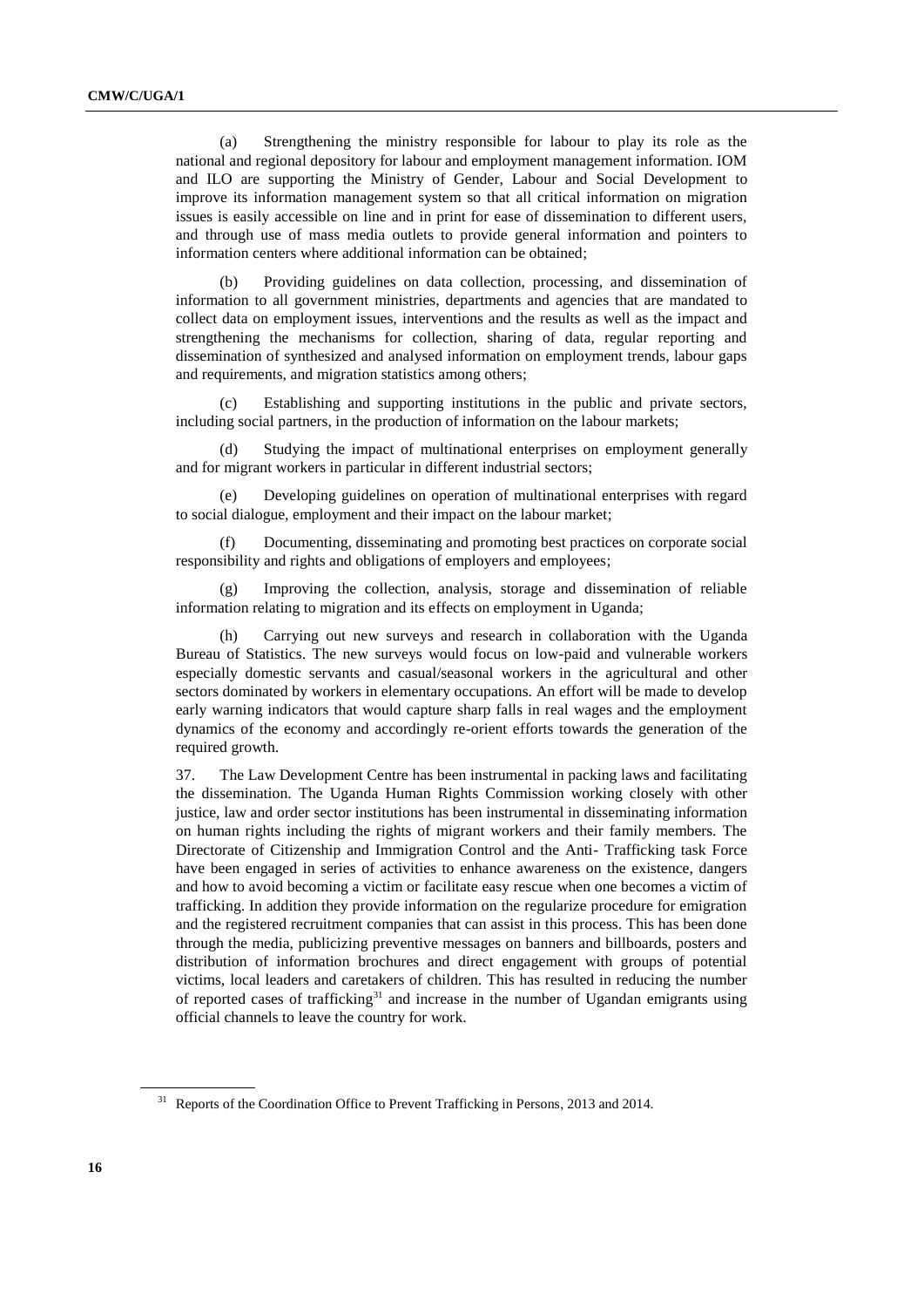# **V. Information in relation to each article of the Convention**

#### **Article 7: non-discrimination with respect to rights**

38. The Constitution of the Republic of Uganda, 1995 has the force of a supreme law. In this regard, its provisions apply equally to all persons. Article 21 provides for equality and freedom from discrimination on various grounds including birth, race and ethnic origin. Additionally, an Equal Opportunities Commission has been established to ensure that equal opportunities and participation of marginalized groups is fostered. This relates equally to migrant workers and members of their families as they are within Uganda's jurisdiction. The Employment Act, No. 6 of 2006 further prohibits discrimination and is thus claimable by migrant workers provided they are lawfully present and employed in Uganda.<sup>32</sup>

## **VI. Human rights of all migrant workers and members of their families**

## **Article 8: right to leave any country including one's own country and to return**

39. The Constitution provides in Article 29 for the freedom of movement within and outside the country. This is guaranteed once a national or a non-national fulfills the immigration requirements. Every person has a right to live and work in any part of the country. Nationals and resident non-nationals are free to go and work in any other country and return any time though they must be engaged in legal work or business. A migrant worker can come to Uganda and once they have fulfilled the immigration requirements and received a residence permit (temporary or permanent) she or he can live and work in Uganda. Once a person has a travel document she or he can freely move in and out of the country.

40. In 2014 the government of Uganda for the first time registered all its citizens aged 16 years and above for purposes of issuing National Identity Cards in accordance with the CICA. Once all citizens are registered Ugandans will be in position to use the national identity card to go in and out of any of the member states within the territory of the East African Community. On the other hand the processing of temporary travel documents and passports has been simplified to facilitate access and travel for various purposes within the East African region and other countries (where a passport is required). At the airports within the EAC member states that handle international arrivals and exits, provision is made for East Africans to quicken the immigration processes.

41. A person coming to Uganda requires a visa which can be issued at the airport for some countries with bilateral agreement with Uganda or by a Uganda foreign mission serving a particular country or several countries.<sup>33</sup> If a foreign migrant is coming to Uganda to work, then she/he needs to process a temporary resident permit and a work permit and the employer is supposed to assist them and initiate this process before the person comes into the country.

<sup>32</sup> Employment Act, No. 5, 2006, Uganda, s 6.

<sup>&</sup>lt;sup>33</sup> Refer to Annex II for the list of countries with bilateral agreements with Uganda and those that one requires a visa before admittance in the country.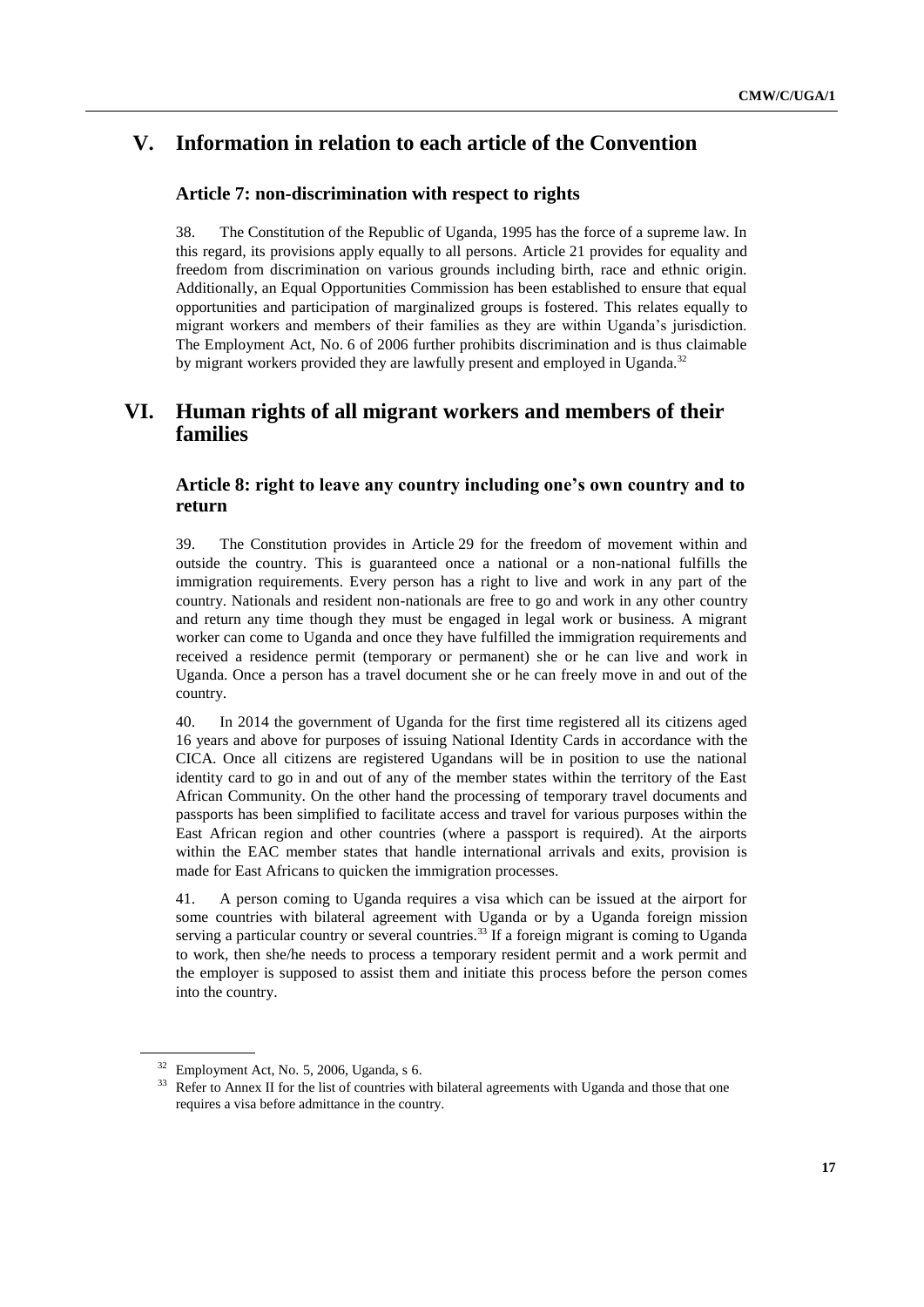42. The Employment (Recruitment of Ugandan Migrant Workers Abroad) Regulations, 2005 expounds on the right of freedom to leave and enter Uganda. These Regulations as developed under Employment Act, 2006 in effect operationalize the Article in the Constitution on freedom of movement. Presently Uganda is negotiating with several countries like UAE, Kuwait and Qatar to sign memorandums of understanding to secure orderly movement of migrants from Uganda and better protection of their labour rights. This is encouraged by government as many Ugandans in the Diaspora continue to invest in their country through remittances and direct investments in various business ventures. This is also partly the reason the CICA was amended to provide for dual citizenship for Ugandans to facilitate free movement in and out of the country.

43. The NMP is intended to: (a) promote the attraction of qualified foreign workers, the acquisition of skills by nationals, the promotion of investments, and competitiveness of the private sector; (b) facilitate entry and residence of qualified foreign workers and entrepreneurs so as to fill the existing gap between the current manpower and needs on the labour market; (c) promote free movement of people, goods and services in the region; (d) facilitate the Ugandan Diaspora to contribute to national development for example through remittances; (e) ensure efficient management of border posts and reducing challenges linked to illegal migrations and potential threats to the security of the country; (f) make Uganda a secure and safe destination for investments, employment and tourism; and (g) To facilitate transparent and expeditious issuance of necessary travel documents to all deserving and bona fide applicants.

#### **Migration within the East African Community**

44. Article 104 of the treaty establishing the East African Community provides that "The Partner States agree to adopt measures to achieve the free movement of persons, labour and services and to ensure the enjoyment of the right of establishment and residence of their citizens within the Community". The same article further specifies means by which partner States can attain this objective including easing of border crossing by citizens of partner States, harmonization and maintaining common standard of travel documents for their citizens, harmonizing their labour policies, programmes and legislation including those on occupational health and safety.

45. This provision constitutes the basis of the Protocol on the creation of the Common Market that was negotiated and signed so as to ensure efficient implementation of this principle. The Protocol on the Common Market of the East African Community lays down principles such as: the non-discrimination of nationals from other Member States on basis of their nationality, suppression of restrictions to movement of workers, harmonization of policies, programmes, the labour legislation and social services, the delivery of social security services and the establishment of common standards and measures of association of workers and employers, the creation of employment promotion centres and, in short, the adoption of a common employment policy.

46. In addition, the protocol provides for the establishment of mechanisms for the suppression of restrictions on the right of establishment and residence of nationals from Member States, the suppression of measures that restrict free movement of services and suppliers of services, the harmonization of standards with the aim of ensuring acceptability of delivered services, cooperation in harmonizing and mutually recognizing academic and professional qualifications as well as in coordinating and harmonizing social policies. These general principles constitute a firm foundation of legal provisions on free movement of people and workers, as well as on the right of establishment and residence. Emphasis has been put on the elimination of different restrictions that may exist in the current laws, legislations and policies of Member States that may affect free movement of people. All these measures are progressively implemented and a lot of sensitization is going on to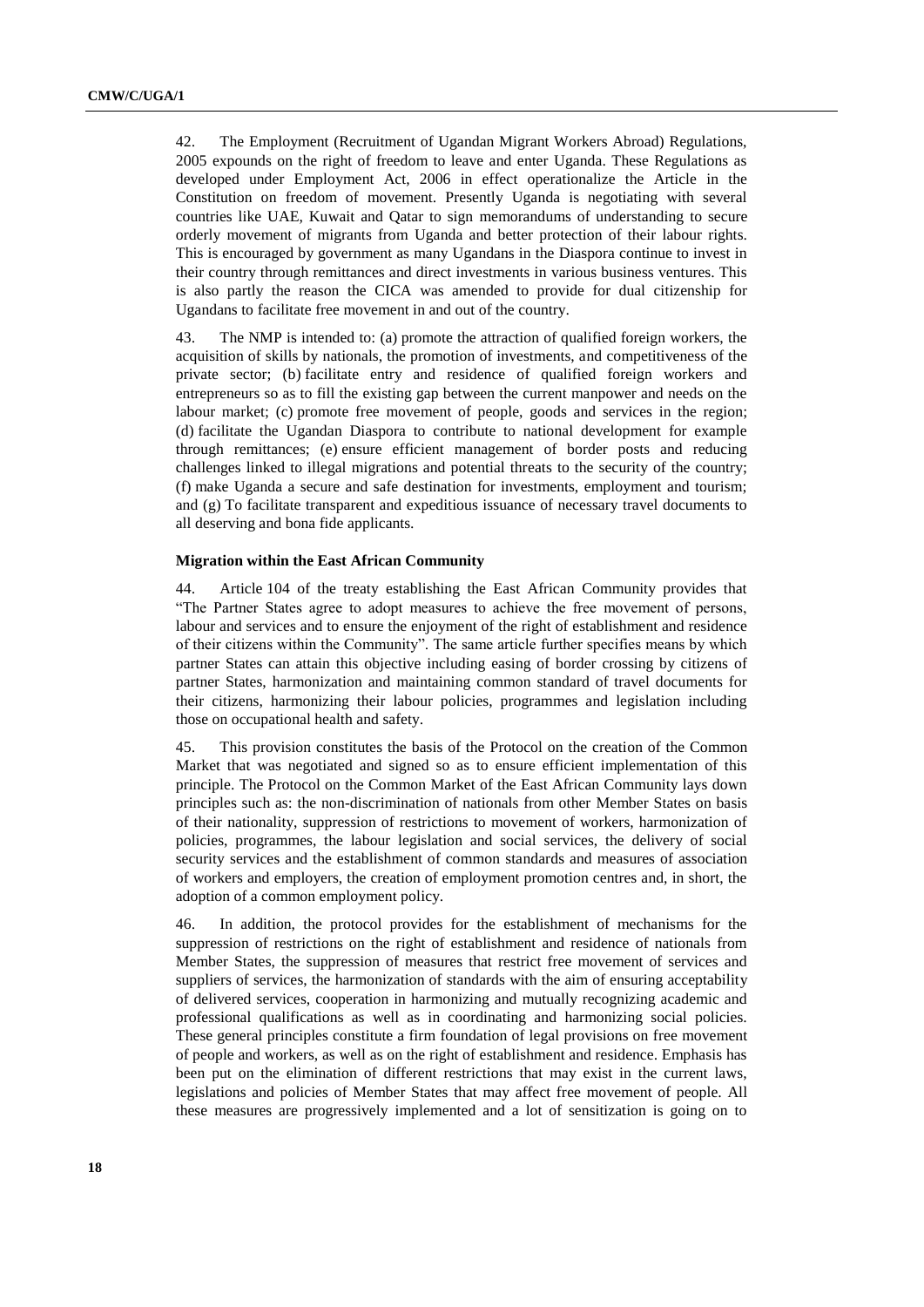educate the citizens about these new developments. Recently in February 2015 the East African Law Society in collaboration with the Uganda Law Society organized a consultative meeting with the members to discuss the modalities of harmonizing the legal systems, and promotion of business cooperation between law practitioners within the community and implications of the free movement of labour within the community.

47. It is important to note that only highly skilled professionals are entitled to move to other partner states for employment purposes under the EAC Common Market Protocol. This is not different from the situation that obtained prior to coming into force of the Protocol. Several restrictions on labour mobility like the work permit regime (which is now free in three of the five EAC member states – Kenya, Uganda and Tanzania) are also maintained by the Protocol. To this extent therefore, the provisions of the Protocol do not constitute a major departure from the laws, regulations and administrative practices that governed labour mobility in Uganda prior to 1st July 2010. However, the Protocol facilitates free movement of labour and the implication is that migrant workers with the requisite skills can compete favourably with nationals for the available professional jobs.

### **Articles 9 and 10: right to life; prohibition of torture, inhuman or degrading treatment**

48. Article 24 of the Constitution guarantees that no person shall be subjected to any form of torture, cruel, inhuman or degrading treatment or punishment. The right to life is guaranteed and no person shall be deprived of his or her life except in accordance with the law. Uganda still has the death penalty on its statute books. "Every person has right to his or her physical and mental integrity. No one can be the subjected to torture, cruel, inhuman or degrading treatments." The Penal Code Act of Uganda punishes acts that attack the right to life and the physical or mental integrity of other persons, like murder, aggravated robbery, abduction of people, aggravated rape or defilement, torture including working under inhuman conditions, poisoning, corporal harm and other inhuman acts of similar nature. Attempted crimes against the life of the person are also liable to punishments if one is found guilty. Uganda is a member state to the Convention against Torture and Other Cruel, Inhuman or Degrading Treatment or Punishment. Torture in the private and public spheres is prohibited and new legislation like the Domestic Violence Act of 2010 punishes persons who subject others within the domestic sphere to different forms of violence and this would apply to a migrant worker engaged by a family for domestic work for example, who is subjected to torture or inhuman treatment.

49. In Uganda, employment of children is regulated by the Employment Act of 2002. A child of 15 years and above may be engaged in remunerated work that is appropriate for one's age, health and does not jeopardize one's opportunities to education and attainment of the level of development and self-improvement. However due to inadequate enforcement and the complicity of child labour, children continue to work in domestic service, stone quarrying, brick-making and laying, construction, sand and clay mining, commercial agriculture, charcoal burning, hotels and bars, hunting and commercial fishing, and in the informal sector.<sup>34</sup> It was observed that many children are deprived of their dignity, right to education, health, wellbeing and protection due to child labour. This also affects children of migrant workers. Efforts are being made to strengthen the labour inspection of work places and to ensure compliance and accountability for those contravening the law. Irregular migrant workers are also encouraged to regularize their stay in the country to minimize subjection to inhuman and degrading conditions of work.

<sup>&</sup>lt;sup>34</sup> Directorate of Labour Report, 2012/2013, pg. 14.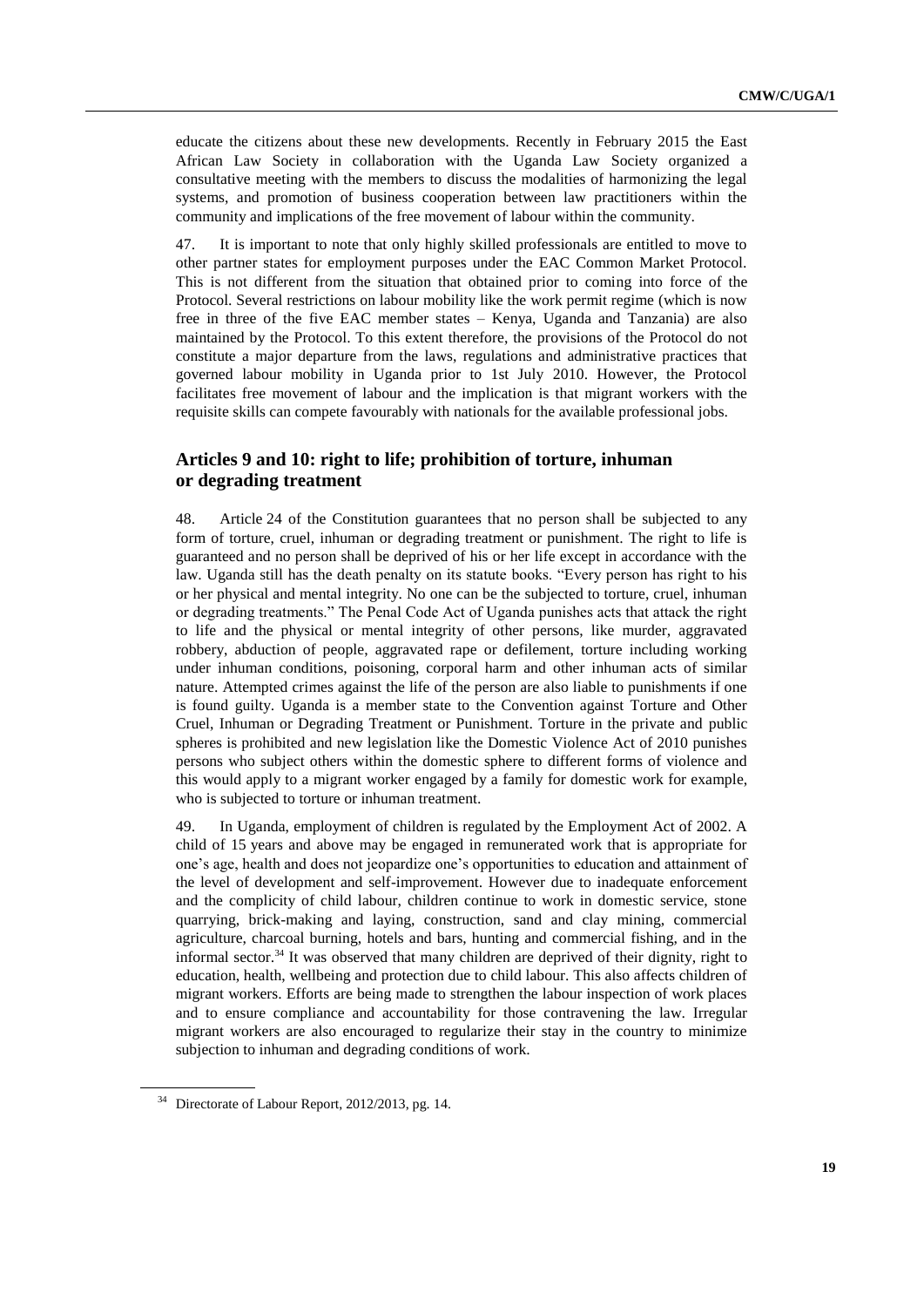50. Every person has a right to seek redress where rights are violated by a police officer, public prosecutor or legal practitioner in the course of pursuing one's labour rights. For example, in case workers strike (sit down strike) or engage in a lawful peaceful demonstration they have a right to be treated humanely and a police or investigation officer who uses unreasonable force may be subjected to disciplinary action or depending on the gravity of the violation to other remedy seeking procedures that the complainants may choose. The use of torture for adducing evidence by police officers is unlawful and is punishable under the law.

#### **Article 11: prohibition of slavery and forced labour**

- 51. The Constitution of the Republic of Uganda 1995, in Article 25, guarantees that:
	- (1) No person shall be held in slavery or servitude;
	- (2) No person shall be required to perform forced labour.

52. The Employment Act in Section 5 provides that no one shall use or assist another in using forced or compulsory labour. Forced labour is defined in the Constitution and any person who contravenes the provisions of this section is liable on conviction to punishment of a fine of U Sh960,000 (approximately \$300) or two years imprisonment or both, and a fine of U Sh80,000/ = (equivalent of \$26.5) for each day or part of the day on which the breach continues.

53. Furthermore, the Ministry of Gender, Labour and Social Development launched the National List of Hazardous Child Labour in May 2010. Measures taken to implement the List include "promotion of child labour free zones, involvement of the local government authorities, development of Guidelines for Labour Inspectors on Identifying Hazardous Child Labour (2010), child participation, making use of different art techniques and involvement of the community and strengthening their capacity to tackle child labour".<sup>35</sup> This information has also been widely disseminated using different forms of media and stakeholders involved in the protection and promotion of the rights of children. The criteria used for drafting the list was:

(a) If work or the working environment exposes the child to dangerous machinery, equipment or, tools;

(b) Heavy workloads beyond their capacity that impair their moral, spiritual, psychological or physical development;

(c) Exposure to unhealthy environments with hazardous substances; infectious diseases, excessive noise, temperatures and vibrations;

(d) If that worksite increases the child or children's susceptibility to harassment or physical, psychological and sexual abuse;

(e) If the working environment is prone to dangerous underground working places, has water or has "working at heights" activities;

(f) If the workplace/employment confines children to the premises of their employers and increases their vulnerability in the process;

(g) If the work is characterized by strenuous working conditions and long hours of work;

<sup>35</sup> "Good Practice that Protect Children and Youth from Hazardous Work" http://www.ilo.org/public/ english/region/afpro/daressalaam/download/gphazardous.pdf accessed 16 March 2015.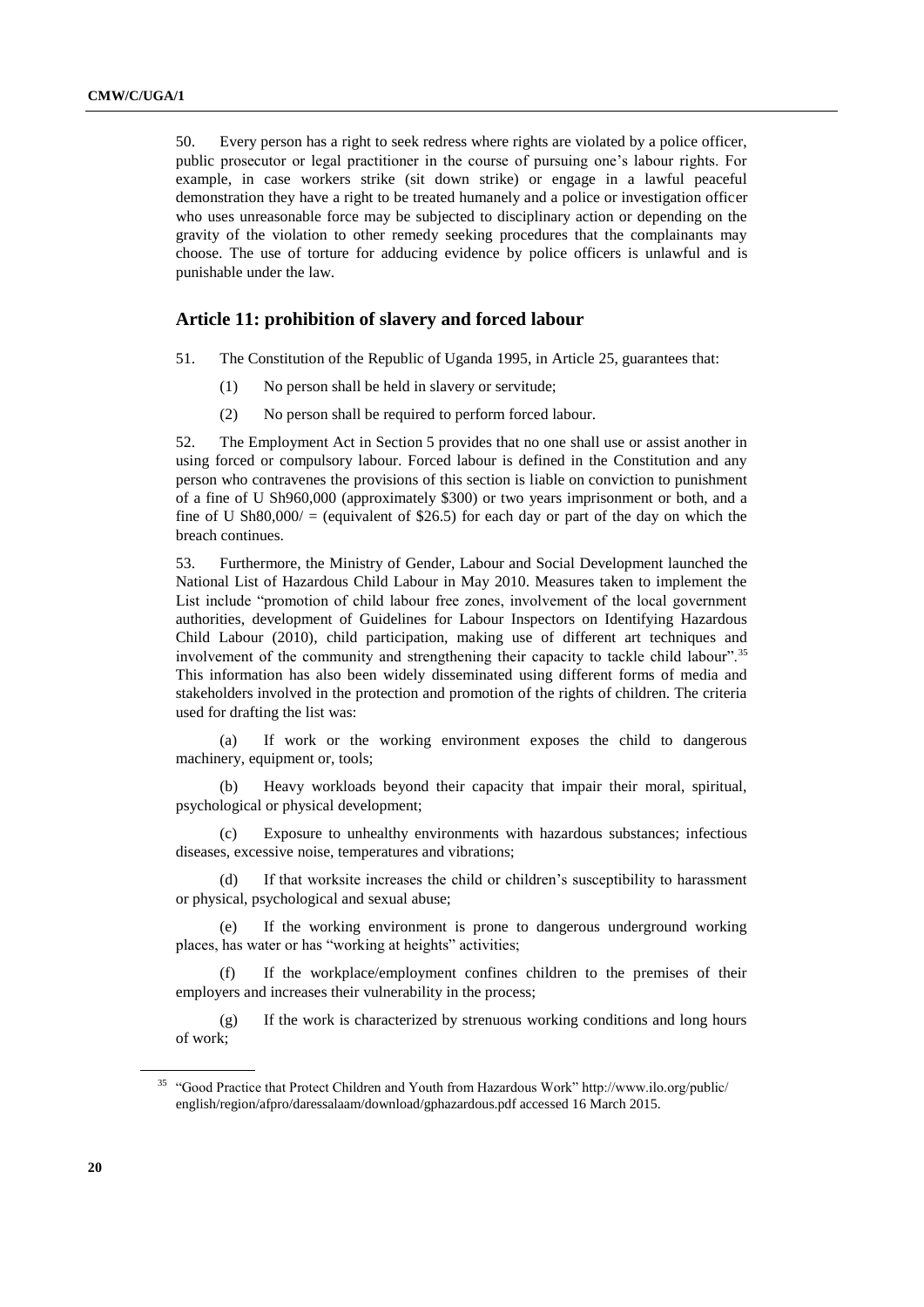(h) If the work renders children or, a child to potential injury or any form of danger, or, hazardous assignment.

### **Articles 12, 13 and 26: freedom of opinion and expression; freedom of thought conscience and religion; right to join a trade union**

54. The Constitution in Article 29, guarantees that every person has the right to:

(a) Freedom of speech and expression, which shall include freedom of the press and other media;

(b) Freedom of thought, conscience and belief which shall include academic freedom in institutions of learning;

(c) Freedom to practice any religion and manifest such practice which shall include the right to belong to and participate in the practices of any religious body or organization in a manner consistent with this constitution;

(d) Freedom of association which shall include the freedom to form and join associations or unions, including trade unions and political and other civic organizations.

55. This article applies to regular migrant workers in the country as to the citizens. Under the Labour Unions Act, 2006, employees in Uganda, including migrant workers, have the right to organize and bring action as a union. This right cannot be interfered with by the employer.<sup>36</sup> However, a migrant worker cannot take up a leadership position in a trade unions no engage in political activities. However, he or she and the members of his/her family are free to practice one's religious and culture s longer as the practices are in line with the provisions of the Constitution. Any belief, practice or custom that is repugnant to good conscience and natural justice is outlawed in Uganda.

## **Articles 14 and 15: prohibition of arbitrary or unlawful interference with privacy, home, correspondence and other communications; prohibition of arbitrary deprivation of property**

56. The Constitution in Articles 26 and 27, guarantee that:

(a) Every person has a right to own property either individually or in association with others;

(b) No person shall be compulsorily deprived of property or any interest in or right over property of any description;

- (c) No person shall be subjected to:
	- (i) Unlawful search of person, home or other property of that person; or
	- (ii) Unlawful entry by others on the premises of that person;

(d) No person shall be subjected to interference with the privacy of that person's home, correspondences, communication or other property.

57. It is important to note that any person coming into or leaving Uganda can be checked by an immigration officer together with any luggage that the person has ascertain that person does not have anything unlawful or may be harmful to the people of Uganda or

<sup>36</sup> Labour Unions Act, 2006, Uganda.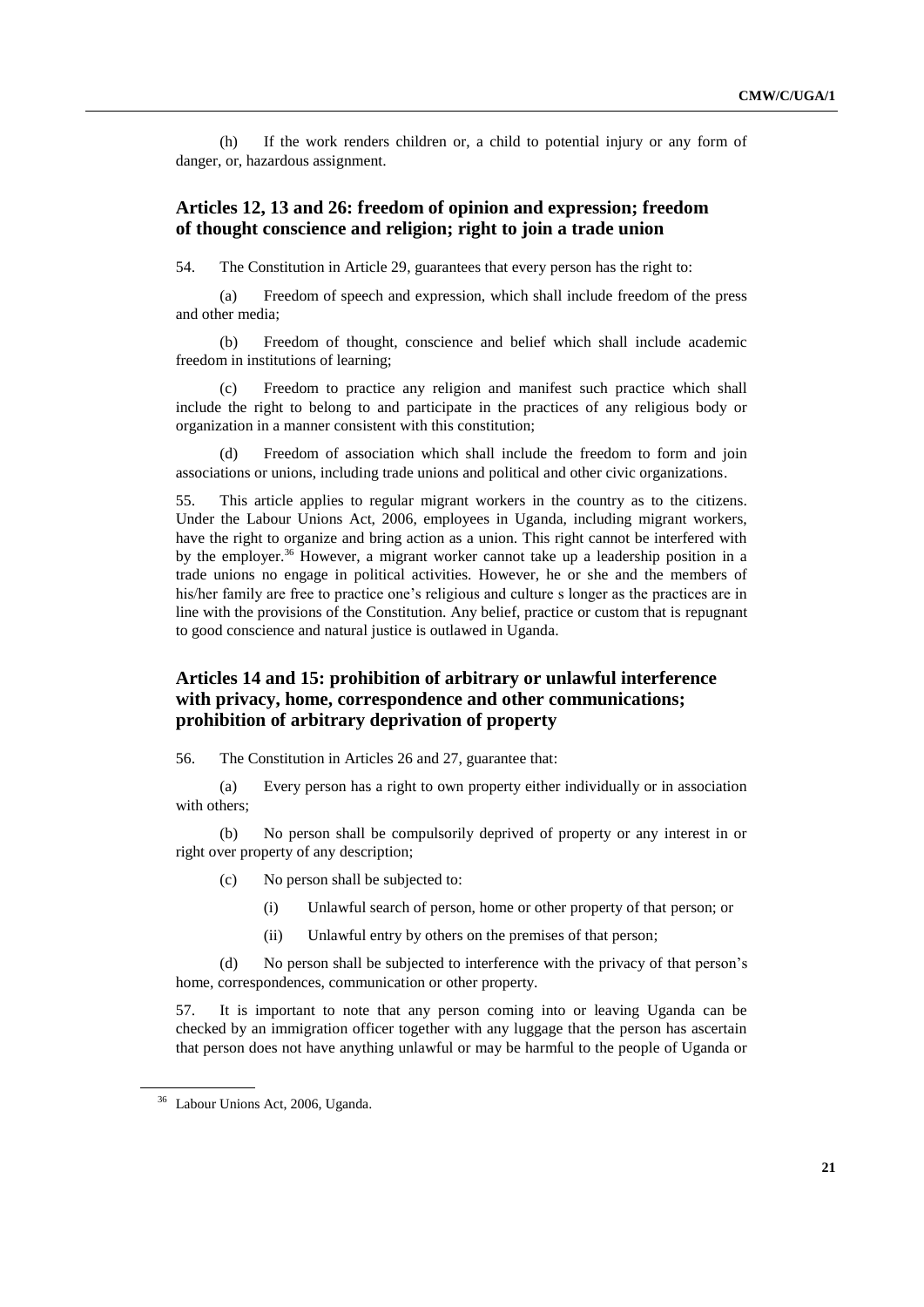in the transit and destination countries. This kind of search is sanctioned by law and is not in any way a violation of one's privacy and rights. Secondly, the Directorate of Labour, under the Ministry of Gender, Labour and Social Development as the government enforcement arm of labour rights, industrial relations, employment, occupational, safety and health standard plays an oversight role on labour productivity matters in Uganda.

58. The Directorate has three departments namely Labour, Industrial Relations and productivity; Occupational Safety and Health; and Employment Services. The department of Labour, Industrial Relations and Productivity ensures compliance, harmony, peace and increased productivity in the world of work through Labour inspections, complaints and dispute resolution, compensation handling and prosecution of the labour legislation defaulters. The department of Occupation Safety and Health ensures the prevention of accidents and occupational disease in the workplace and promotion of Safety and Health at work. The department of Employment Services links the job seekers to employers, labour market information and oversees employment of workers internally and externally.

59. Inspectors from this Directorate of Labour have powers to make routine checks, onspot checks and follow up visits to different establishments to ensure that the employers and employees are complying with the labour laws. An employer is supposed to submit information on any migrant workers working with his establishment and in the process the inspector can affect check on private property, documents as required by law even without a warrant. No non-Ugandan citizen is supposed to own land except under a lease arrangement for an agreed number of years which have to be stipulated in the lease agreement.

## **Articles 16 (paras. 1–4), 17 and 24: right to liberty and security of persons; safeguards against arbitrary arrest and detention; recognition as a person before the law**

60. The Constitution of the Republic of Uganda 1995, Article 23, guarantees that:

(a) No person shall be deprived of personal liberty except by sentence or order of a court;

(b) A person arrested, restricted or detained shall be kept in a place authorized by law.

61. The CICA states that a migrant aggrieved by a detention order has the right to appeal the decision within 15 days to the High Court and has the right of further appeal to the Court of Appeal.<sup>37</sup> Importantly the Uganda Citizenship and Immigration Control (Establishment of Immigration Custody Centres) Regulations, 2012, allow for a safe environment for the detention of immigration offenders away from convicted persons and society. The Regulations further provide for greater accountability and efficient case management.<sup>38</sup>

62. Depending on the nature of the offence, community service is served instead of detention.

<sup>&</sup>lt;sup>37</sup> Uganda Citizenship and Immigration Control Act, Cap. 66, Uganda, s. 60.

<sup>38</sup> Uganda Citizenship and Immigration Control (Establishment of Immigration Custody Centers) Regulations, 2012, Uganda.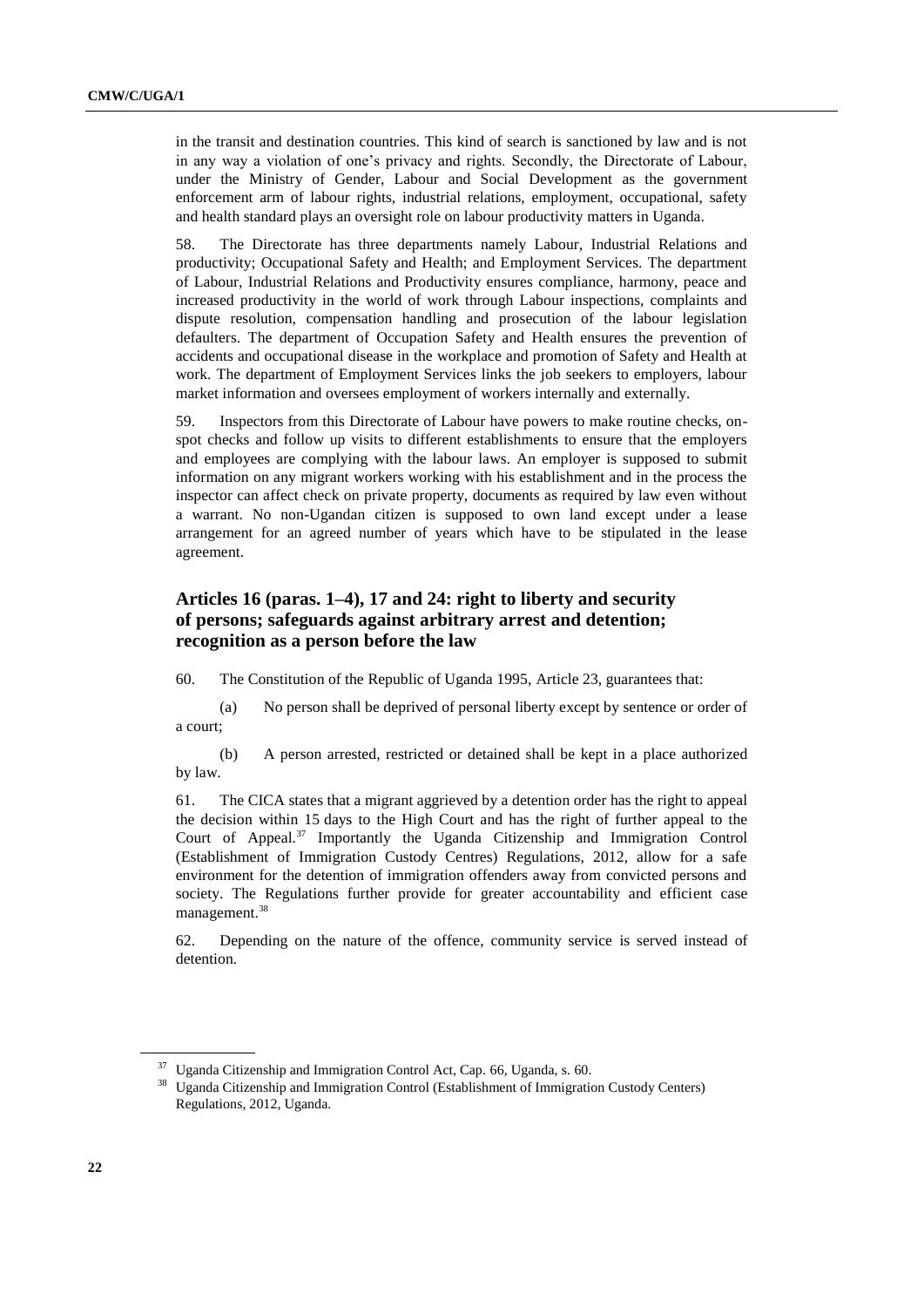## **Articles 16 (paras. 5–9), 18 and 19: right to procedural guarantees**

63. Uganda ratified the Convention with a reservation in regards to Article 18 stating that: "The Republic of Uganda cannot guarantee at all times to provide free legal assistance in accordance with the provisions of Article 18  $(3)$  (d)." The Constitution of the Republic of Uganda 1995, in Article 23, guarantees that:

A person arrested, restricted or detained shall be informed immediately, in a language that the person understands, of the reasons for the arrest, restriction or detention and of his or her right to a lawyer of his or her choice;

(b) A person is presumed innocent until proven guilty. Except where a person is suspected of being in Uganda irregularly, then the onus is on him or her to prove otherwise.

64. A detained foreigner/alien shall be informed about the reasons for his/her detention in a language he/she understands, and on the laws governing the conditions of detention and his/her rights as a detained people as well as modalities by which detained persons can be assisted by interpreters and to contact their legal representatives. A detained person has to be produced in Court within 48 hours (2 days). Every person under prosecution for an alleged crime may be released on bail on conditions that he/she respects certain obligations such as to regularly report to the prosecution officer or he/she provides material or personal guarantee or deposit his/her travel documents with court. A migrant worker has similar rights to legal proceedings and also the right to medical care while in detention.

65. Migrant workers enjoy the right to inform the consular mission of countries of their origin. They enjoy the right to meet or exchange information with the resident diplomatic representation of their country in Uganda. If the person is from a country with no mission in Uganda, arrangements can be made through another international organization like IOM to assist the Police or Interpol Uganda to relay this information to relevant contacts in the respective country. Illegal detention is prohibited by law; the victim enjoys the right to lodge a petition before the judge to obtain compensation through the habeas corpus procedure.

66. A person in detention has extensive rights including treatment with dignity and the respect of their human rights. The person cannot be subjected to any forms of torture, cruel and any other inhuman or degrading treatment. No discrimination whatsoever based on ethnic origin, colour, sex, language, religion, political opinion, nationality, social origin, economic status, birth or any other status is permitted. Irregular migrants are not kept with convicted prisoners but with suspects on remand pending completion of investigations once they have been committed to prison by court. Uganda has no special facilities for detention of irregular migrants as they wait for their matter to be completed. Plans are underway to construct the very first one in the country under the implementation of National Development Plan II.

### **Article 20: limitations to imprisonment, deprivation of authorized residence and/or work permit and expulsion**

67. There are instances where a migrant worker might be denied a residence or work permit or may be expelled from Uganda. These are however limited to matters of national security or other misdemeanour like fraud. The Constitution and Labour laws do not provide for expulsion, denial of entry or imprisonment based on failure to fulfill contractual obligation explicitly. However, if they fail to fulfill contractual obligations this may lead to termination of contract and then the migrant worker may have to leave the country especially if the work permit was granted specifically in relation to that engagement. On the other hand if the matter is brought before court and is deemed by a competent court of law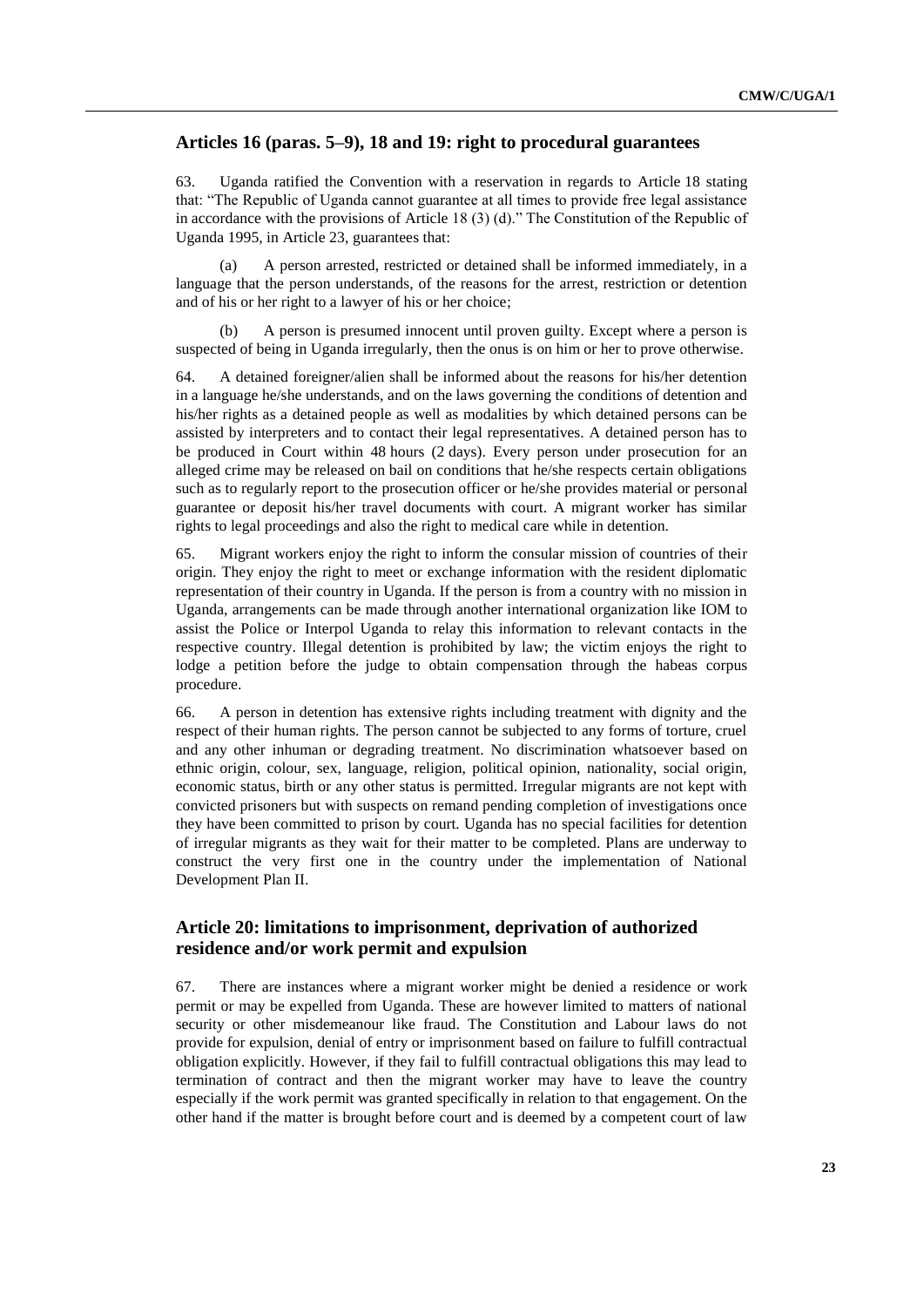to have criminal dimensions such as an intent to defraud the government or other individuals (for example non-compliance with contract obligations or corrupt action), expulsion may be ordered. This is under the general provisions of the Penal Code Act that relate to fraud or professional misconduct.

## **Articles 21, 22 and 23: protection of right to due process, protection from confiscation and/or destruction of identification document and other documents; protection against collective expulsion; right of recourse to legal action**

68. Under the Constitution of the Republic of Uganda (1995), Articles 23, 24, 26 and 27 provide the following:

- Article 23: protection of personal liberty;
- Article 24: respect for human dignity and protection from inhuman treatment:
- Article 26: protection from deprivation of property;
- Article 27: right to privacy of person, home and other property.

69. Confiscation and destruction of an identity document of a migrant worker therefore infringes upon the protection offered to property and personal liberty, degrades their human dignity and counts as inhuman treatment. A migrant worker and his/her family members who enter Uganda after fulfilling all the requirements shall enjoy the constitutional guarantees except if he/she contravenes the legal or regulatory provisions related to the conditions of entry, residence and the establishment of aliens as provided for under the various laws mentioned above, or when he/she contravenes the criminal law. In this case, authorities may apply the Penal Code Act and Criminal Procedure Rules which provide for special confiscation of objects that will have been used to commit a crime for example, non-citizen's identity card, passport or resident permit/aliens card if it was obtained on the basis of false declaration, it may either be confiscated or cancelled by authorities that issued them. Identity particulars and other documents may be seized during investigation in accordance with the provisions of Criminal Procedure Rules and this shall be duly recorded and a copy of the record given to the person so accused.

70. When a foreigner is either arrested or detained, appropriate authorities shall inform the accused of his/her right to seek consular or diplomatic protection. As a party to the Vienna Convention on Consular Relations Uganda is bound by provisions of the Convention, especially Article 36 that stipulates that the "Personnel of a Consular Mission shall enjoy the liberty to communicate with nationals of their country of origin and to visit them. Nationals of the country of origin shall enjoy the same liberty to communicate with the personnel of the Consular Missions and to visit them. If the person concerned so demands, authorities of the host country shall without delay notify the Diplomatic Mission of the country of origin when a national of that State is arrested, imprisoned or put in state of preventive detention or any other form of detention.

## **Articles 25, 27 and 28: equality of treatment in respect of remuneration and other conditions of work and terms of employment; social security; right to receive urgent medical care**

71. Article 21 of the Constitution of the Republic of Uganda, 1995 outlaws any form of discrimination based on sex, gender, colour, race, ethnicity, religious creed, among others. This article informs the principles on which equal pay for equal work is based in the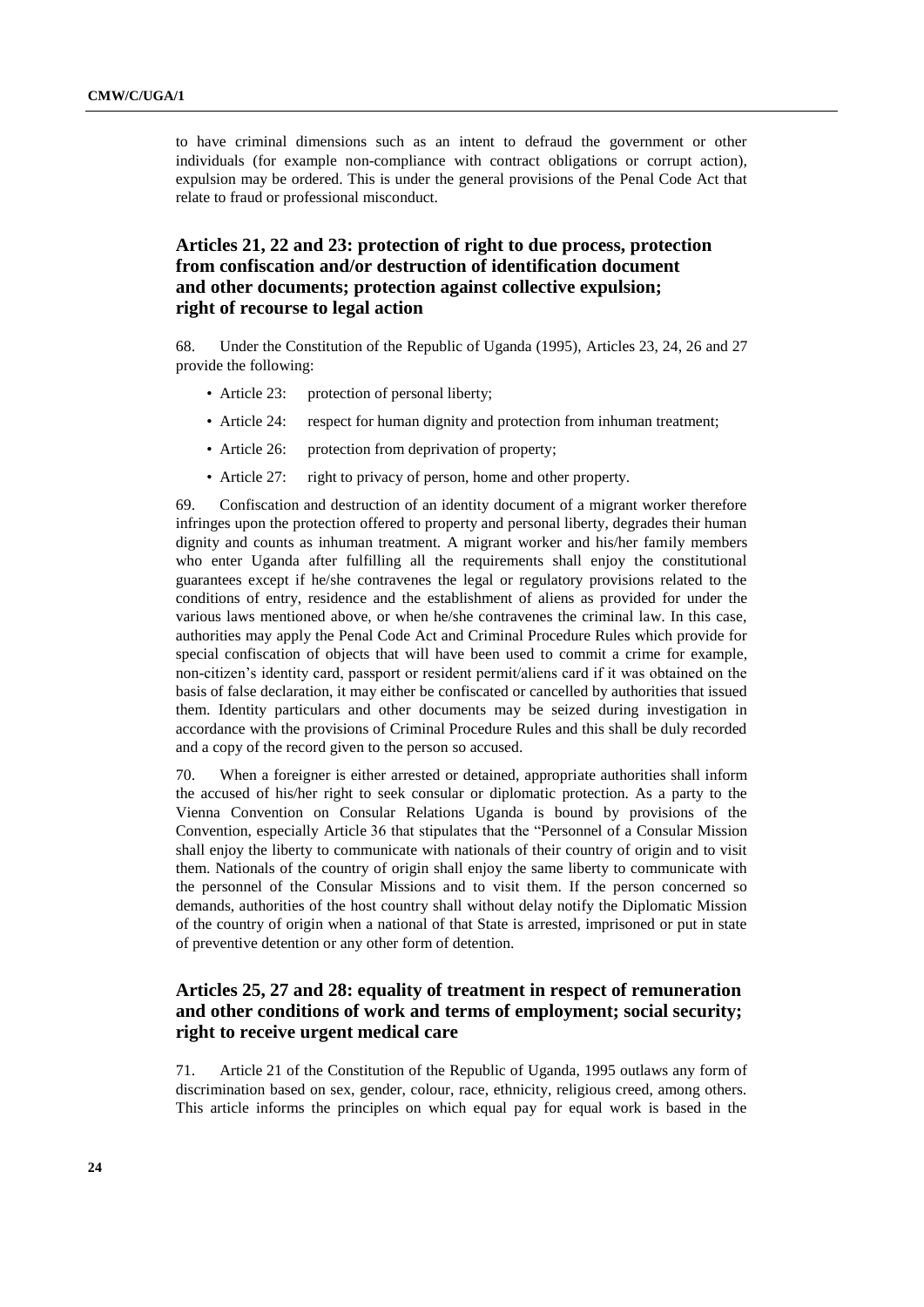Employment Act, 2006 which guarantees equality of remuneration for work of equal value. Furthermore, the Occupation, Safety and Health Act, No. 9 of 2006 grants the right to employees to be accorded safety and health measures by their employers.<sup>39</sup> This is further supplemented by the Worker's Compensation Act, No. 5 of 2000 where employers are mandated to provide for compensation to workers for injuries suffered and diseases contracted in the course of their employment.<sup>40</sup> It is important to note that the National Social Security Act caters for persons in the private sector who are working with establishments with at least five employees. Uganda is in the process of liberalizing the pension sector and this will offer more options for employees including migrant works. However, majority of persons in the informal sector do not have any social security arrangements.

## **Articles 29, 30 and 31: right of a child of a migrant worker to a name, registration of birth and nationality; access to education on the basis of equality of treatment; respect for the cultural identity of migrant workers and members of their families**

72. The Children Act provides for the rights of children in Uganda and these include the right to a name. The Birth Registration Act provides for registration of children born in Uganda. The Right to education is guaranteed in the Constitution for girls and boys (Art. 30) and equally for men and women in order to realize their full potential at every stage of life (Art. 33). Every person in Uganda has a right to practice their culture in as far as it is in line with the provisions of the Constitutions and laws promulgated there under. The practice of one's culture is limited if in the process it violates the rights of others for example, female genital cutting is prohibited in Uganda. It is unlawful for a migrant worker to practice female genital cutting on any member of his or her family as it violates the rights of the girl child to be protected from inhuman and degrading treatment. The migrant workers can teach their children the local language from their country of origin. However, Uganda has limitations which make it practically impossible to assist in the actual instruction of such languages that are foreign in the context of this country. Uganda implements a universal primary education and universal secondary education.

## **Articles 32 and 33: right to transfer in the state of origin their earnings and belongings Including savings and personal belongings; right to be informed on the rights arising from the convention and dissemination of information**

73. The Constitution recognises the right of equal pay for work of equal value as already noted above. No person shall be deprived of his/her property. The Employment Act, 2006 guarantees the freedom to spend wages anywhere. Section 43 (3), states that "no employer may impose any contract of service an agreement, or order any condition, as to the place where, or the manner in which, or the person with whom any wages paid to an employee shall be expended." An employer has an obligation to repatriate an employee to the place of origin and if they have worked with an establishment for at least 10 years to any retirement place. This includes the family members if they had been brought to the place of employment. An employee loses this right where one is summarily dismissed. A migrant

<sup>&</sup>lt;sup>39</sup> Occupation, Safety and Health Act, No. 9 of 2006.

<sup>40</sup> Worker's Compensation Act, No. 5 of 2000.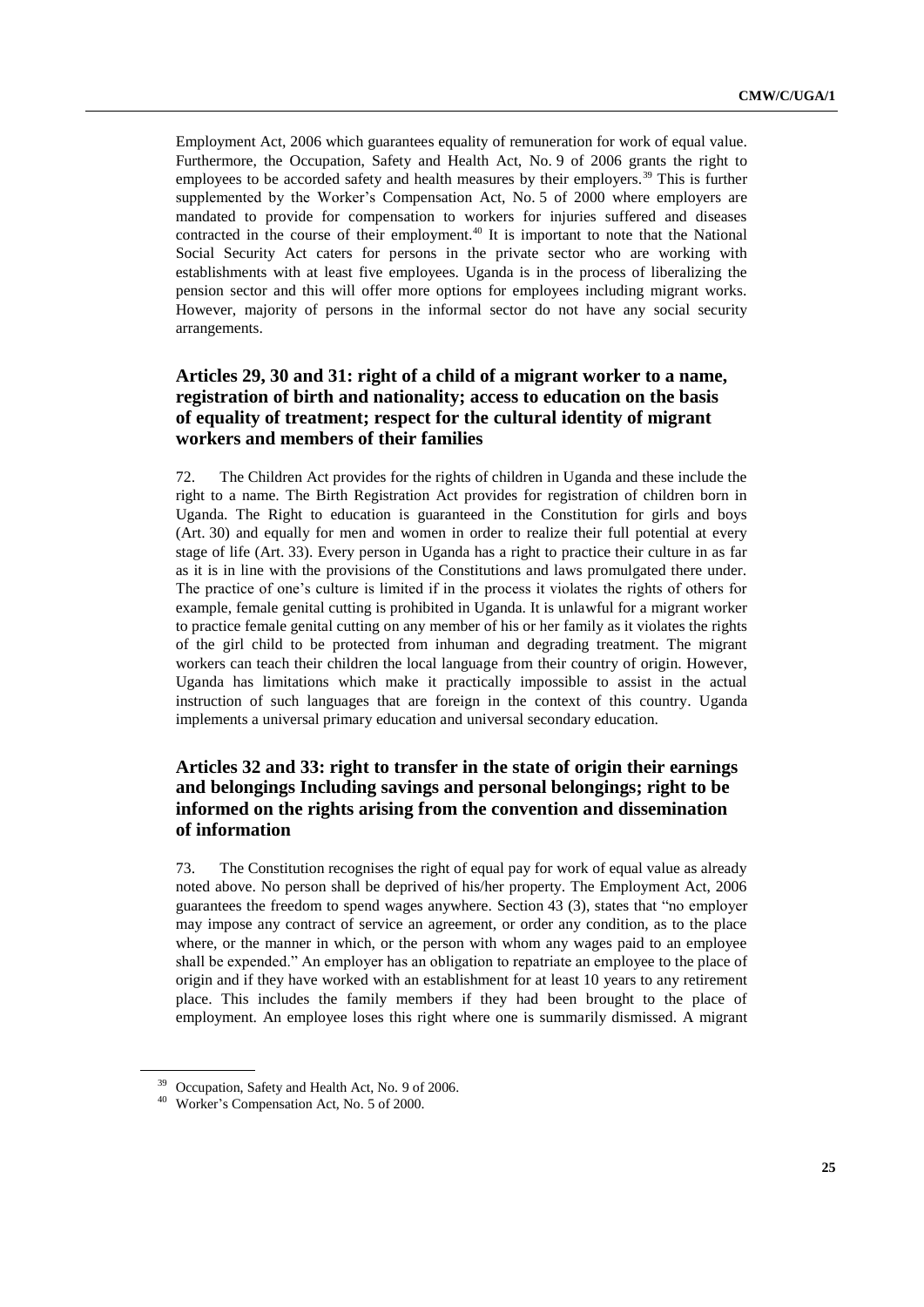worker has a right to transport his property back to his/her country of origin once one fulfills the requirements.

74. The Employer has an obligation to give an employee a contract of services which outlines the terms of service, rights and obligations plus the duties. In addition the employer is required to have proper Human Resources Procedures and Rules and the employees must have access to this information. The right to belong to a Union also once protected will enable an employee to have access to information through the union about the employment conditions. The Employment Act Section 43 makes in an obligation on the part of the employer to pay the workers' wages in legal tender or by depositing the same on the worker's account. No unauthorized deductions are to be made without the prior consent of the employee.

75. Where an employee is housed by the employer, she/he shall not vacate the premises until she/he been paid his terminal benefits Section 45 (5) of the Employment Act. When a contract of service terminates in whatever manner, within 7 days the employer shall pay to the employee all that which is due to him/her and any accumulated benefits the person would be entitled to. All these provisions apply to migrant workers and secure their earnings and transfer them to their place of origin only subject to the transfer costs. The National Social Security Fund pays migrant workers their savings at the end of their contracts when they are leaving the country.

# **VII. Other rights of migrant workers and their families who are documented or in a regular situation**

## **Article 37: right to be informed before departure of the conditions of admission and information on the state of employment and of the remunerated activity**

76. According to the CICA a migrant worker coming to Uganda as an employee is supposed to have received an approval of the grant of permit before the person arrives in Uganda (Class G). $41$  The employer is expected to apply on your behalf and show cause for choosing to employ you instead of a Ugandan citizen. This should be a professional position. It is therefore, implied that the employee have information on the conditions of work before she/he finally arrived in the country. The Employment (Recruitment of Ugandan Migrant Workers Abroad) Regulations, 2005, expounds on the need for predeparture orientation seminars for migrant workers; Right to be temporarily absent without effect upon authorization to stay or work; right to liberty of movement and to choose the residence in the territory of the State of employment. The Rules and Regulations promote the rights of Ugandan migrant workers abroad by securing the best possible terms and conditions of employment for them.

77. Constitutionally, the right to liberty of movement and choice of residence in the territory of the employment country is based on Articles 29 on freedom of movement and 23 on protection of personal liberty to choose, or the right to exercise choice. The Constitution and the labour laws thereto are however quiet on the right to be temporally absent without effect upon authorization to stay or work. An employer may dismiss a worker on account of absconding or absence under the Employment Act, 2006.

<sup>41</sup> Uganda Citizenship and Immigration Control Act.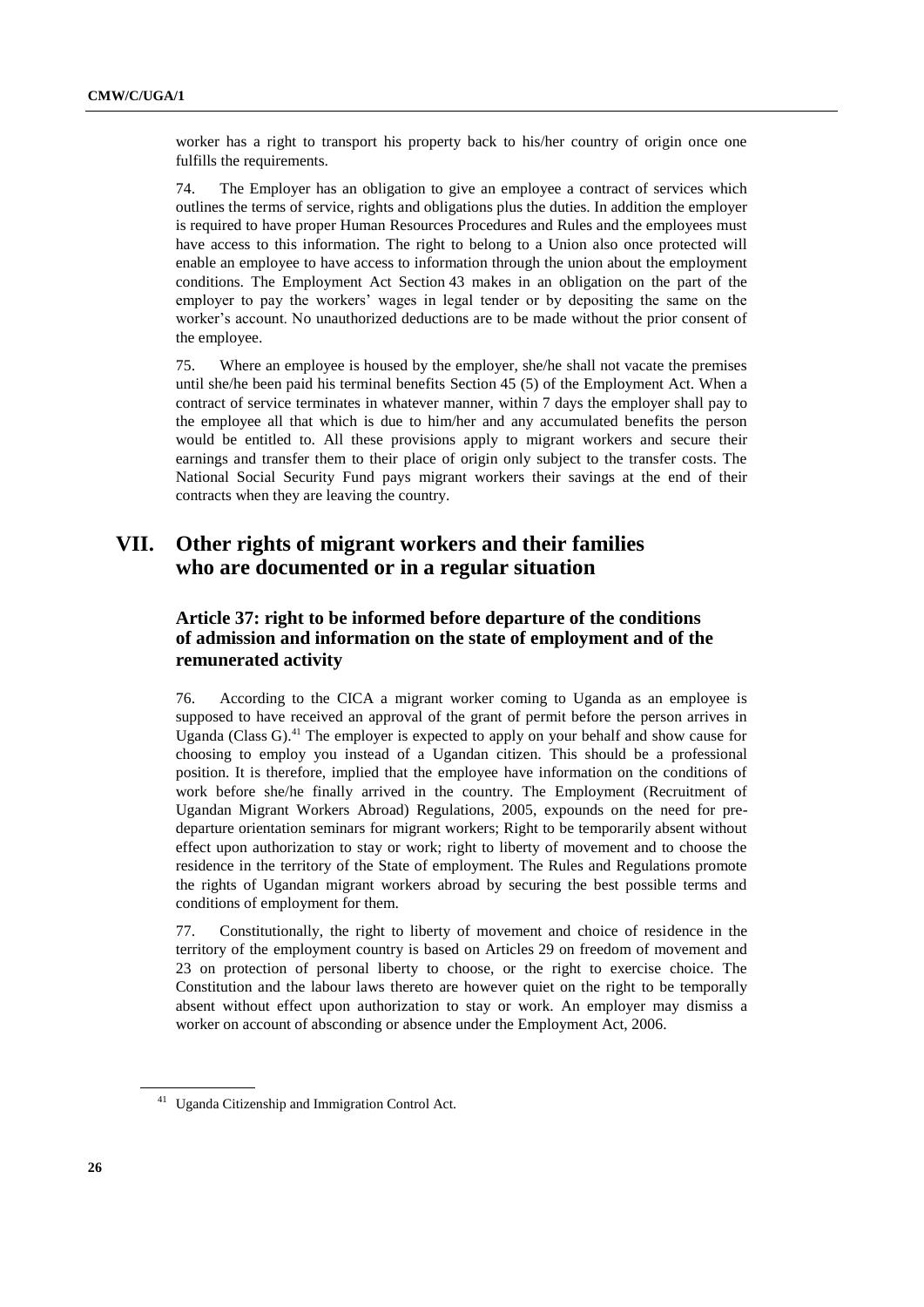**Articles 40, 41 and 42: right to form associations and trade unions; right to participate in public affairs of their state of origin and to vote and be elected at elections of that State; procedure and institutions taking care of the needs of migrant workers and possible enjoyment of political rights in the State of employment**

78. The Constitution of the Republic of Uganda 1995, Article 29, guarantees that every person shall have the right to:

(a) Freedom of speech and expression, which shall include freedom of the press and other media;

(b) Freedom of thought, conscience and belief which shall include academic freedom in institutions of learning;

(c) Freedom to practice any religion and manifest such practice which shall include the right to belong to and participate in the practices of any religious body or organization in a manner consistent with this constitution;

(d) Freedom of association which shall include the freedom to form and join associations or unions, including trade unions and political and other civic organizations;

79. The Constitution does not extend political participation rights in the national political processes to migrant workers unless if they have dual citizenship as granted under the Constitution (Amendments) of 2005 and the amendment to the CICA in 2006. The right to participate in matters of political nature, or, otherwise, affairs of their countries of origin is however unfettered and unconstrained. The Constitution of Uganda, 1995 however extends voting and political rights to Ugandan workers outside the country provided they have not renounced Ugandan citizenship. Presently there are no mechanisms in place for the Ugandan Diaspora to vote due to the costs involved. In line with Article 29 of the Constitution, under the Labour Unions Act, 2006, employees in Uganda, including migrant workers, have the right to organize and bring action as a union. This right cannot be interfered with by the employer.<sup>42</sup> Section 76 of the Uganda Citizenship and Immigration Control Act prohibits migrant workers to take up positions of leadership in certain organisations: "An alien shall not be a member of the Executive Committee of a trade union or a youth movement in Uganda. Harmonization is therefore needed.

## **Articles 43, 54 and 55: principle of equality of treatment with nationals of the State of employment in relation to issues indicated; equality of treatment as to protection against dismissal, unemployment benefits and access to public works schemes and alternative employment; equality of treatment in the exercise of a remunerated activity**

80. The Constitution of Uganda, 1995, under Article 21 provides for equality and freedom from discrimination. This applies to all foreign or migrant workers in Uganda as well. They are entitled to equal regardless of race, colour, sex, gender, religious creed, and ethnicity or under any other circumstance. This constitutional provision is given precedence under the Employment Act, 2006, which provides for equal remuneration for work of equal value. The Equal Opportunities Commission Act also prohibits discrimination. The contract of service normally has stipulated rights and obligations including the right of each party to terminate the contract. The employer retains the right to invoke these provisions if there is

<sup>42</sup> Labour Unions Act, 2006, Uganda.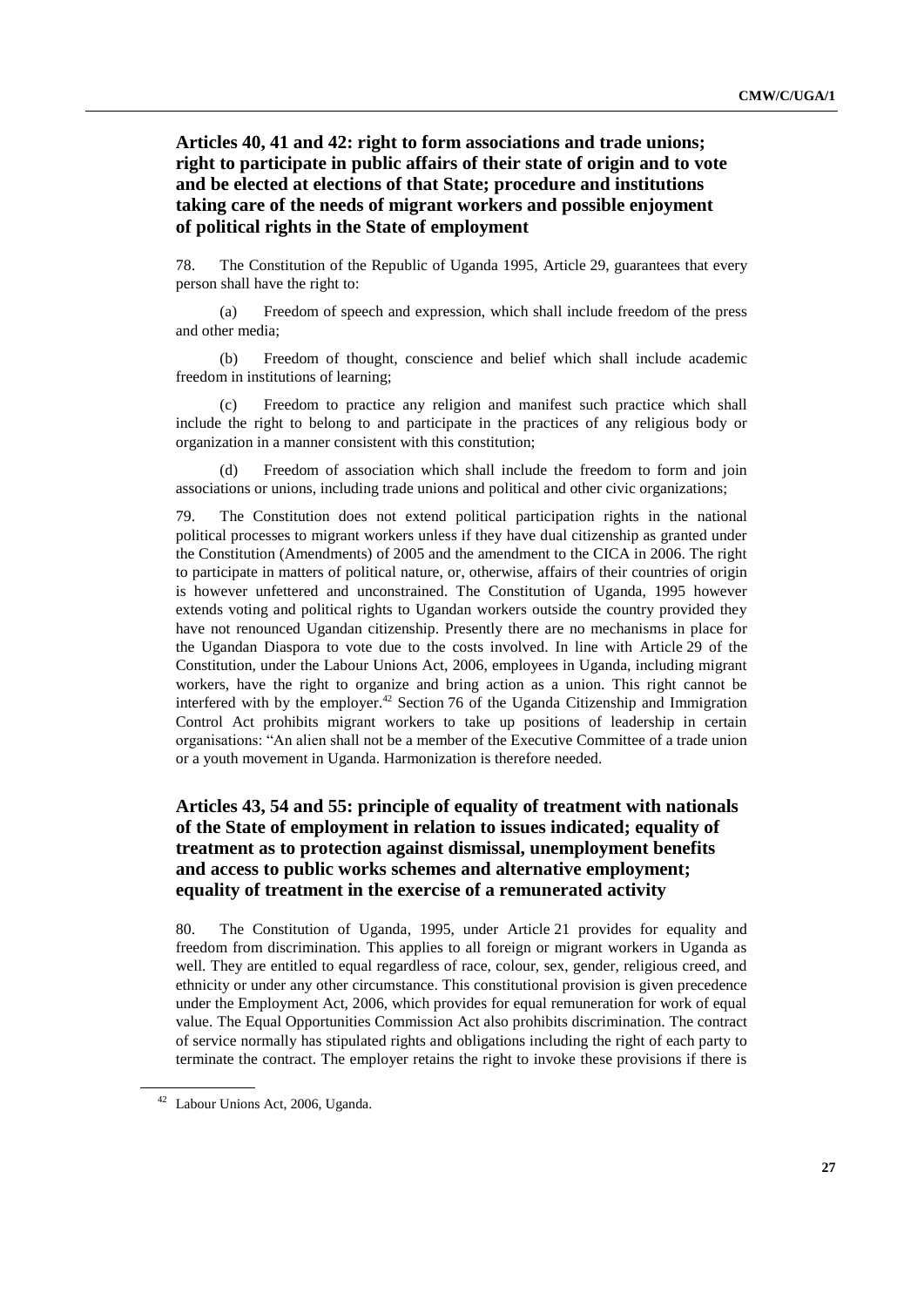failure on the part of the employee to fulfill the contractual obligations, there is poor performance or far below the expected level as a professional. However, the right of the employee to be heard, to be given warning, to be accessed in accordance with the human resources standards apply equally to nationals as well as migrant workers.

81. In Uganda there are no unemployment benefits schemes and alternative employment is not guaranteed once one loses the employment which enabled the migrant to come into the country. However, an employer is supposed to file returns every six months with the Director of Immigration indicating the number of migrant workers in his/her establishment. So once employment is no more, the migrant worker is expected to leave the country or apply for a temporary pass to explore opportunities for investment or engagement in alternative enumerated activities.

## **Articles 44 and 50: protection of the unity of the families of migrant workers migrant workers in the indicated aspects and measures taken to guarantee integration of children of migrant workers in the local school system; right to freely choose a remunerated activity for members of a migrant worker's families**

82. The family is protected under the Constitution of the Republic of Uganda. A migrant worker is free to move with his/her family to the place of work if this is acceptable to the employment arrangements. In case the family stays in the country of origin, the migrant worker once he/she has the permit or certificate of residence or pass can seek for a multiple visa in case the country has no bilateral agreement with Uganda. The Law guarantees family reunion by stipulating that foreigners who permanently reside in Uganda are facilitated to be joined by members of their families. The status and the capacity of foreigners as well as their family relations shall be governed by the law of the country of origin. If a person entered into a contract of marriage for convenience and this fact is discovered, the permanent residence certificate may be revoked or changed to one of a different status.

83. In case of death, the heir or legal representative of the deceased worker shall be entitled to the wages and any other remuneration due to the employee at the date of death. When an employee dies at work or on the way to the place of work, the employer shall notify the district labour officer about the demise of the employee, who will duly inform the Director of Immigration. The employee has the obligation to transport the body of the deceased to the place of burial after being notified by the next of kin of the employee (Section 42 of the Employment Act). Normally these details are available on the staff file with the contacts of the next of kin and the beneficiaries in case an employee passes on. Needless to mention that the terminal benefits are normally stated in the contract of employment, including the repatriation of the body, or in the general human resources policies of the establishment.

84. In case of marriage between foreigners resident in Uganda, the admissibility of divorce due to justifiable reasons (irretrievable break down of marriage or incompatibility shall be governed by laws of Uganda unless the national law of the spouse applying for divorce stipulates otherwise. In case of marriage between spouses of different nationalities, of whom one is Ugandan, admissibility of divorce shall be governed by the laws of Uganda. The law stipulates that in case of divorce, children shall be placed under the care of the spouse who in the circumstances of each case is best placed to have custody of the children taking into account the best interests of the child/ren, unless the court of law, automatically or on request of one of the spouses or the Public Prosecution, in the best interest of the children, orders that one or some of the children be placed under the guardianship of either of the spouses or a third party. The spouse who may not be granted the custody of the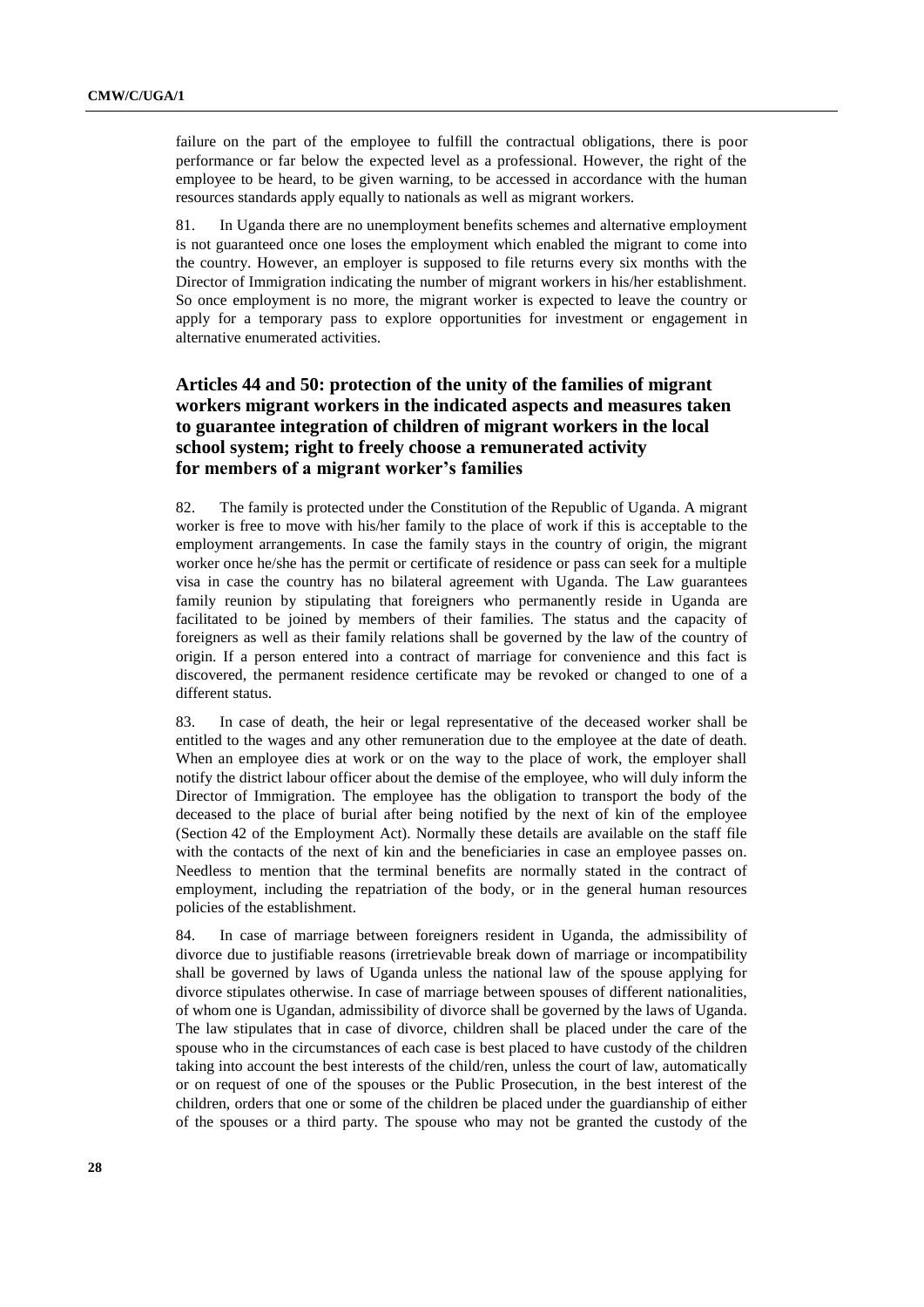child/ren has a right to see and meet with the child/ren unless if it is not in the best interest of the child/ren. These arrangements may be changed/revoked on application of one of the ex-spouses for review. Children who are in position to speak are given the chance to do so.

## **Articles 45 and 53: enjoyment of equality of treatment for members of the families of migrant workers in the indicated aspects and measures taken to guarantee integration of children of migrant workers in the local school system; right to freely choose a remunerated activity for members of a migrant worker's family**

85. As already indicated above, Chapter Four of the Constitution of Uganda, 1995, confers the same regime of rights on migrant workers. In addition, these rights are further elaborated in the Employment Act, 2006 and other labour laws. Uganda's public and social policies are also non-discriminatory. For example, both Universal Primary and Secondary Education schemes initiated in 1997 and 2007 respectively are non-discriminatory in terms of access and utilization. Children of migrant workers can access these services. Equally so, they can access the national healthcare system and other social services, as long as they can afford to pay the cost-sharing fees where they exist or other associated bills.

86. A migrant worker has the right to choose the remunerated activity to engage in. What is required is that he/she has the qualifications; the experience sought and can equally compete for the position like any other qualified Ugandan.

## **Articles 46, 47 and 48: exemption from import and export duties and taxes in respect of particular belongings; right to transfer earning and savings from the State of employment to the State of origin or any other State, imposition of taxes and avoidance of double taxation principle**

87. A number of measures have been taken and these include:

(a) Uganda has a liberalized foreign exchange market;

(b) Tax exemptions are allowed on personal belongings and double taxations is avoided by proof that indeed taxes were paid;

The Liberalization of Pensions and other Retirements Benefits' Sector Bill, 2010 once adopted will among others allow portability of retirement and social security benefits.

## **Articles 51 and 52: right to seek alternative employment in case of termination of the remunerated activity for migrant workers; not authorized to freely choose their remunerated activity; conditions and restrictions for migrant workers who can freely choose their remunerated activity**

88. Migrant workers have the right to free choice of remunerated activity that they exercise on condition of possessing a temporary resident permit. This right is guaranteed by the Constitution and other Immigration and labour laws. There are no restrictions for migrant workers who are legally in the country to freely choose a remunerated activity. The challenge is of course where citizens compete with migrant workers for simple and unskilled jobs and in the end due to limited access to collective resources and savings many have been out-competed by these migrant workers and their businesses collapse. With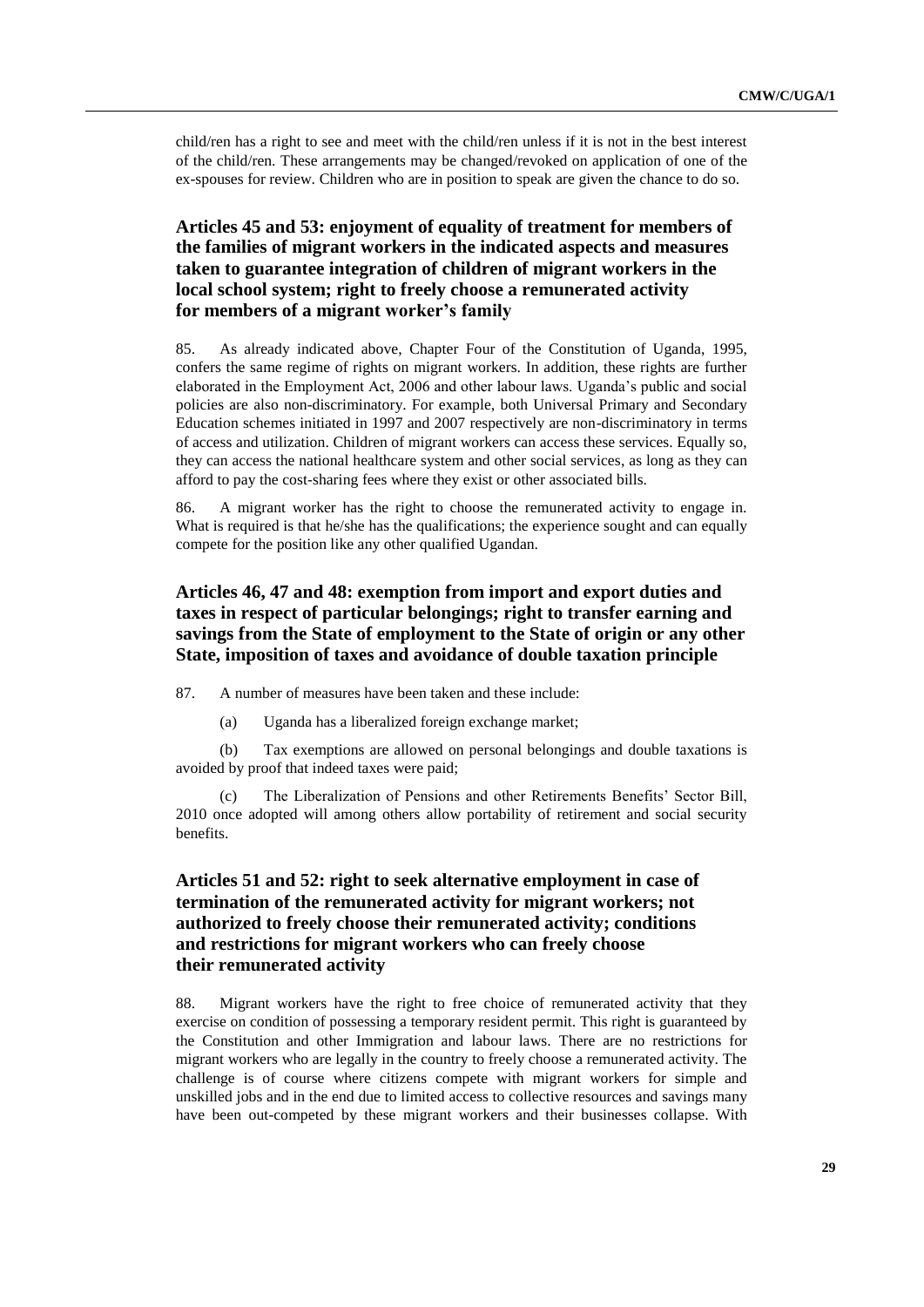better monitoring of the impact of migration on employment, government will be in a better position to protect its citizens and balance the interests of the so-called small scale investors and those of the nationals.

## **Articles 49 and 56: authorization of residence and authorization to engage in a remunerated activity; general prohibition and conditions of expulsion**

89. As per Section 68 of the Uganda Citizenship and Immigration Act migrant workers are allowed to engage in remunerated activity. General prohibitions and conditions for expulsion of foreign workers:

(a) At the EACCMP level, the general prohibition is, if, the worker or professional is not provided for in mutual recognition agreements;

(b) There are skills categories which are in plenty in Uganda. The DCIC may refuse to grant a work permit in light of this observation in respect to the DCIC Act, 2004, especially to non-EAC workers;

Similarly, the Second Schedule of the Uganda Investment Code of 1992 identifies priority areas for investment by foreigners. These priorities aim at achieving the objectives of value addition requirements to the agricultural products, manufacturing and industrialization, skills transfer and employment creation. Foreign workers may be expelled or deported if they do not fit within the labour categories and need for Uganda.

90. Other issues of grave concern include criminal behaviour related to trafficking in persons, drugs, illegal or illicit entry, money laundering, terrorism, arms smuggling, people smuggling and meddling into the political affairs of Uganda as provided for under national laws.

## **VIII. Provisions applicable to particular categories of migrant workers and members of their families**

### **Article 61: bilateral and multilateral agreements concluded in the field of migration**

91. The EACCMP (2010) authorizes residence and movement of capital for EAC member states' citizens. Under Schedule 2 of the EACCMP, it equally provides for mutual recognition agreements for members of the EAC countries. These have authority of residence and engagement in remuneration. In addition to these schemes, other foreign workers enjoy the same rights. Under the Uganda Citizenship and Immigration Control Act (Cap. 66, Laws of Uganda, 2004); foreign workers can seek and acquire residence and work permits/visas to engage in paid work.

92. The Uganda Citizenship and Immigration Control (Amendment) Bill, 2014 is being proposed to provide for, inter alia; freedom of movement of labour for EAC citizens, free movement of workers, the right of residence and the right of establishment under the EACCMP (2010). There are other regional arrangements such as the Tripartite EAC-COMESA-South African Development Community that will soon turn into a free trade area. These will remove tariff and non-tariff restrictions on trade and other services by 2015. The African Union-wide free trade area is also envisioned to commence negotiation in 2015. These arrangements will also provide for increased authorization of residence and remunerated activities.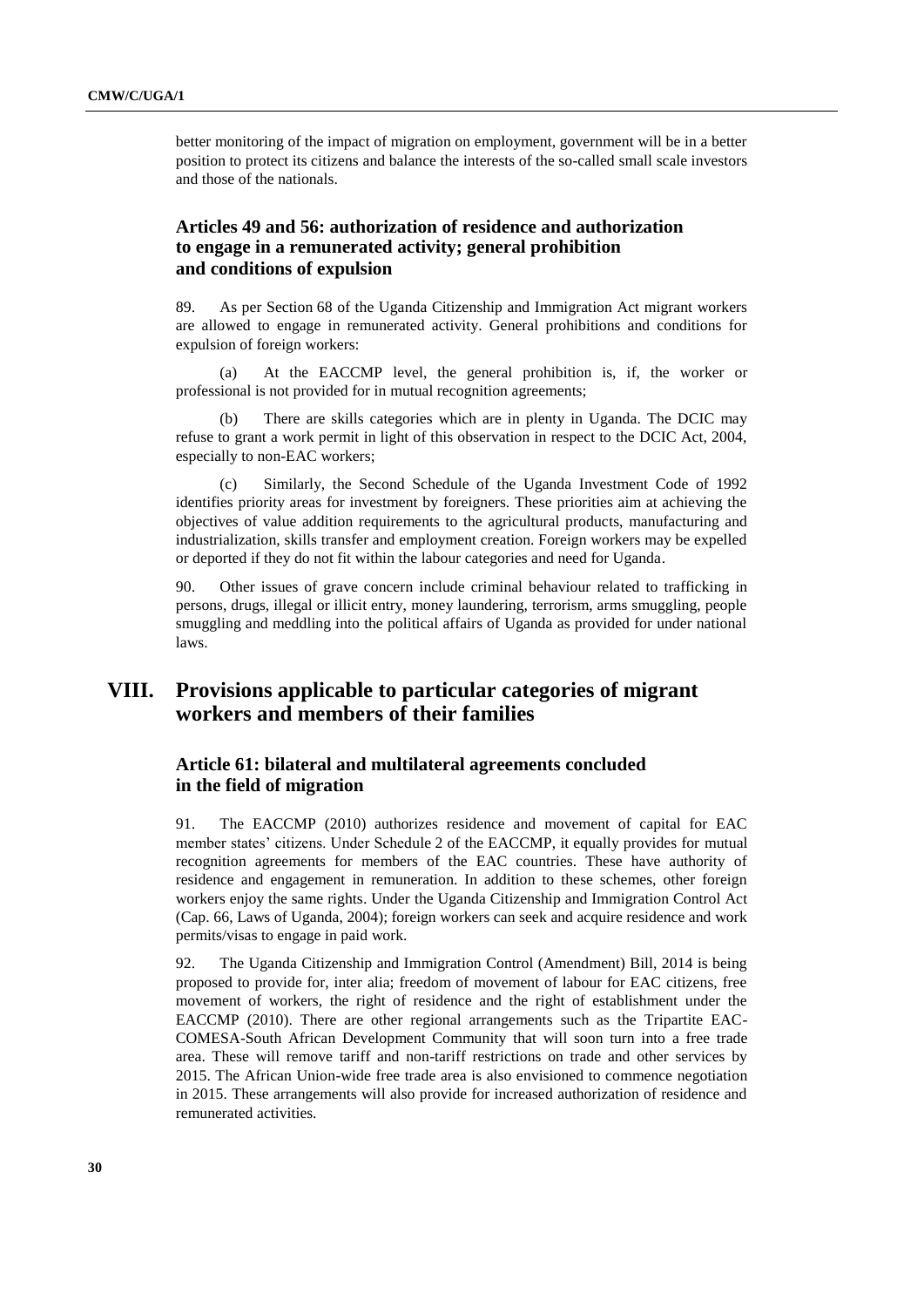### **Article 65**

93. The DCIC based in the Ministry of Internal Affairs is responsible for ensuring that there are equitable, humane and lawful conditions in connection with international migration of workers and members of their families. This Directorate ensures that every person who enters Uganda or is transiting or leaving country does so in accordance with the provisions of the law. The Directorate is a source of information on migration issues and offers numerous services like issuance of passports and other travel documents (which enable Ugandans to travel as migrant workers to other countries), processing of visas, work permits, certificates of residence or passes for different categories of migrant workers to Uganda, and facilitating investors have the resident permits and visitors for short stay. Taking advantage of new technologies the Directorate has democratized access to information about their mandate, services and the laws, policies and regulations that govern their day-to-day work and decision making processes.

94. In addition, the Ministry of Gender, Labour and Social Development which is in charge of labour rights issues works closely with the DCIC to ensure that information on labour markets in Uganda and elsewhere is available and accessible to different users. Through cooperation agreements within the EAC conditions for movement of professionals in different fields has been made easier. Other memorandums of understanding are being negotiated with a number of destination countries for Ugandan migrant workers in the Middle East. This is all intended to promote sound, equitable and humane conditions in connection with international migration of workers. The immigration laws and regulations give to migrants the right to employment when one is in possession of a contract of service, a valid travel document issued by the country of origin, a letter of good standing, and a valid resident permit. The Employment (Recruitment of Ugandan Migrant Workers Abroad) Regulations, 2005 and the External Employment Unit ensure that there is orderly migration. By December 2011, 19 private recruitment agencies had been licensed to undertake recruitment.

### **Article 67**

95. Uganda has taken several measures related to efficient and appropriate organization of the return of migrant workers and members of their families to the country of origin. They are able to transport their household goods without paying any duties. When a migrant worker wishes to leave Uganda to return to his/her country of origin, and in case of loss of his travel documents, the Director of Immigrations would provide him/her with a one-way emergency travel document to enable him/her travel to his/her country without any hindrance. For those with diplomatic and consular representations in Uganda, they may approach their Embassies or Consulates to have their lost travel documents replaced. The return to the country of origin constitutes an absolute right even in case of irregular migrants. The Government in a number of cases has worked closely with IOM to effect the return, resettlement and reintegration of migrant workers. When a migrant worker wishes to leave Uganda to return to his/her country of origin he/she needs to have the required documents in order to complete the exist procedure. All obligations under his contract need to be fulfilled before departure.

#### **Article 68**

96. The Employment Act, 2006 in Section 37 outlaws any person organizing the illicit or clandestine movement of migrants for employment for purposes of departure from, passing through or arriving in Uganda or to give assistance to any organization for this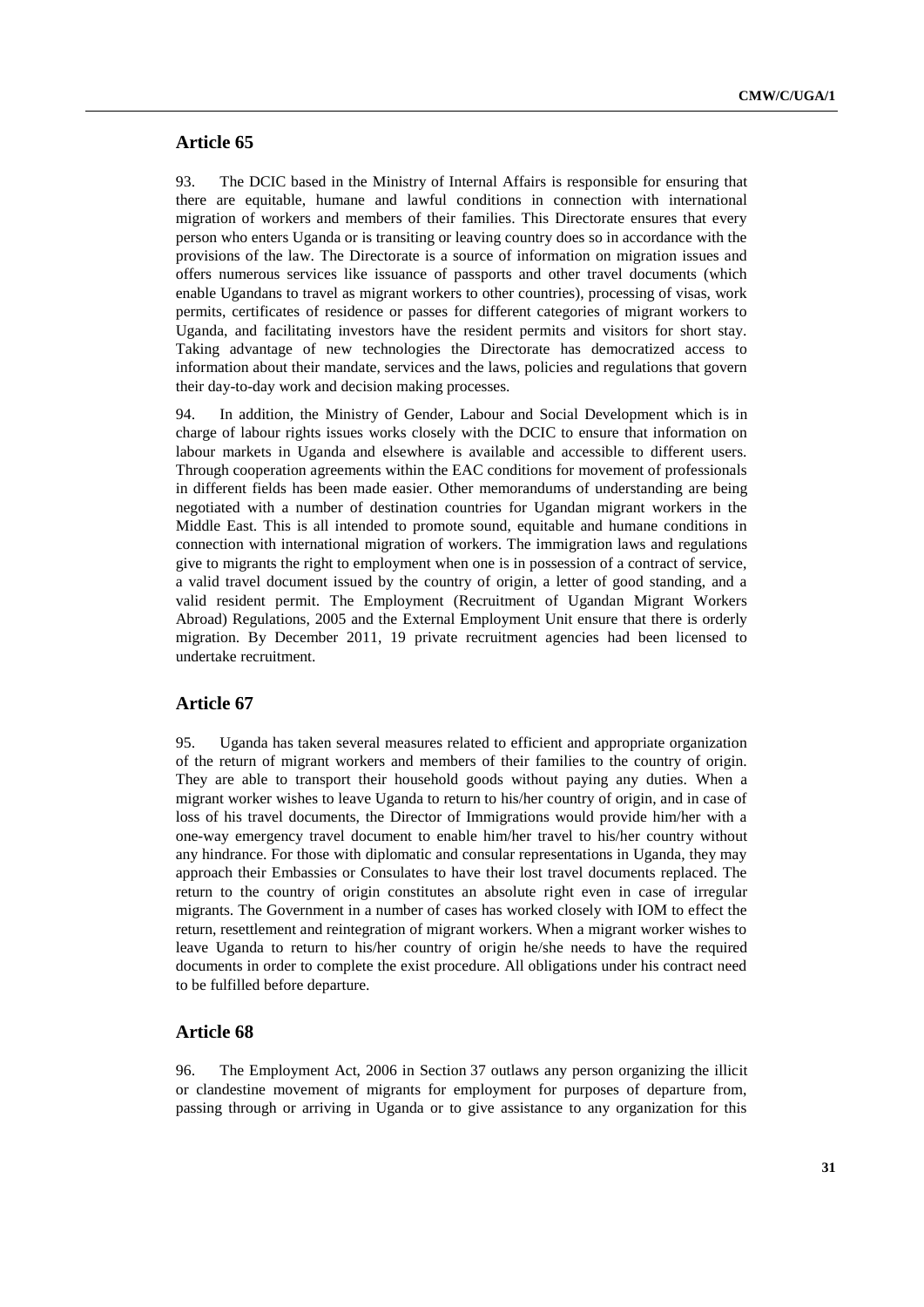purpose. The Act further provides that it is also unlawful for a person to employ another whom he/she knows or suspects to be irregularly in Uganda. This is an offence that is punishable under the law. These provisions are some of the measures that government has put in place to prevent and eliminate illegal or clandestine movements and employment of illegal migrant workers. The immigration posts have been improved and the control systems of movements along the borders strengthened. All persons who enter or leave Uganda must be registered and the immigration officers have powers to check all their documents and luggage to ascertain that their travel is regular.

97. A number of measures have been undertaken including:

(a) Sensitization and awareness creation on the dangers of illegal movements and human trafficking by police through the community policing programmes, local council leaders; immigration and revenue officers at border posts and generally through different media outlets;

(b) Children and women in poorer communities are most vulnerable as many of them do not have the capacity and knowledge to cross check the information on the promises made for a better life and employment opportunities.<sup>43</sup> Uganda is also a transit country for traffickers taking children to other countries in the region for sexual exploitation and harmful labour that is not appropriate for their age;<sup>44</sup>

(c) Establishment of Prevention of Trafficking in Human Persons Coordination Unit in the Ministry of Internal Affairs and as a result there have been an increase in the number of cases of persons rescued from the traffickers. Some of the most recent cases have involved netting of religious leaders who collect children from rural settings and in the poor urban settlements promising their parents that they would have access to better education opportunities. Some traffickers sexually abuse their victims before they embark on their journey to a new community in Uganda or other country;

(d) Section 37 of the Employment Act, 2006 further domesticates Article 68 making clandestine movement and employment of illegal migrant workers unlawful. The Act has also strengthened labour inspection and strengthening control systems of movements along borders. Laws are in place to ensure the registration of all foreigners in the country. The laws in Uganda have sanctions against people who do not comply with the conditions related to the recruitment of migrant workers. Sanctions provided for by law in a prison sentence or payment of a fine or both.

98. Uganda has domesticated and widened the definition of the crime of trafficking as per the Prevention of Trafficking in Human Persons Act, 2009. The Coordination Office to Combat Trafficking in Persons established under the Ministry of Internal Affairs is mandated to monitor, coordinate and oversee the implementation of the Prevention of Trafficking in Persons Act, 2009. Trafficking of non-nationals to Uganda has declined over the years while trafficking of Ugandan nationals to other countries has increased. This decline may of course be accounted for by the criminalization and the harsh penalty for trafficking in persons. This has however not stopped the trafficking of individuals to foreign territories where the statistical data shows an increase. The IOM Mission in Uganda reports that while in 2008 there was no data on Ugandan victims of trafficking and exploitation by 2013 the number had grown to 25 reports with the majority (20), being female victims.<sup>45</sup> Countries in the Asian region namely Malaysia and Thailand had the

<sup>&</sup>lt;sup>43</sup> The Reports of the Coordination Office for Prevention of Trafficking in Persons, 2013 and 2014.

<sup>44</sup> Ibid. 3 and 4.

<sup>45</sup> Ibid. 42.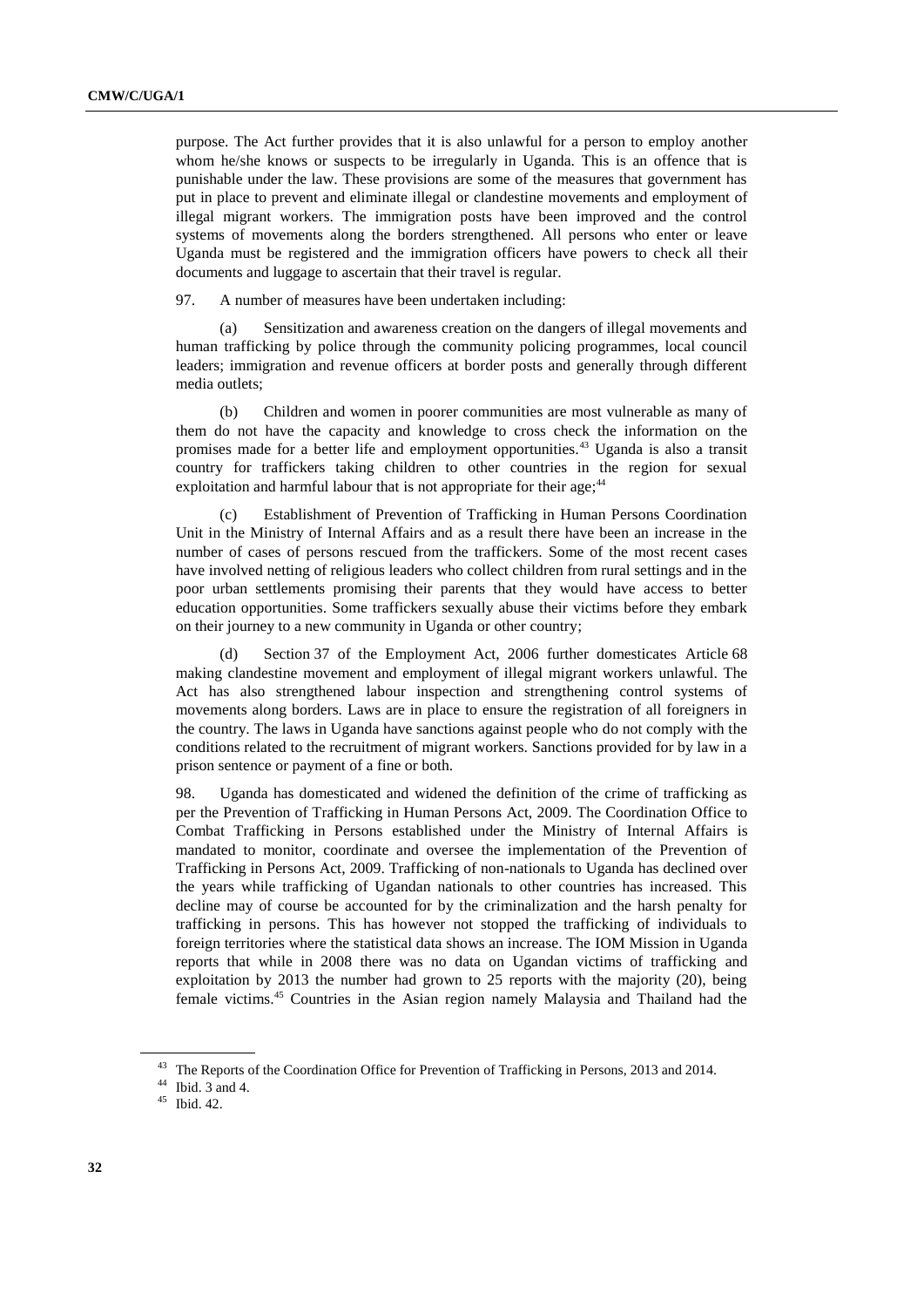greatest number of Ugandan victims of trafficking.<sup>46</sup> There have been efforts to prosecute and punish traffickers under the Prevention of Trafficking of Persons Act. To date, one case can be cited brought against a Chinese national for the criminal offence of aggravated trafficking in children, aggravated defilement and simple defilement.<sup>47</sup>

## **Article 69: measures taken to ensure that migrant workers in an irregular situation do not persist in this condition within the territory of a State party and circumstances to take into account in case of regularization procedures**

99. The government of Uganda has taken advantage of the advancement in technology to democratize information. This is one way of ensuring that all persons in Uganda and those intending to come to Uganda in search of work can easily access the information about the procedural requirements and documents that one needs in other to regularize their stay in Uganda and thereafter access in case got into the country without prior arrangement. The sanctions have also been made clear. Employers are also warned about employing illegal migrant workers and have the duty where appropriate to work with the employees to regularize their stay in Uganda through:

(a) Counselling and rehabilitation;

(b) Working and coordination with IOM and government ministries, departments and agencies.

## **Article 70: measures taken to ensure that living conditions of migrant workers and members of their families in a regular situation are aligned with standards of fitness, safety, health and principles of human dignity**

100. An employer and a worker are both obliged to ensure that the work place standards comply with labour laws in terms of securing a clean, safe and healthy working environment. At all times the dignity of workers must be upheld. On one hand, the employer has the obligation to ensure that the working premises comply with working health and security standards by making provision for protective equipment needed and how to use it; instructing the workers on how to use equipment and be taken through the safety drills; and regularly and promptly paying the workers the remuneration agreed in a timely and consistent manner. The employees must work only the stipulated hours to avoid making mistakes due to exhaustion. This means that their days or time off should be respected by the employer. These requirements are provided for in the labour laws. The challenge is that due to scarcity of jobs and availability of abundant casual and unskilled labour, these obligations are sometimes over looked by the workers till such a time when it becomes life threatening. Government has strengthened the labour inspection units to ensure that the regular, statutory and routine labour standards and rights' inspections by the competent authority take place. The need is vast compared to the financial, material and human resources available. To mitigate this gap, government has focused on mass education about workers' rights, dissemination of the laws and guides and collaborating with workers' bodies.

<sup>46</sup> Ibid.

<sup>47</sup> Uganda, *Yang Zheng Jun v. Uganda*, 2013, 99/2013 and 104/2013.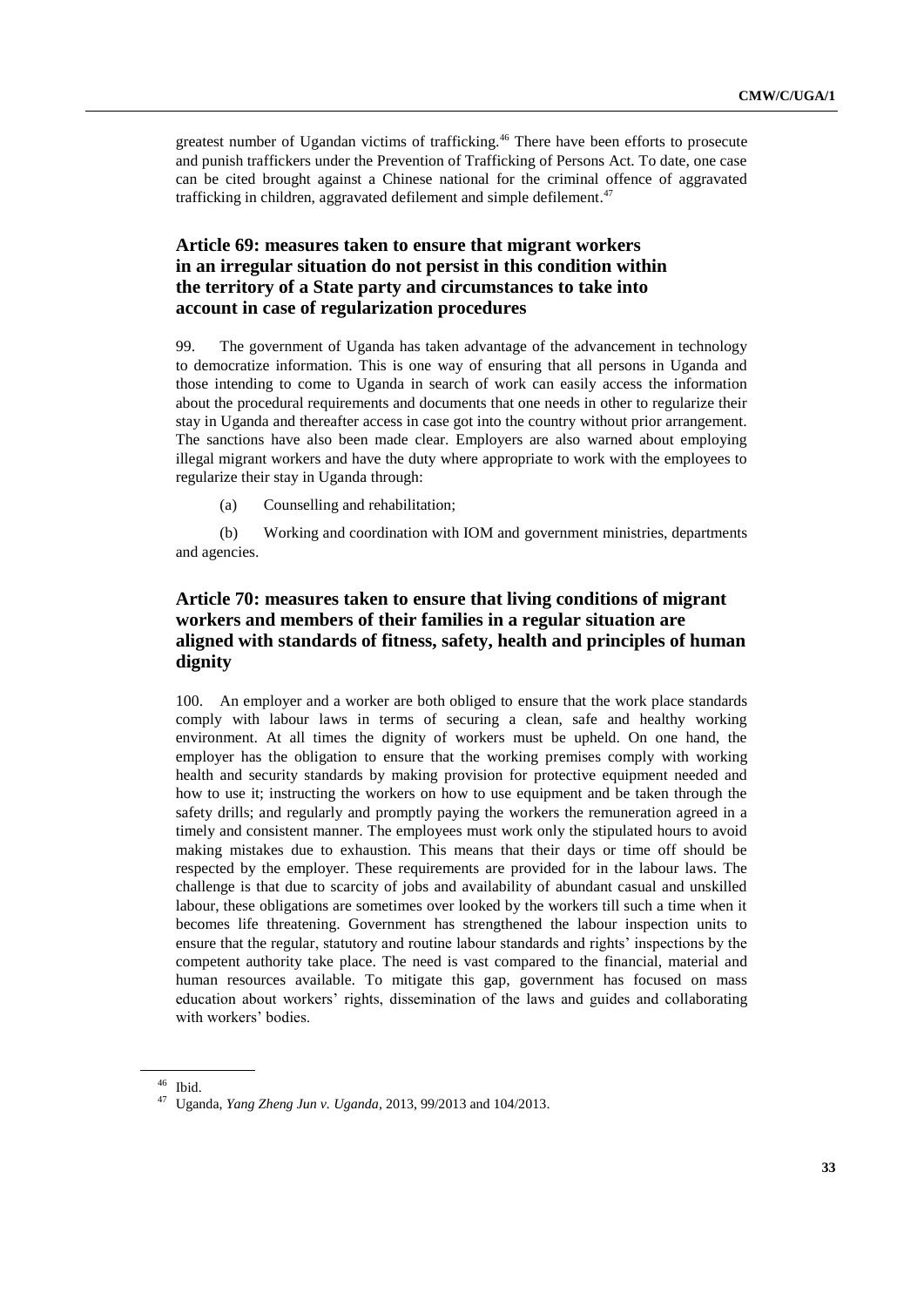101. On the other hand, the worker has the obligation to personally accomplish his/her work or service within the specified deadline, at the work place and under agreed conditions, to abstain from anything that could jeopardize his/her own security or the security of other workmates or a third party or from attacking his/her dignity and the dignity of other workers. Concerning health and security, the Labour Law stipulates that the workplace must always be kept in a state of cleanliness and offer favourable conditions to ensure health and guarantee the security of the personnel. The trade Unions participate in the knowledge dissemination workshops.

## **Article 71: repatriation of the bodies of deceased of migrant workers or members of their families and compensation matters relating to the death**

102. Depending on the circumstances of the death this can be administratively and procedurally done as part of labour rights and standards as provided for in the labour laws of Uganda. Refer to Section 42 of the Employment Act.

## **IX. Conclusion**

103. Taking into account the contents of this report Uganda is strongly committed to the implementation of the International Convention on the Protection of the Rights of all Migrant Workers and Members of Their Families and ensuring that all other key international human rights treaties that Uganda has ratified that are relevant to the issues of migrant workers are applicable in the Ugandan context.

104. Migrant workers enjoy similar rights like the workers who are citizens of Uganda. This is the status once a migrant worker has regularized his or her stay in the country. The Constitution as well as in other legal instruments and the policy frameworks clearly provide for the implementation of the Convention within Ugandan's jurisdiction. Indeed there are still areas of major challenge particularly in curbing the influx of irregular migrants through Uganda's porous borders in a region that is quite volatile and many more people are on the move to find opportunities for engaging in remunerated work. The government has taken bold steps in the last 10 years to ensure that migration of persons, labour and goods in and out of Uganda is more of a socio-economic and political benefit than a liability and a threat to the country's security and stability. Using a human rights based approach in handling migrant labour issues has demonstrated government's commitment to the promotion and the respect of human rights and the desire for Uganda to attract the best labour so that as a country it is possible to minimize the labour gaps in the key sectors that are driving the economy and the country towards the goals of Uganda's Vision 2040.

105. To be able to realize the goals and objectives of the immigration laws and policies the Government of Uganda acknowledges the need to have all the key stakeholders on board. In addition to sensitizing the general public about migration issues, there is provision of targeted information and training that is ongoing, reaching out to legal practitioners, police and investigators, immigration officer, labour officers, leaders in the private sector, judicial officers, the media and other civil society organizations working on labour migration issues. The increased exchange and sharing of data and information materials, has resulted in different actors participating more in coordinated actions and longer terms initiatives intended to facilitate the full implementation of the Convention.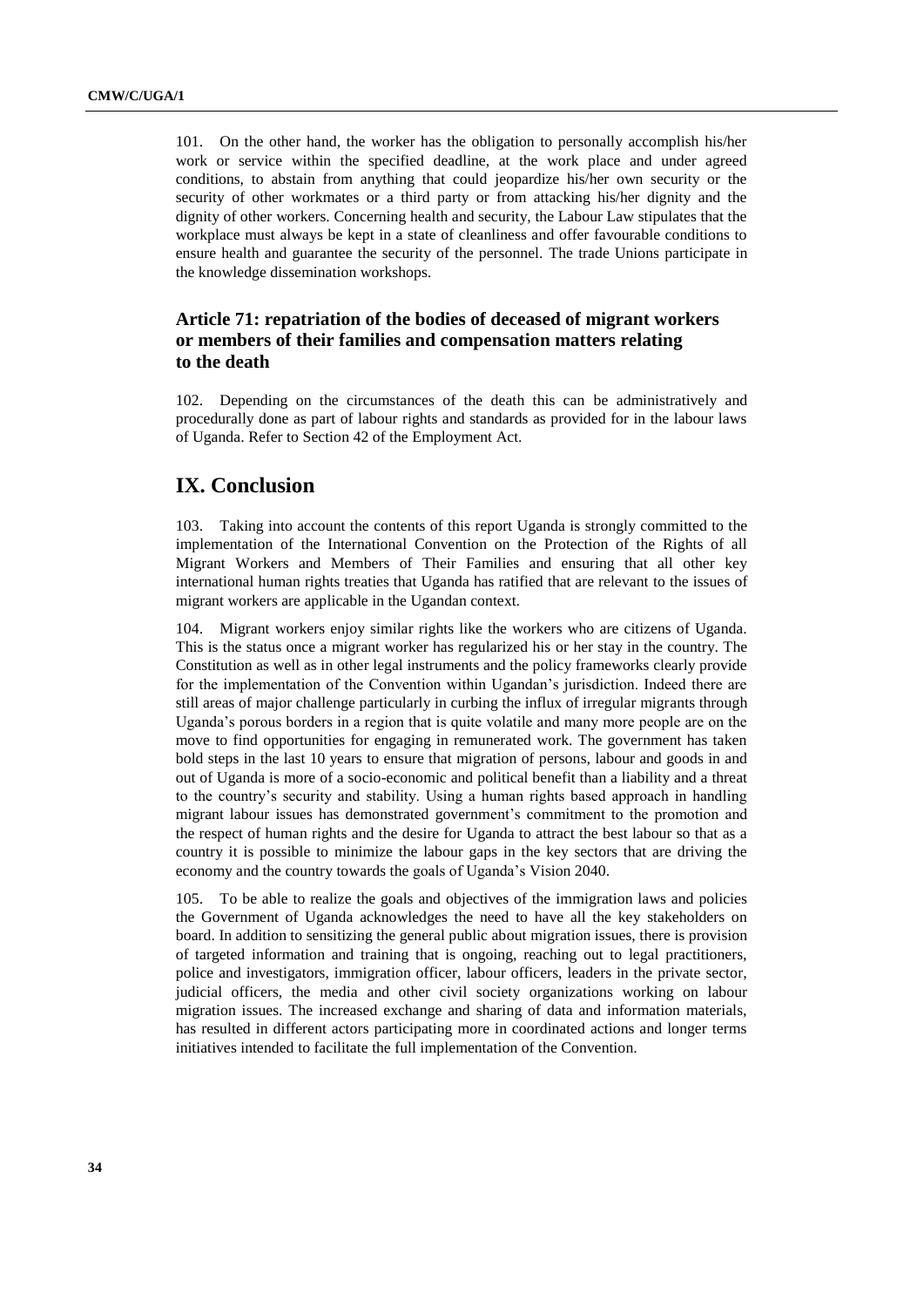# **Bibliography**

#### **Case law**

High Court of Uganda, Barnabas and three others v Attorney General and Another, No. 033 of 2012

High Court of Uganda Yang Cheng Jan v Uganda, 2013, 99/2013 and 104/2013

#### **Laws of Uganda**

The Constitution of Uganda, 1995

Children Act, Cap. 59, 1997

Employment Act, No. 5, 2006

Labour Disputes (Arbitration and Settlement) Act, No. 7 of 2006

Labour Unions Act, 2006

Occupation, Safety and Health Act, No. 9 of 2006

Uganda Citizenship and Immigration Control Act, Cap. 66

Uganda Citizenship and Immigration Control (Establishment of Immigration Custody Centers) Regulations, 2012

The Anti-Homosexuality Act, 2014

The Customary Marriage (Registration) Act, 1973

The Equal Opportunities Commission Act, 2007

The International Criminal Court Act, 2010

The Land Act, 1998, Cap. 227

The Persons with Disabilities Act 2006

The Prevention and Prohibition of Torture Act, 2012

Worker's Compensation Act, No. 5 of 2000

### **Publications**

- Fox and Pimhidzai (2011), "Is Informality Welfare-Enhancing Structural Transformation? Evidence from Uganda", World Bank Policy Research Working Paper No. 5866
- Ministry of Internal Affairs (2013, 2014), "Annual Report on the Trend of Trafficking In Persons in Uganda"

Uganda Bureau of Statistics (2014), Statistical Abstract

Uganda Bureau of Statistics (2014), National Population and Housing Census, Provisional Results

Uganda Bureau of Statistics (2011), Uganda Demographic and Health Survey

Uganda Bureau of Statistics (2015), Uganda Key Economic Indicators 95th Issue: First Quarter 2014/2015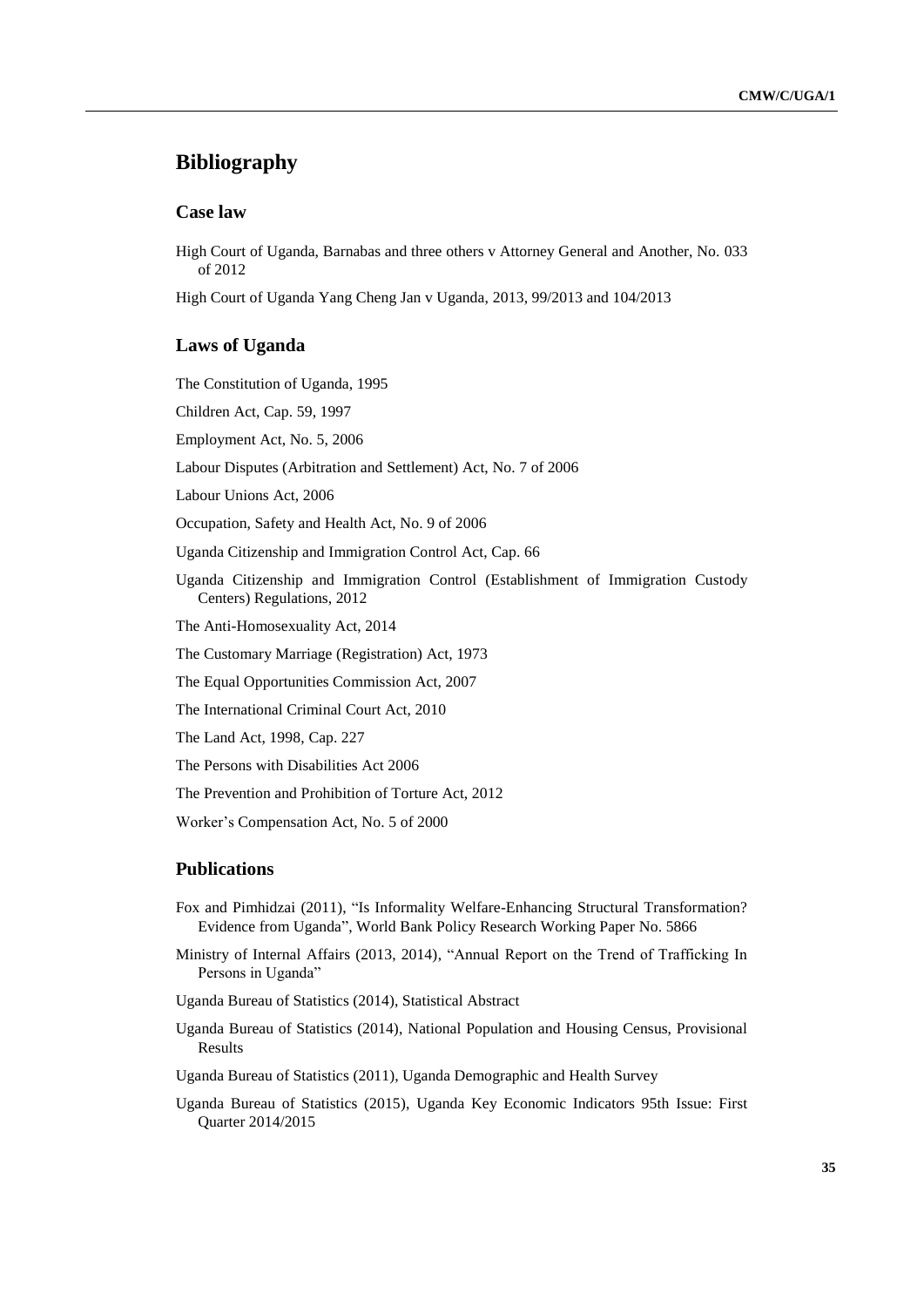UNDP, Government of Uganda (2013); MDGs Progress Report

#### **Websites**

- "African Commission on Human and Peoples' Rights State Reporting" <http://www.achpr.org/states/>
- "Call to the Government of Uganda to realize decent work for Domestic workers" 03-06-2014; [http://www.sunrise.ug/business/business-news/sponsored/949-call-to-the](http://www.sunrise.ug/business/business-news/sponsored/949-call-to-the-government-of-uganda-to-realise-decent-work-for-domestic-workers)[government-of-uganda-to-realise-decent-work-for-domestic-workers](http://www.sunrise.ug/business/business-news/sponsored/949-call-to-the-government-of-uganda-to-realise-decent-work-for-domestic-workers)
- "International Treaties Adherence: Uganda" 31-05-2011 [http://www.geneva-academy.ch/](http://www.geneva-academy.ch/%0bRULAC/international_treaties.php?id_state=163) [RULAC/international\\_treaties.php?id\\_state=163](http://www.geneva-academy.ch/%0bRULAC/international_treaties.php?id_state=163)
- "Protocol to the African Charter on Human and Peoples' Rights on the establishment of an African Court of Human and Peoples' Rights" 23-07-2013 [http://www.african](http://www.african-court.org/en/images/documents/New/Statuts_of_the_Ratification_Process_of_the_Protocol_Establishing_the_African_Court.pdf)[court.org/en/images/documents/New/Statuts\\_of\\_the\\_Ratification\\_Process\\_of\\_the\\_Proto](http://www.african-court.org/en/images/documents/New/Statuts_of_the_Ratification_Process_of_the_Protocol_Establishing_the_African_Court.pdf) [col\\_Establishing\\_the\\_African\\_Court.pdf.](http://www.african-court.org/en/images/documents/New/Statuts_of_the_Ratification_Process_of_the_Protocol_Establishing_the_African_Court.pdf)
- "Center for Arbitration and Dispute Resolution" [http://www.ulii.org/ug/judgment/center](http://www.ulii.org/ug/judgment/center-arbitration-dispute-resolution)[arbitration-dispute-resolution](http://www.ulii.org/ug/judgment/center-arbitration-dispute-resolution)
- "Good Practice that Protect Children and Youth from Hazardous Work" <http://www.ilo.org/public/english/region/afpro/daressalaam/download/gphazardous.pdf>
- "International Organization for Migration-Labour Migration and Human Development" <http://uganda.iom.int/programme/labour-migration-and-human-development/>
- "International Organization for Migration Migration Policy and Research" <http://uganda.iom.int/programme/migration-policy-and-research/>
- "Platform for Labour Action" <http://www.pla-uganda.org/about-pla>
- International Organization for Migration in Uganda A Rapid Country Profile 2013 <http://opm.go.ug/assets/media/resources/486/TheUGANDAMIGRATIONPROFILE.pdf>
- "University of Minnesota Human Rights Library Ratification of International Human Rights treaties" <http://www1.umn.edu/humanrts/research/ratification-uganda.html>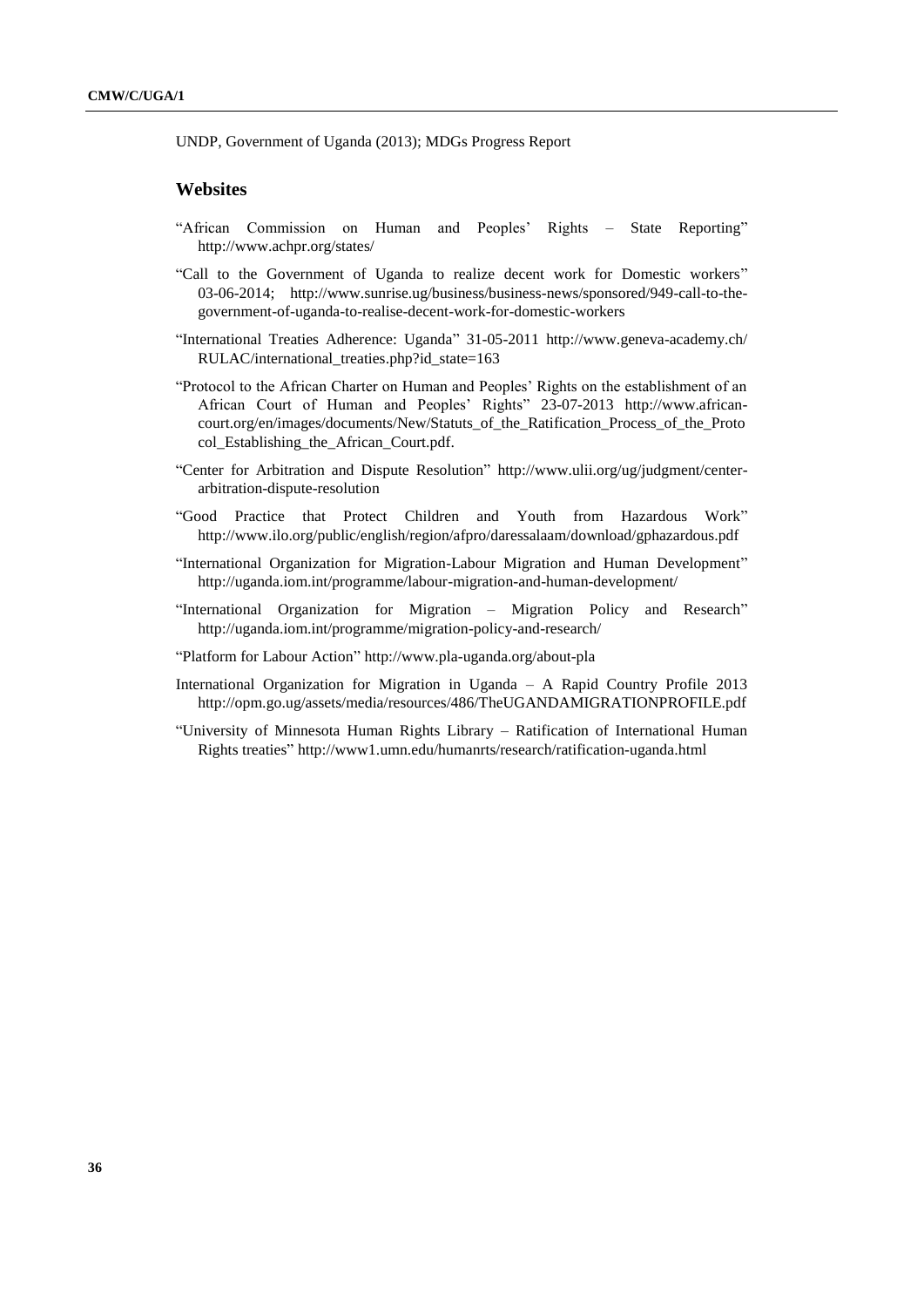# **Annex I**

# **Status of ratification by Uganda of human rights instruments**

## **Status of ratification of other human rights instruments**

| Treaty                                                                                                                                                                      | Signature    | Ratification | Accession    | Succession Entry into force |
|-----------------------------------------------------------------------------------------------------------------------------------------------------------------------------|--------------|--------------|--------------|-----------------------------|
| <b>United Nations Convention</b><br>against Transnational<br><b>Organized Crime</b>                                                                                         | 12 Dec. 2000 | 9 Mar. 2005  |              |                             |
| Protocol against the<br>Smuggling of Migrants by<br>Land, Sea and Air,<br>supplementing the United<br>Nations Convention against<br><b>Transnational Organized</b><br>Crime | 12 Dec. 2000 |              |              |                             |
| Slavery and slavery-like<br>practices                                                                                                                                       | Signature    | Ratification | Accession    | Succession Entry into force |
| <b>Slavery Convention</b>                                                                                                                                                   | Not signed   |              |              |                             |
| Protocol amending the<br><b>Slavery Convention</b>                                                                                                                          | Not signed   |              |              |                             |
| <b>Supplementary Convention</b><br>on the Abolition of Slavery,<br>the Slave Trade, and<br><b>Institutions and Practices</b><br>Similar to Slavery                          |              |              | 12 Aug. 1964 |                             |
| Convention for the<br>Suppression of the Traffic<br>in Persons and of the<br>Exploitation of the<br><b>Prostitution of Others</b>                                           | Not signed   |              |              |                             |
| Freedom of Association                                                                                                                                                      | Signature    | Ratification | Accession    | Succession Entry into Force |
| Freedom of Association and Not signed<br>Protection of the Right to                                                                                                         |              |              |              |                             |

[Organize Convention](http://www1.umn.edu/humanrts/instree/m1fapro.htm)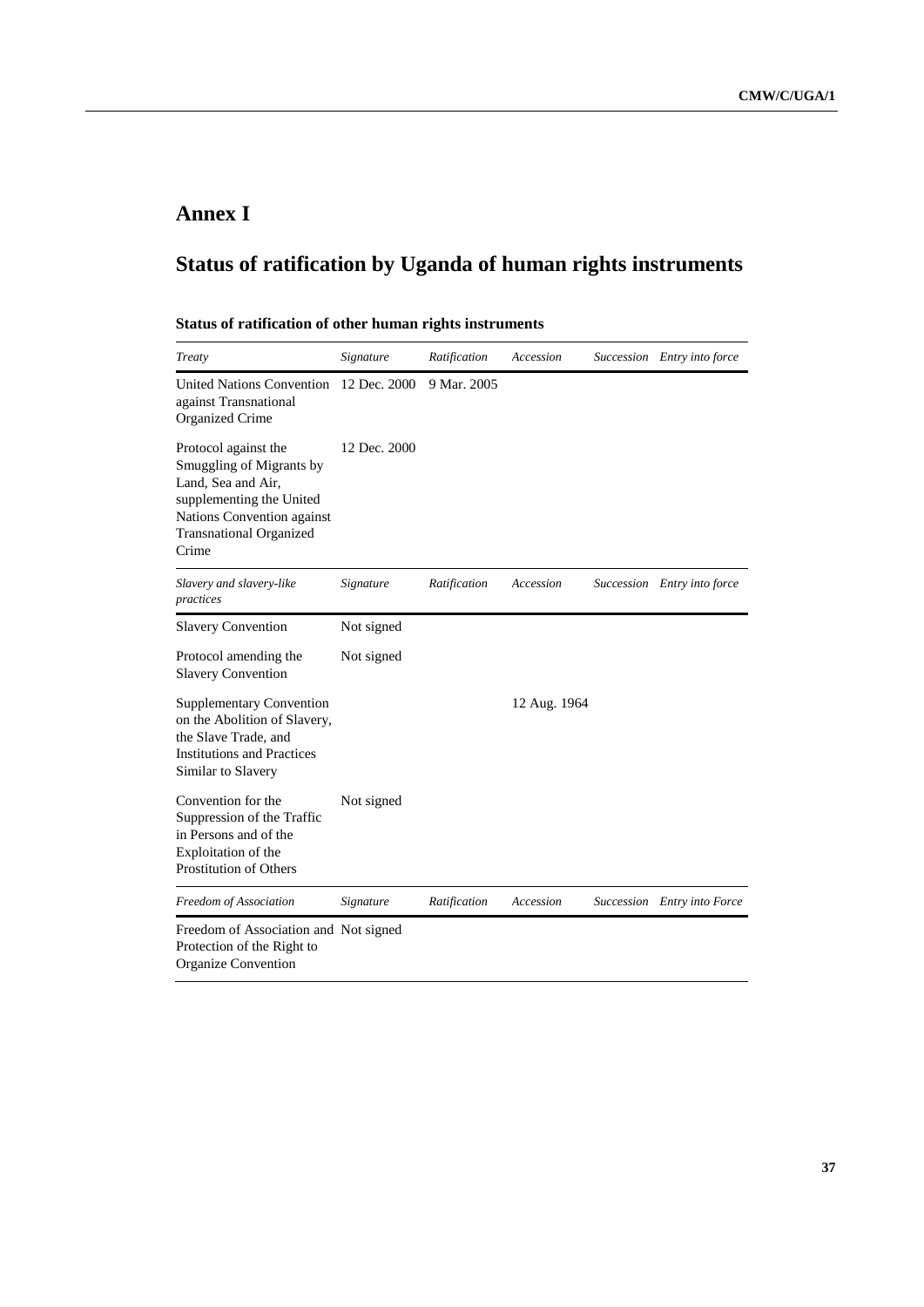| Employment and forced labour                                                                               | Signature    | Ratification | Accession    | Succession Entry into force |
|------------------------------------------------------------------------------------------------------------|--------------|--------------|--------------|-----------------------------|
| Convention concerning<br>Forced or Compulsory<br>Labour                                                    | Not signed   |              |              |                             |
| Convention concerning<br><b>Equal Remuneration for</b><br>Men and Women Workers<br>for Work of Equal Value | Not signed   |              |              |                             |
| Convention concerning the<br><b>Abolition of Forced Labour</b>                                             |              | 4 June 1963  |              |                             |
| Convention concerning<br>Discrimination in Respect<br>of Employment and<br>Occupation                      | Not signed   |              |              |                             |
| Convention concerning<br><b>Employment Policy</b>                                                          |              | 23 June 1967 |              |                             |
| Convention concerning<br>Occupational Safety and<br>Health and the Working<br>Environment                  | Not signed   |              |              |                             |
| Education                                                                                                  | Signature    | Ratification | Accession    | Succession Entry into force |
| Convention against<br>Discrimination in Education                                                          |              | 9 Sep. 1968  |              |                             |
| Persons with disabilities                                                                                  | Signature    | Ratification | Accession    | Succession Entry into force |
| Convention on the Rights of 30 Mar. 2007<br>Persons with Disabilities                                      |              |              |              |                             |
| Optional Protocol to the<br>Convention on the Rights of<br>Persons with Disabilities                       | 30 Mar. 2007 |              |              |                             |
| Refugees and asylum                                                                                        | Signature    | Ratification | Accession    | Succession Entry into force |
| Convention relating to the<br><b>Status of Refugees</b>                                                    |              |              | 27 Sep. 1976 |                             |
| Nationality, statelessness and<br>the rights of aliens                                                     | Signature    | Ratification | Accession    | Succession Entry into force |
| Convention on the<br><b>Reduction of Statelessness</b>                                                     | Not signed   |              |              |                             |
| Convention relating to the<br><b>Status of Stateless Persons</b>                                           |              |              | 15 Apr. 1965 |                             |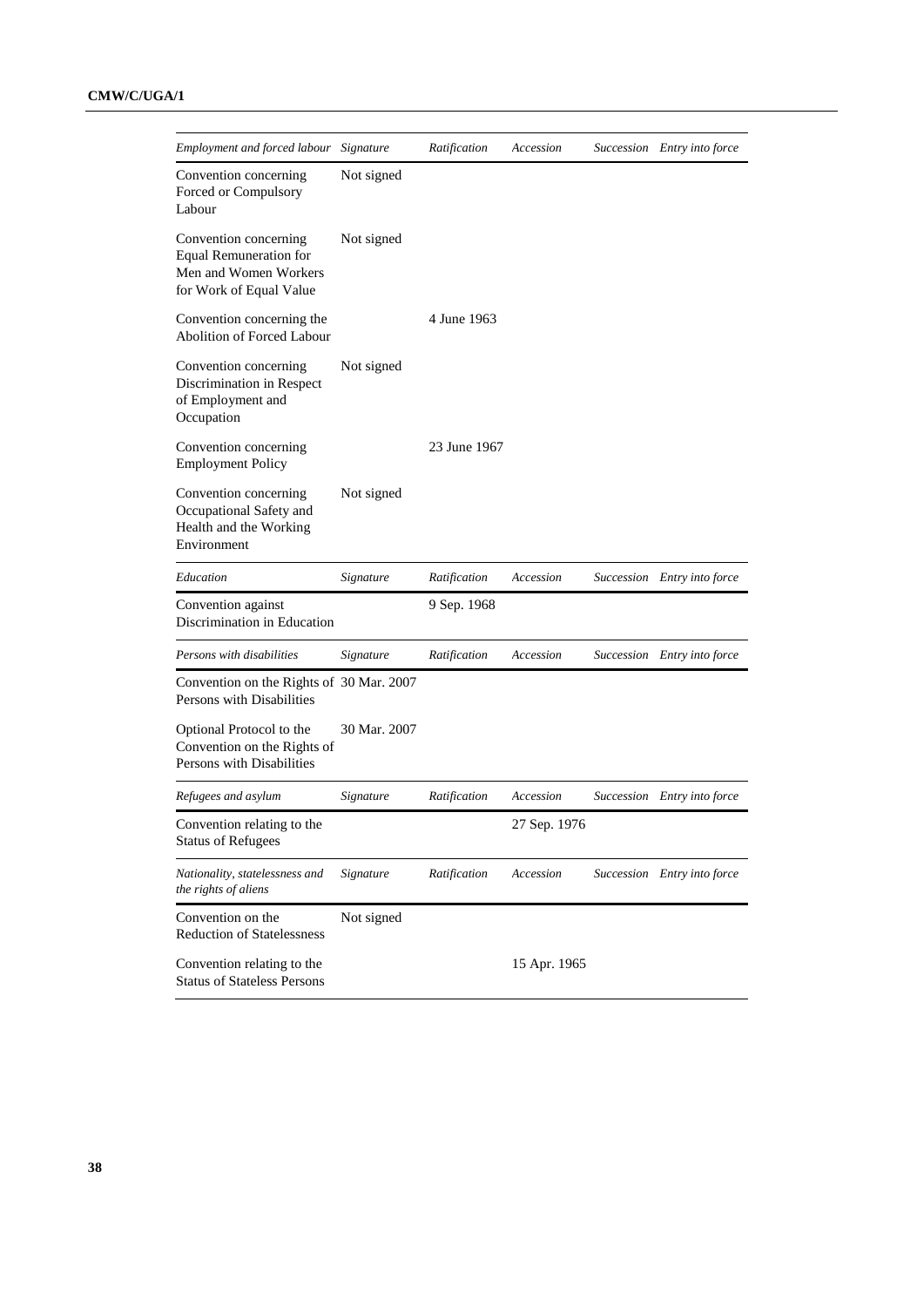| War crimes and crimes against Signature<br>humanity, genocide and<br>terrorism                                                                                               |              | Ratification                            | Accession    | Succession Entry into force |
|------------------------------------------------------------------------------------------------------------------------------------------------------------------------------|--------------|-----------------------------------------|--------------|-----------------------------|
| Convention on the<br>Prevention and Punishment<br>of the Crime of Genocide                                                                                                   |              |                                         | 14 Nov. 1995 |                             |
| Rome Statute of the<br><b>International Criminal</b><br>Court                                                                                                                |              | 17 Mar. 1999 14 June 2002               |              |                             |
| Law of armed conflict                                                                                                                                                        | Signature    | Ratification                            | Accession    | Succession Entry into force |
| Geneva Convention for the<br>Amelioration of the<br>Condition of the Wounded<br>and Sick in Armed Forces<br>in the Field                                                     |              | 18 May 1964<br>(ratified/accee<br>ded)  |              |                             |
| Geneva Convention for the<br>Amelioration of the<br>Condition of Wounded,<br>Sick and Shipwrecked<br>Members of Armed Forces<br>at Sea                                       |              | 18 May 1964<br>(ratified/accee<br>ded)  |              |                             |
| Geneva Convention relative<br>to the Treatment of<br>Prisoners of War                                                                                                        |              | 18 May 1964<br>(ratified/accee<br>ded)  |              |                             |
| Geneva Convention relative<br>to the Protection of Civilian<br>Persons in Time of War                                                                                        |              | 18 May 1964<br>(ratified/accee<br>ded)  |              |                             |
| Protocol additional to the<br>Geneva Conventions of 12<br>August 1949, and relating<br>to the protection of victims<br>of international armed<br>conflicts (Protocol I)      |              | 13 Mar. 1991<br>(ratified/accee<br>ded) |              |                             |
| Protocol additional to the<br>Geneva Conventions of 12<br>August 1949, and relating<br>to the protection of victims<br>on non-international armed<br>conflicts (Protocol II) |              | 13 Mar. 1991<br>(ratified/accee<br>ded) |              |                             |
| African regional conventions                                                                                                                                                 | Signature    | Ratification                            | Accession    | Succession Entry into force |
| African Charter on Human<br>and Peoples' Rights                                                                                                                              | 18 Aug. 1986 | 10 May 1986                             |              |                             |
| Convention Governing the<br>Specific Aspects of<br>Refugee Problems in Africa                                                                                                | 10 Sep. 1969 | 24 Jul. 1987                            |              |                             |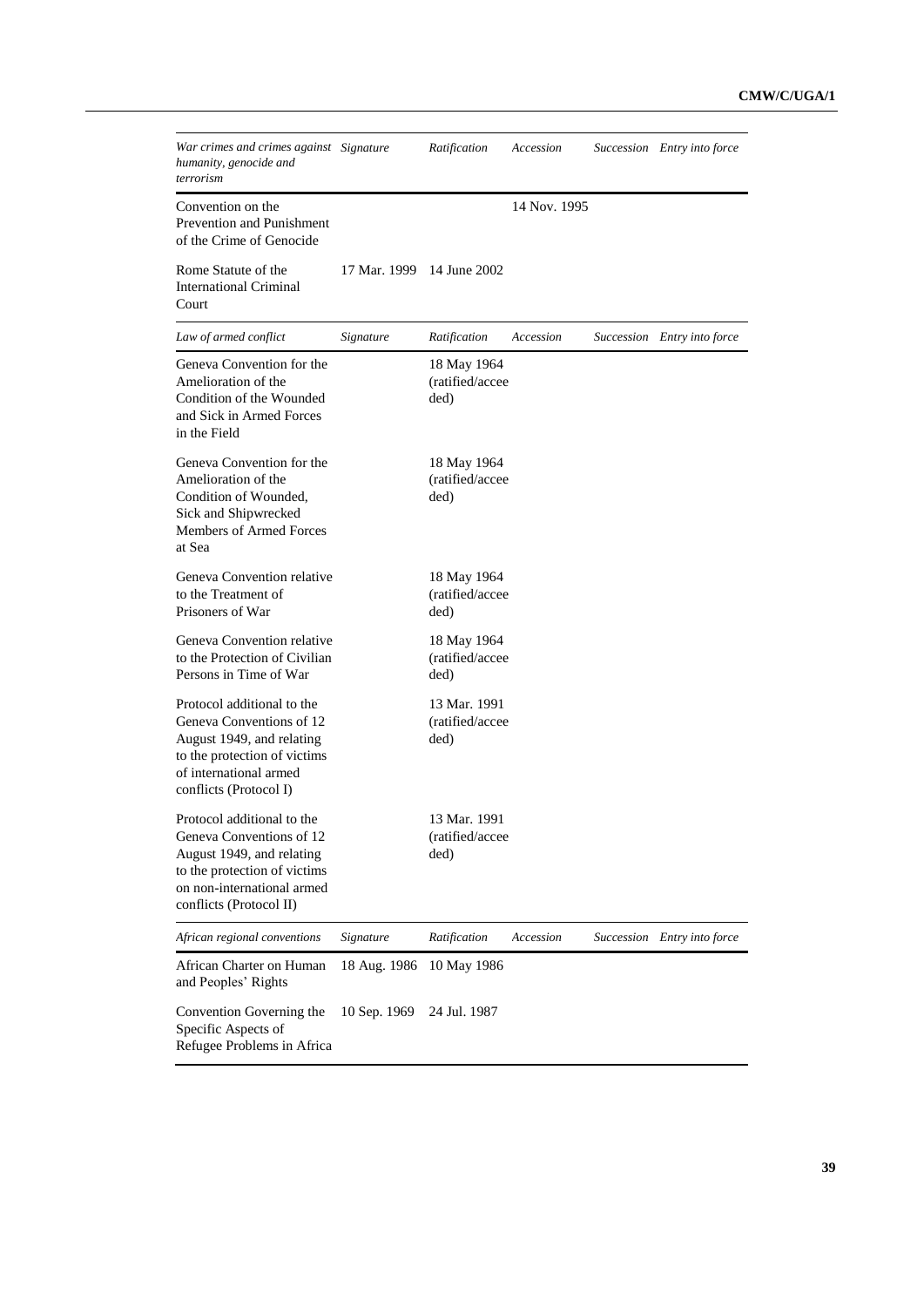[Protocol to the African](http://www1.umn.edu/humanrts/africa/protocol-women2003.html)  [Charter on Human](http://www1.umn.edu/humanrts/africa/protocol-women2003.html) and [Peoples' Rights on the](http://www1.umn.edu/humanrts/africa/protocol-women2003.html) [Rights of Women in Africa](http://www1.umn.edu/humanrts/africa/protocol-women2003.html) 18 Dec. 2003 22 Jul. 2010 [Protocol to the African](http://www1.umn.edu/humanrts/africa/courtprotocol2004.html)  [Charter on Human and](http://www1.umn.edu/humanrts/africa/courtprotocol2004.html)  [Peoples' Rights on the](http://www1.umn.edu/humanrts/africa/courtprotocol2004.html) [Establishment of an African](http://www1.umn.edu/humanrts/africa/courtprotocol2004.html)  [Court on Human and](http://www1.umn.edu/humanrts/africa/courtprotocol2004.html)  [Peoples' Rights](http://www1.umn.edu/humanrts/africa/courtprotocol2004.html) 1 Feb. 2001 16 Feb. 2001 [African Charter on the](http://www1.umn.edu/humanrts/africa/afchild.htm)  [Rights and Welfare of the](http://www1.umn.edu/humanrts/africa/afchild.htm)  [Child](http://www1.umn.edu/humanrts/africa/afchild.htm) 26 Feb. 1992 17 Aug. 1994

*Source*: University of Minnesota Library, USA.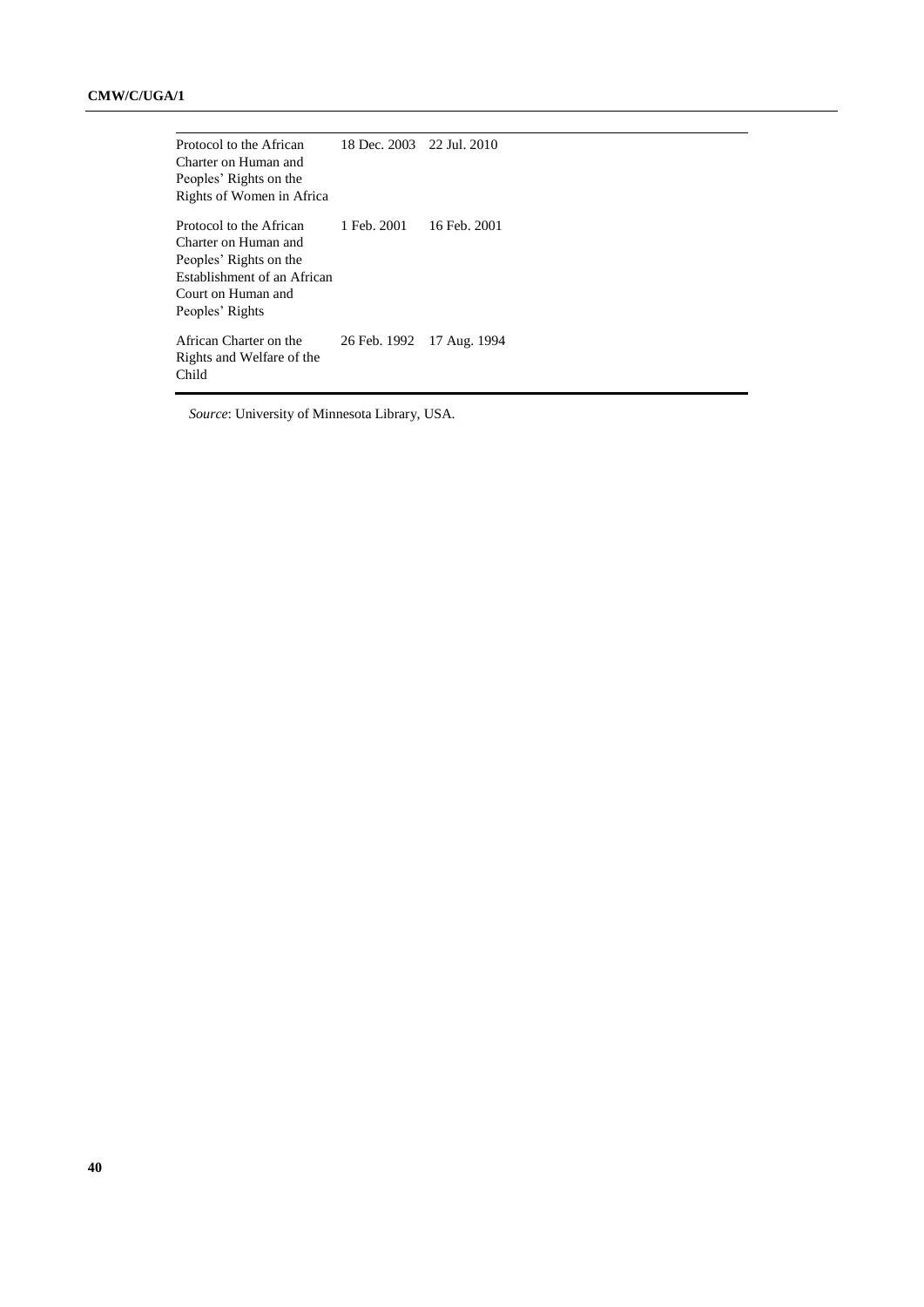# **Annex II**

# **Requirements for issuance of visas and permits**

#### **Visa fees**

|                                                                                                                                                       | Cost                    |  |
|-------------------------------------------------------------------------------------------------------------------------------------------------------|-------------------------|--|
| Category of visa                                                                                                                                      | (United States dollars) |  |
| Single entry                                                                                                                                          | 50 per individual       |  |
| Multiple entry visa $6-12$ months                                                                                                                     | 100                     |  |
| Multiple entry visa 24 months                                                                                                                         | 150                     |  |
| Multiple entry visa 36 months                                                                                                                         | 200                     |  |
| Students entry visa for students who are not nationals of East African<br>Cooperation                                                                 | 100                     |  |
| East African Tourist Visa (three months multiple entry for Kenya, Rwanda<br>and Uganda)                                                               | 100                     |  |
| Residents of Kenya, Rwanda and Uganda travelling to any of the three<br>countries can now enter the alternative Partner State without paying for visa |                         |  |

*Note*: visas do not permit gainful or voluntary employment in Uganda.

# **List of nationalities exempt from paying for Uganda visas**

| <b>COMESA</b> | EAC      | <b>OTHERS</b>                   |
|---------------|----------|---------------------------------|
| Angola        | Tanzania | Antigua                         |
| Eritrea       | Rwanda   | <b>Barbados</b>                 |
| Malawi        | Kenya    | Fiji                            |
| Madagascar    | Burundi  | Grenada                         |
| Seychelles    |          | Lesotho                         |
| Swaziland     |          | Sierra Leone                    |
| Zambia        |          | Solomon Islands, The Grenadines |
| Comoros       |          | Vanuatu                         |
| Kenya         |          | Ghana                           |
| Mauritius     |          | Cyprus                          |
| Zimbabwe      |          | <b>Bahamas</b>                  |
|               |          | Belize                          |
|               |          | Gambia                          |
|               |          | Jamaica                         |
|               |          | Malta                           |
|               |          | Singapore                       |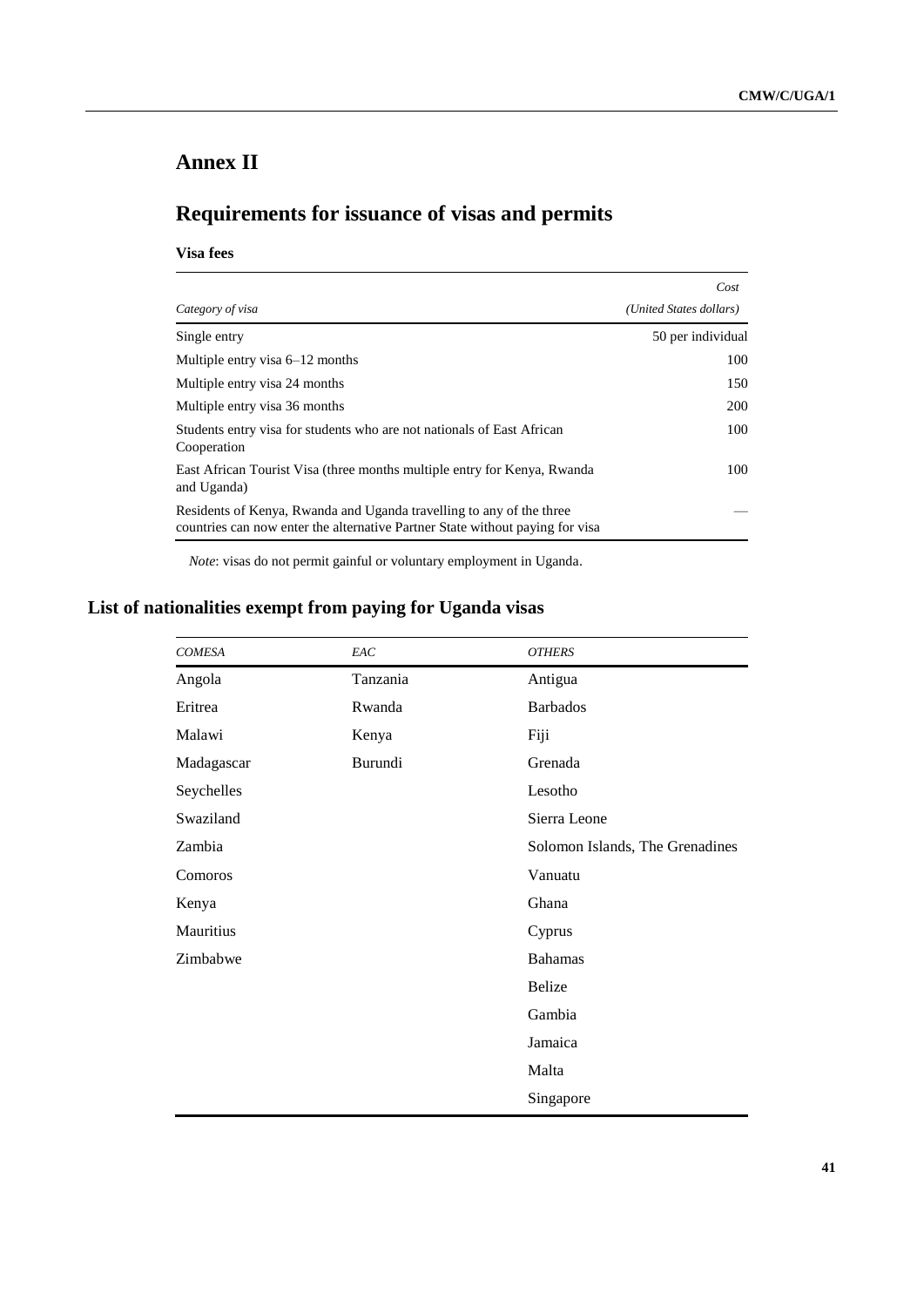### **CMW/C/UGA/1**

| <b>COMESA</b> | EAC | <b>OTHERS</b>     |
|---------------|-----|-------------------|
|               |     | St. Vincent-Tonga |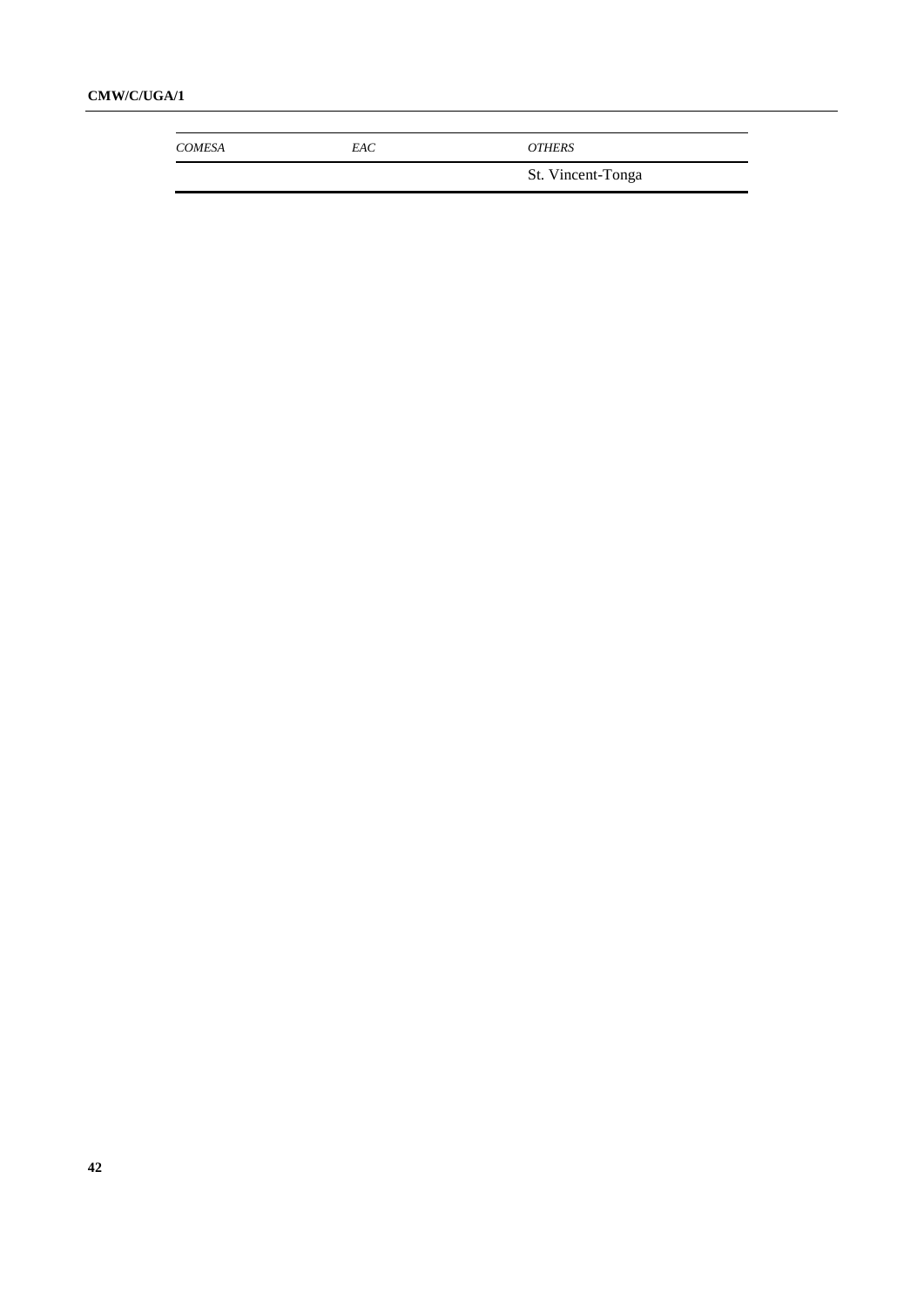#### **Categories of persons who can apply for a work permit in Uganda**

#### *Class A: (Government & Diplomatic service)*

Applicants should be persons contracted for service in the Government of Uganda or diplomats accredited for service in Uganda.

Application requirements:

- Fill Entry/work Permit form
- Attach photocopies of the passport
- 2 passport size photos
- Covering letter from the Embassy and a supportive letter from the Ministry of Foreign Affairs

#### *Class A2: (Government contractors)*

Applicants should be persons on Government contracts, including persons serving in Government tertiary institutions.

Application Requirements:

- Fill Entry/work permit form
- Attach photocopies of the passport
- 2 passport size photos
- Covering letter from the organisation
- Covering letter from the line ministry
- Interpol letter from home country
- Academic qualifications for professionals

#### *Class B: (Investment in Agriculture)*

Applicants should be persons intending to invest in the business of agriculture or animal husbandry.

Application Requirements:

- Fill Entry/work permit form
- 2 passport size photos
- Photocopies of passport
- Attach Covering letter from company
- Land title
- Uganda Investment Authority License
- Letter from Ministry of Agriculture regarding intended agriculture venture
- Recommendation from LC's or RDC's office
- Work plan/Feasibility study of the project undertaken
- Security bond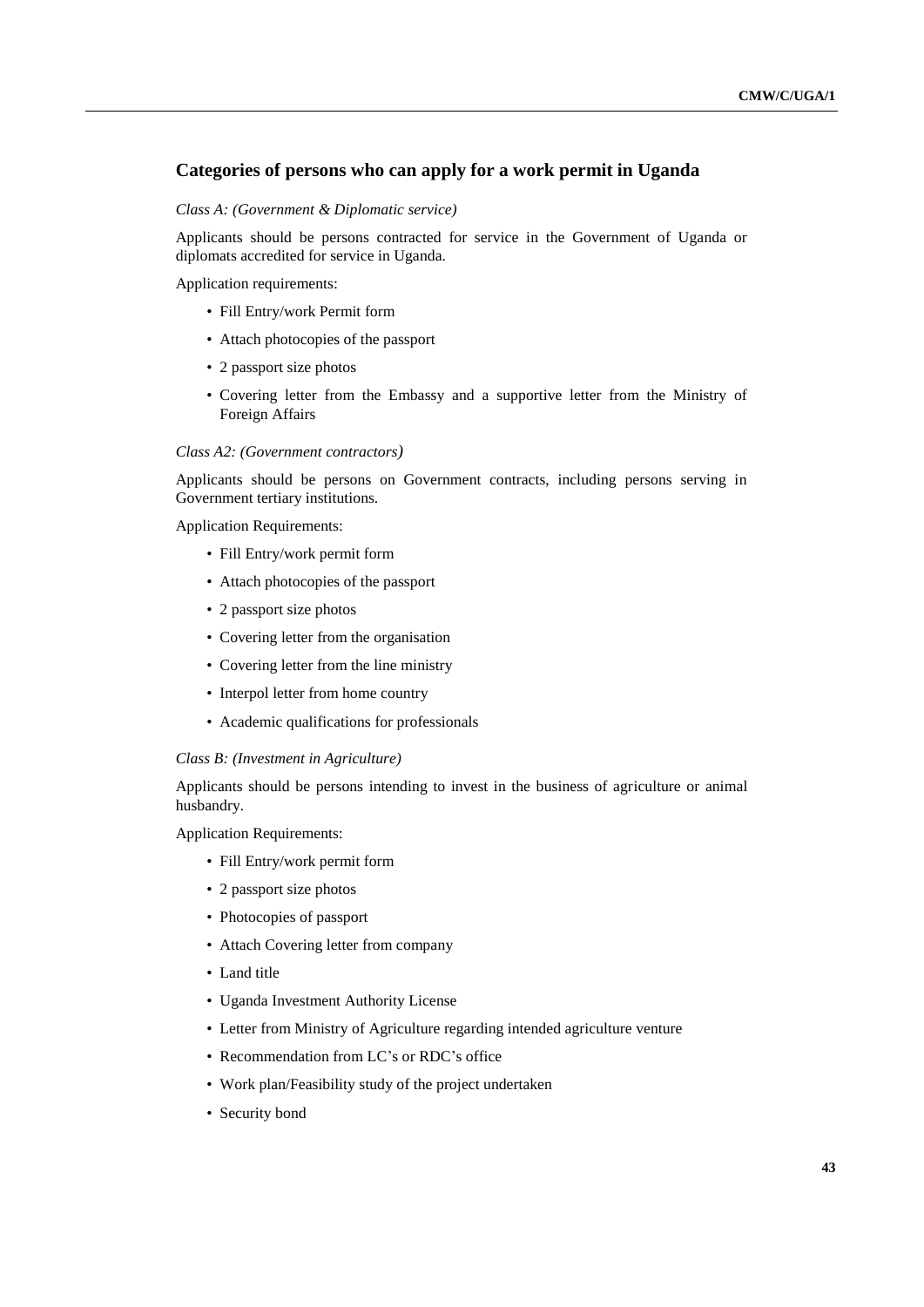• Interpol letter from home country

#### *Class C: (Mining)*

Applicants should be persons intending to invest in the business of prospecting for minerals or mining in Uganda.

Application Requirements:

- Fill Entry/wok permit form
- Photocopies of passport
- 2 passport size photos
- Attach Covering letter from company
- License issued by Ministry of Natural Resources
- Articles and memorandum of Association
- Supportive letter from Ministry of Natural Resources
- Security bond
- Uganda Investment Authority License
- Interpol letter from home country

#### *Class D: (Business and Trade)*

Applicants should be persons intending to carry on the business or trade in Uganda Application Requirements:

- Fill work permit form
- Attach Covering letter from company
- 2 passport size photos
- Photocopies of the passport
- Company's bank statement
- Uganda Investment Authority license (where applicable)
- Articles and memorandum of association
- Certificate of incorporation
- Income tax clearance
- Trading license
- Banking of Uganda Certificate of remittance of US\$ 100,000
- Letter of good conduct from home country/Interpol in country of origin
- Security bond

#### *Class E: (Manufacturers)*

Applicants should be persons intending to engage in manufacturing business in Uganda. Application Requirements:

• Fill work permit form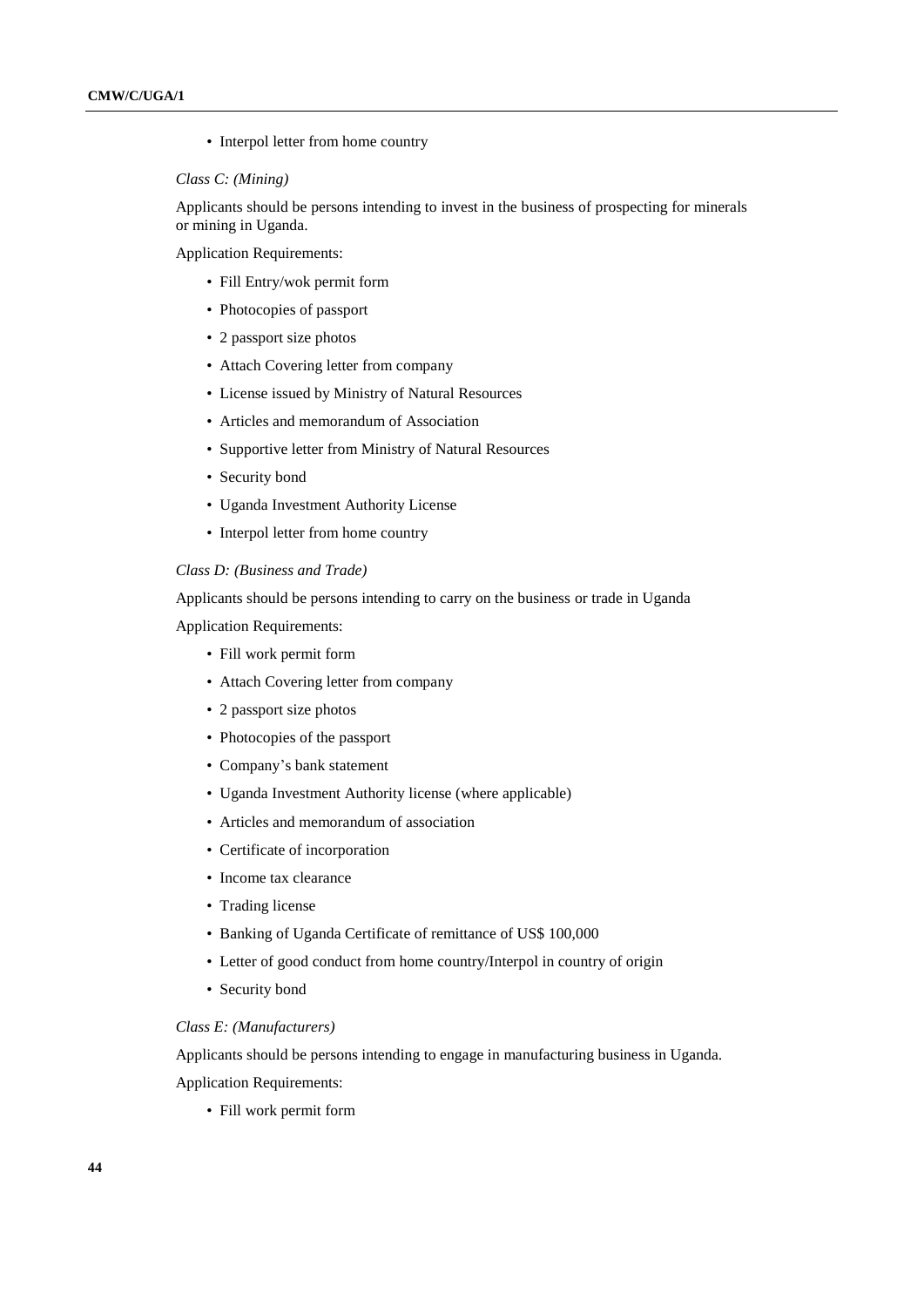- 2 passport size photos
- Photocopies of passport
- Attach Covering letter from company
- Security bond
- Company's documents: Articles, memorandum and certificate of incorporation
- Investment license
- Certificate of incorporation
- Bank statement
- Trading license
- Income tax clearance
- Letter of good conduct from home country or Interpol in country of origin

#### *Class F: (Professionals)*

Applicants should be members of prescribed professionals intending to practice such profession in Uganda

Application Requirements:

- Fill work permit form
- 2 passport size photos
- Photocopies of passport
- Attach Covering letter
- Qualifications
- Registration with the relevant professional agency, for example Association of Medical Practitioners
- Company documents
- Letter of good conduct from home country or Interpol letter from home country
- Security bond

#### *Class G1 (Volunteers, NGO workers, Missionaries)*

Requirements:

- Fill form
- 2 passport size photos
- Copy of passport
- Copy of NGO certificate
- Criminal record report (from home country) or INTERPOL letter from home country
- Attach covering letter from institution/NGO
- Appointment letter
- Qualifications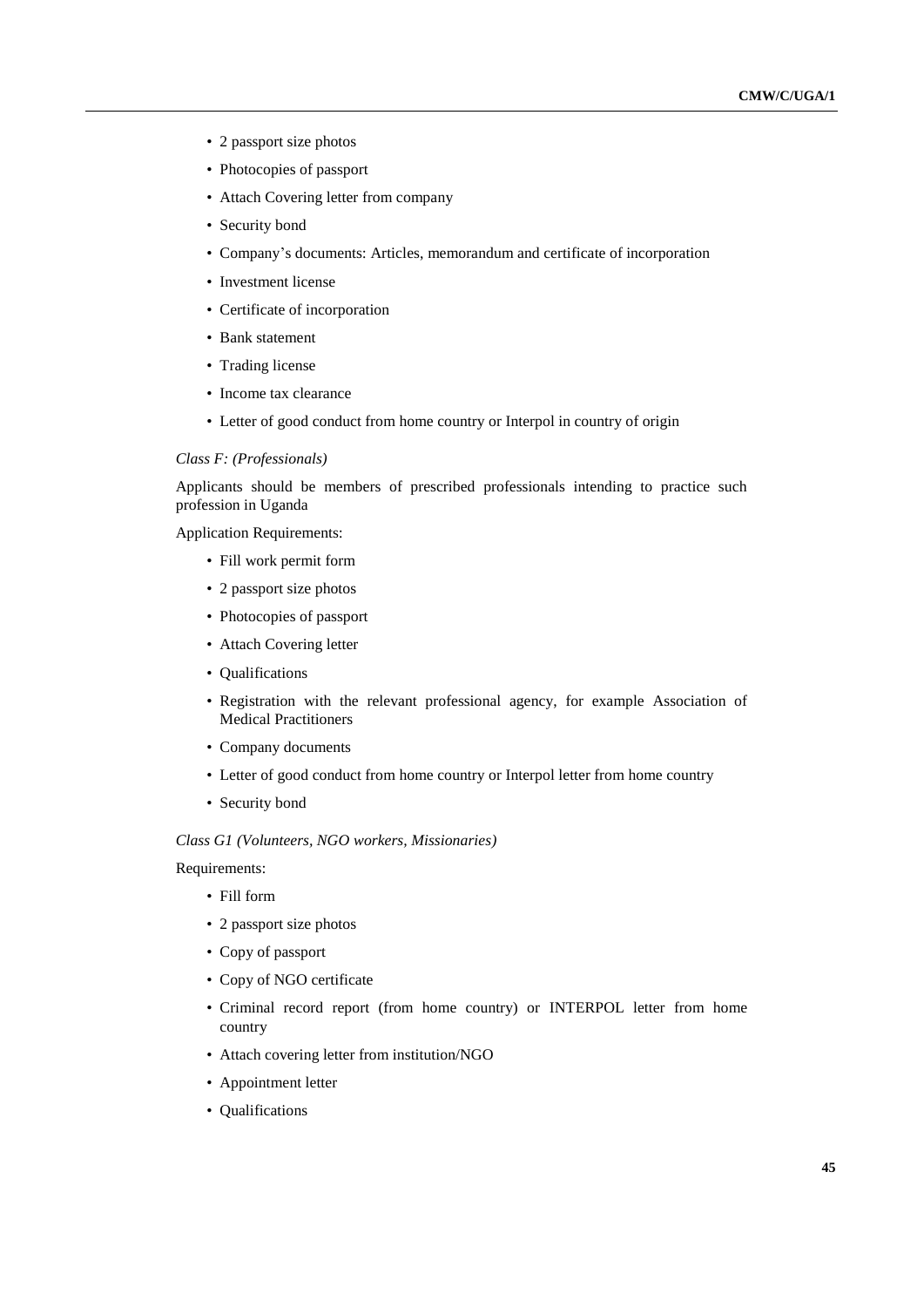#### *Class G2 (Employees)*

Applicants should be persons intending to work as employees whether for gain or not in Uganda.

Applicants under this category can only enter Uganda after grant and payment for their work permits.

Application Requirements:

- Fill EP form
- 2 passport size photos
- Photocopies of passport
- Academic qualifications
- Letter of good conduct
- Appointment letter
- Attach Covering letter from company
- Security bond
- Company's Bank statement
- Certificate of incorporation
- Proof of failure to employ a Ugandan
- Training opportunities for Ugandans
- Investment letter
- Income tax clearance
- Articles and memorandum
- Trading license

Applicants under this category can only enter Uganda after grant and payment for their work permits have been done.

#### **Work permit renewal**

- Fill work permit form
- Attach Covering letter from company
- 2 passport size photos
- Photocopies of permit in the passport and copy of bio-data page of the passport
- Bank statement
- Proof of Ugandans' trained
- List of Ugandans' employed

#### **Certificate of residence**

- Fill CR form
- 3 passport size photos
- LC1 recommendation letter